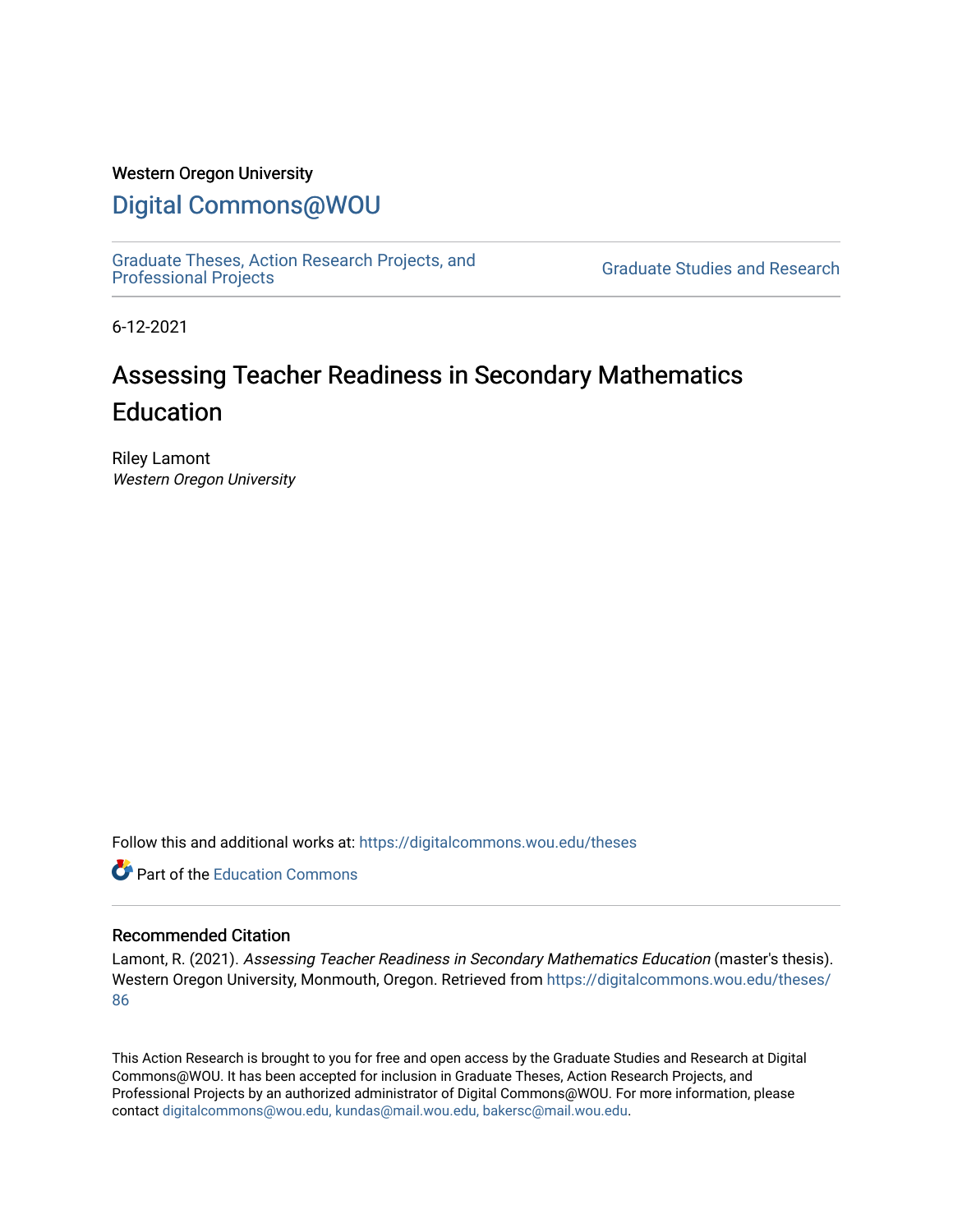# **Assessing Teacher Readiness in Secondary Mathematics Education**

By Riley Lamont

An Action Research Project submitted to Western Oregon University

In partial fulfillment of the requirements for the degree of:

Masters of Arts, in Teaching

June 2021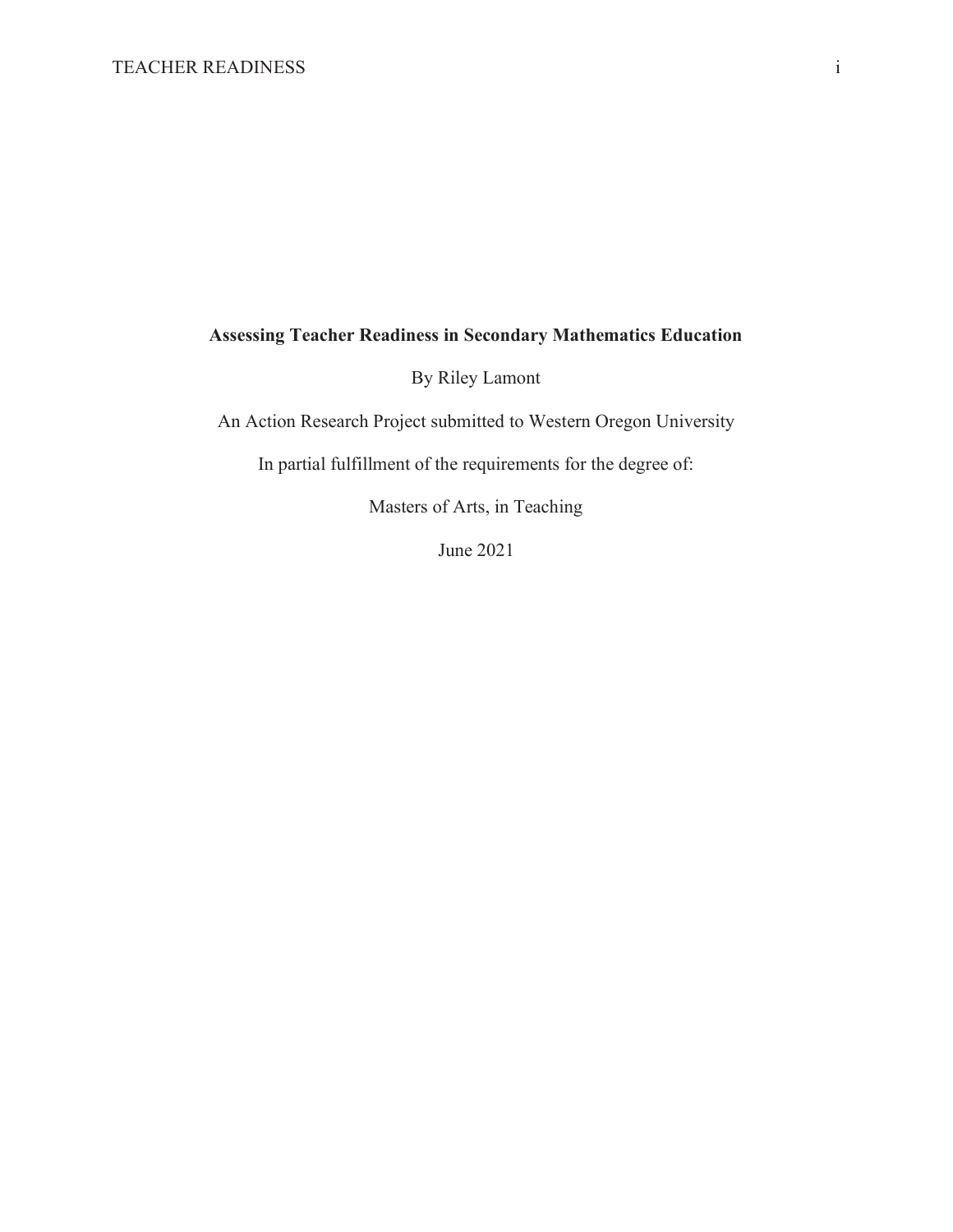

# **WE, THE UNDERSIGNED MEMBERS OF THE GRADUATE FACULTY OF WESTERN OREGON UNIVERSITY HAVE EXAMINED THE ENCLOSED**

Action Research Project Title:

Assessing Teacher Readiness in Secondary Mathematics Education

Graduate Student: Riley Lamont **Executive Student:** Riley Lamont

Candidate for the degree of : Master of Arts in Teaching: Initial Licensure

 *and hereby certify that in our opinion it is worthy of acceptance as partial fulfillment of the requirements of this master's degree.*

# **Committee Chair:**

| Name: Dr. Jaclyn Caires-Hurley | Signature: |
|--------------------------------|------------|
| Date: 6/8/21                   |            |

## **Committee Member:**

Name: Atali Frank and a series of the Signature:  $Date: 6/7/21$ 

### **Dean of Graduate Studies and Research:**

| Name: | Signature: |
|-------|------------|
| Date: |            |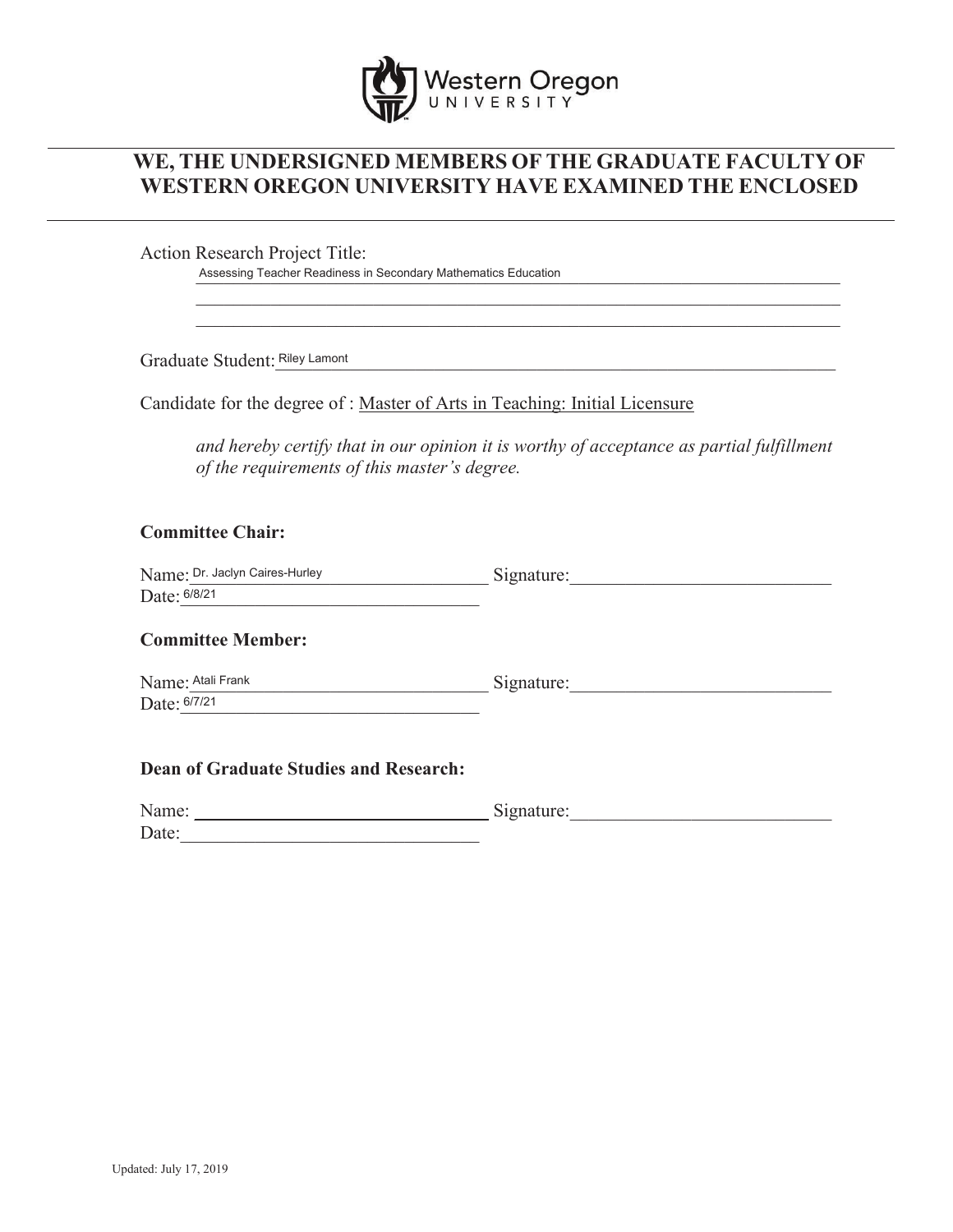# ACKNOWLEDGEMENTS

 I would like to thank Dr. Jaclyn Caires-Hurley for their instruction in the completion of this project. Additionally, I would like to thank my mentor John Jones for allowing me to work within his classroom, as well as my supervisor Michael Jennings for his invaluable teaching feedback. Lastly, Atalie Frank provided me with guidance and advice throughout the course of this project and I am so very grateful.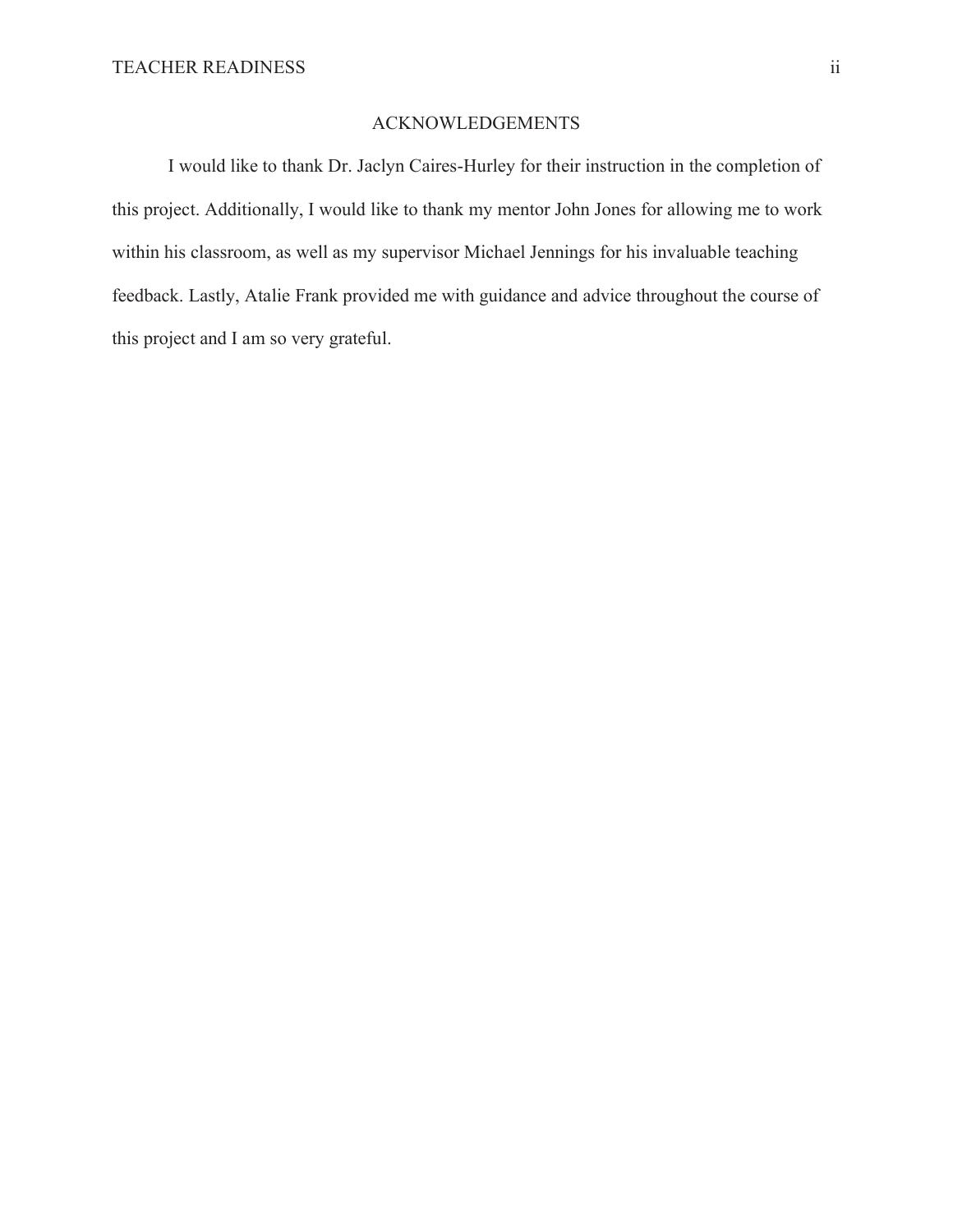#### ABSTRACT

## **Assessing Teacher Readiness in Secondary Mathematics Education**

#### By Riley Lamont

 In this tumultuous school year and changing learning environment, it is crucial that teachers are able to look at their own teacher readiness to approach a myriad of topics. These include criticality in the classroom, differentiated instruction, and inquiry-based learning. Using a variety of strategies, the process of self-reflection is paramount to the success of teachers and their ability to adapt instruction and overall preparedness to take the lead in a classroom.

 This research includes a study over the course of several months in which the process of continual self-reflection in an online learning environment due to COVID-19. The process of assessing self-readiness goes hand in hand with classroom analysis, behavioral management, student relations, and overall classroom participation.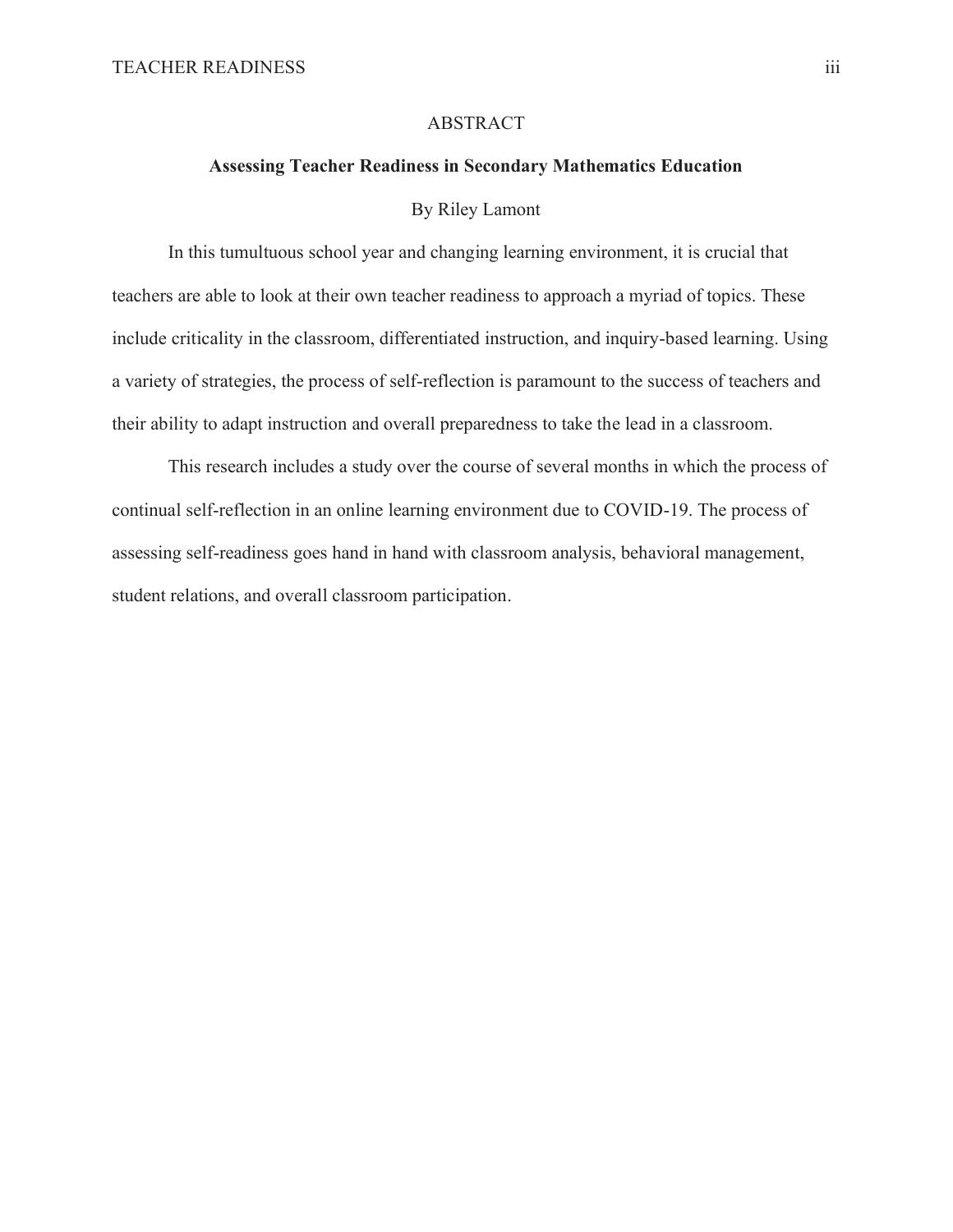# TABLE OF CONTENTS

| Acknowledgements                        | p. ii  |
|-----------------------------------------|--------|
| Abstract                                | p.iii  |
| List of Tables and Figures              | p. vi  |
| Chapter 1 – Philosophy of Education     | p. 1   |
| Introduction                            | p. $1$ |
| Chapter 2 – Literature Review           | p. 11  |
| Purpose and Objectives                  | p. 11  |
| Procedures for the Literature Review    | p. 11  |
| Personal Connection to Research Choices | p. 12  |
| Review of Literature - Theme 1          | p. 12  |
| Review of Literature - Theme 2          | p. 16  |
| Review of Literature – Theme 3          | p. 19  |
| Summary                                 | p. 21  |
| Chapter 3 – Methodology                 | p. 23  |
| <b>Research Questions</b>               | p. 23  |
| <b>INTASC Standards</b>                 | p. 24  |
| Methodology and Research Design         | p. 25  |
| Methods and Procedures                  | p. 26  |
| Data Collection                         | p. 26  |
| Procedures                              | p. 29  |
| Context of the Study                    | p. 30  |
| Participants                            | p. 32  |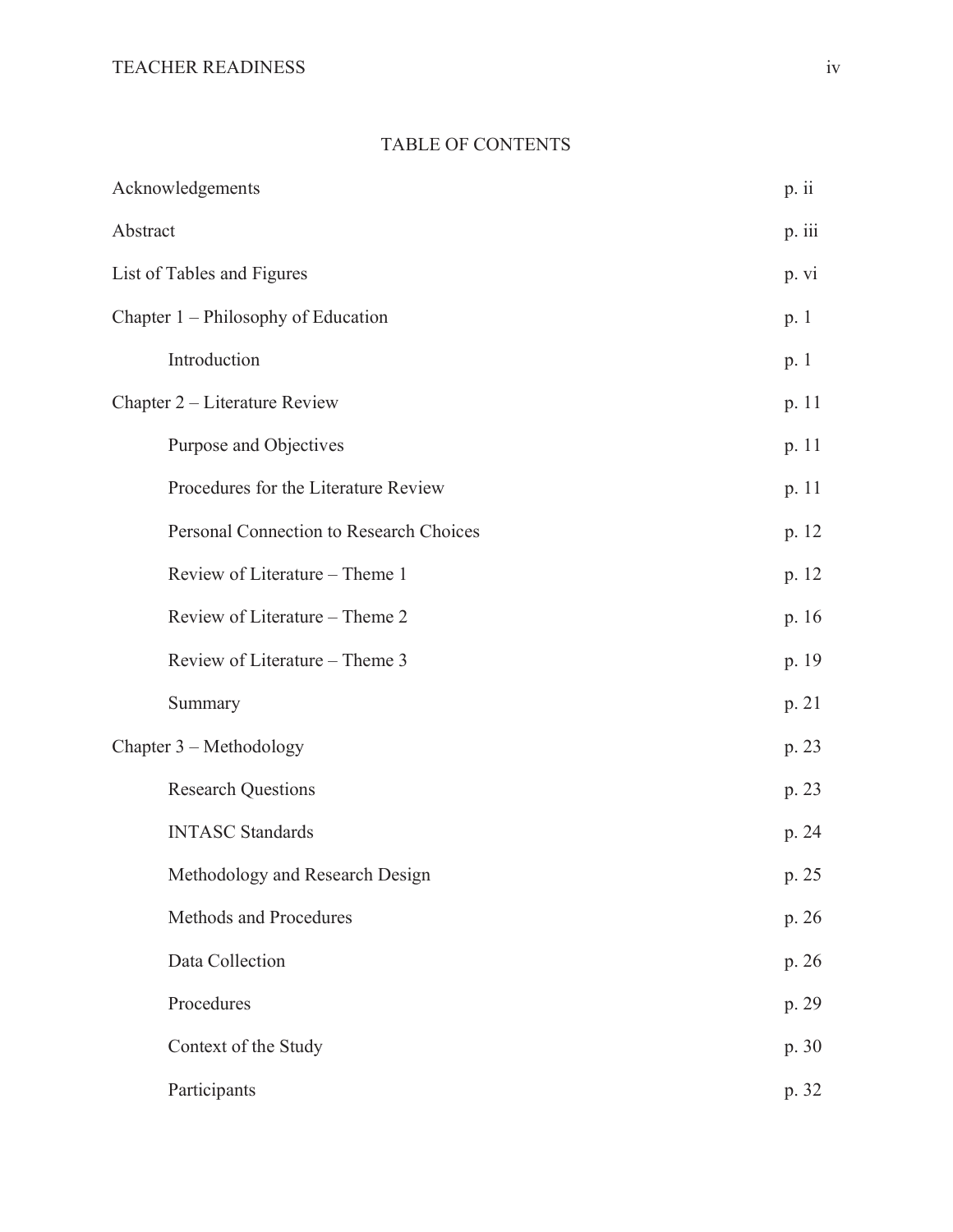| Data Analysis Plan                                      | p. 34 |
|---------------------------------------------------------|-------|
| Limitations/Delimitations/Biases and Assumptions        | p. 37 |
| Chapter 4 – Presentation and Discussion of the Findings | p. 39 |
| Introduction                                            | p. 39 |
| Data Analysis - Theme #1                                | p. 40 |
| Data Analysis - Theme #2                                | p. 43 |
| Data Analysis - Theme #3                                | p. 49 |
| Chapter 5 – Conclusions and Significance                | p. 53 |
| Overview                                                | p. 53 |
| Discussion                                              | p. 54 |
| Implications and Recommendations                        | p. 56 |
| Limitations                                             | p. 57 |
| Conclusion                                              | p. 57 |
| References                                              | p. 59 |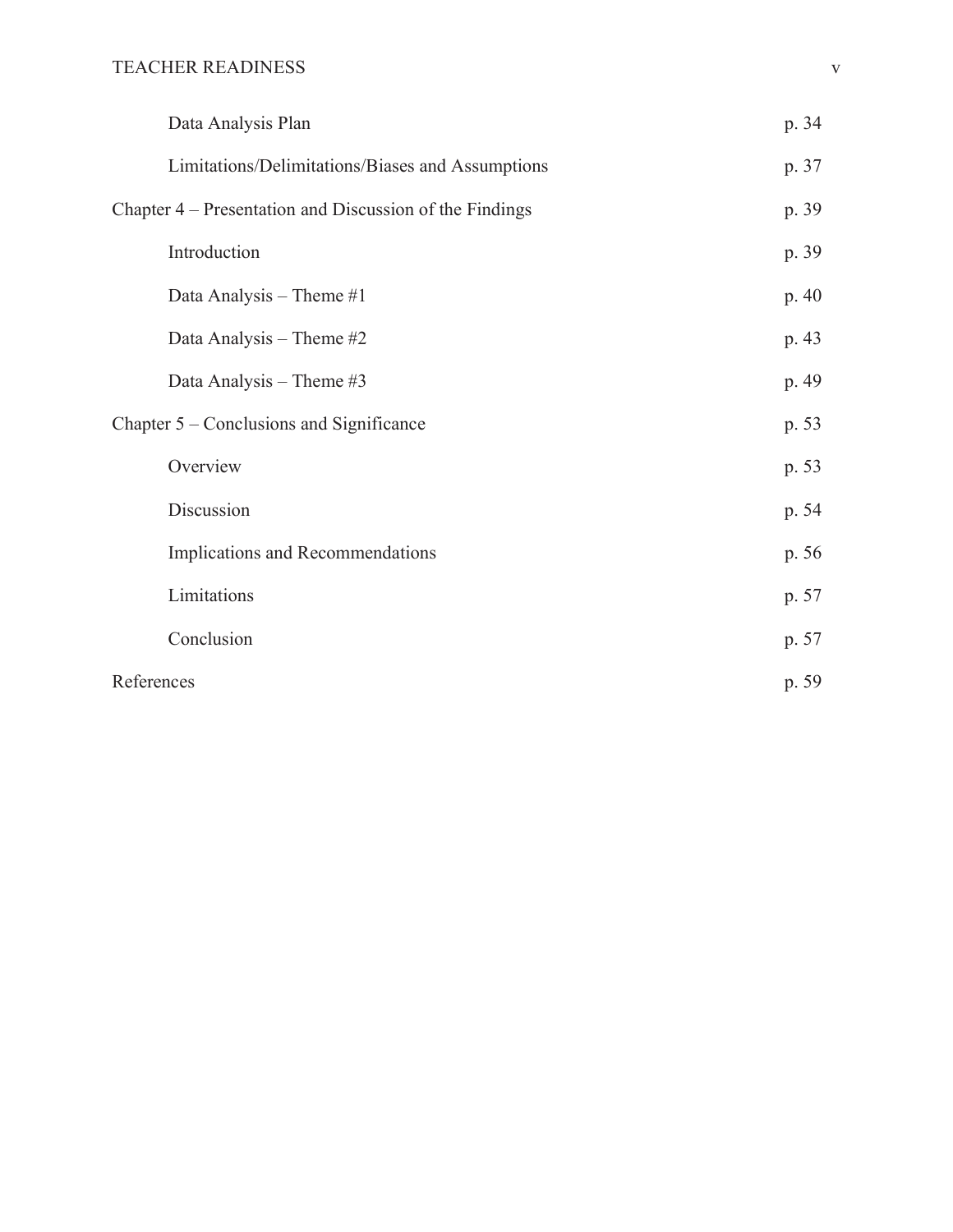# LIST OF TABLES AND FIGURES

| Table 1  | p. 29 |
|----------|-------|
| Table 2  | p. 35 |
| Table 3  | p. 40 |
| Table 4  | p. 43 |
| Table 5  | p. 47 |
| Table 6  | p. 49 |
| Figure 1 | p. 42 |
| Figure 2 | p. 45 |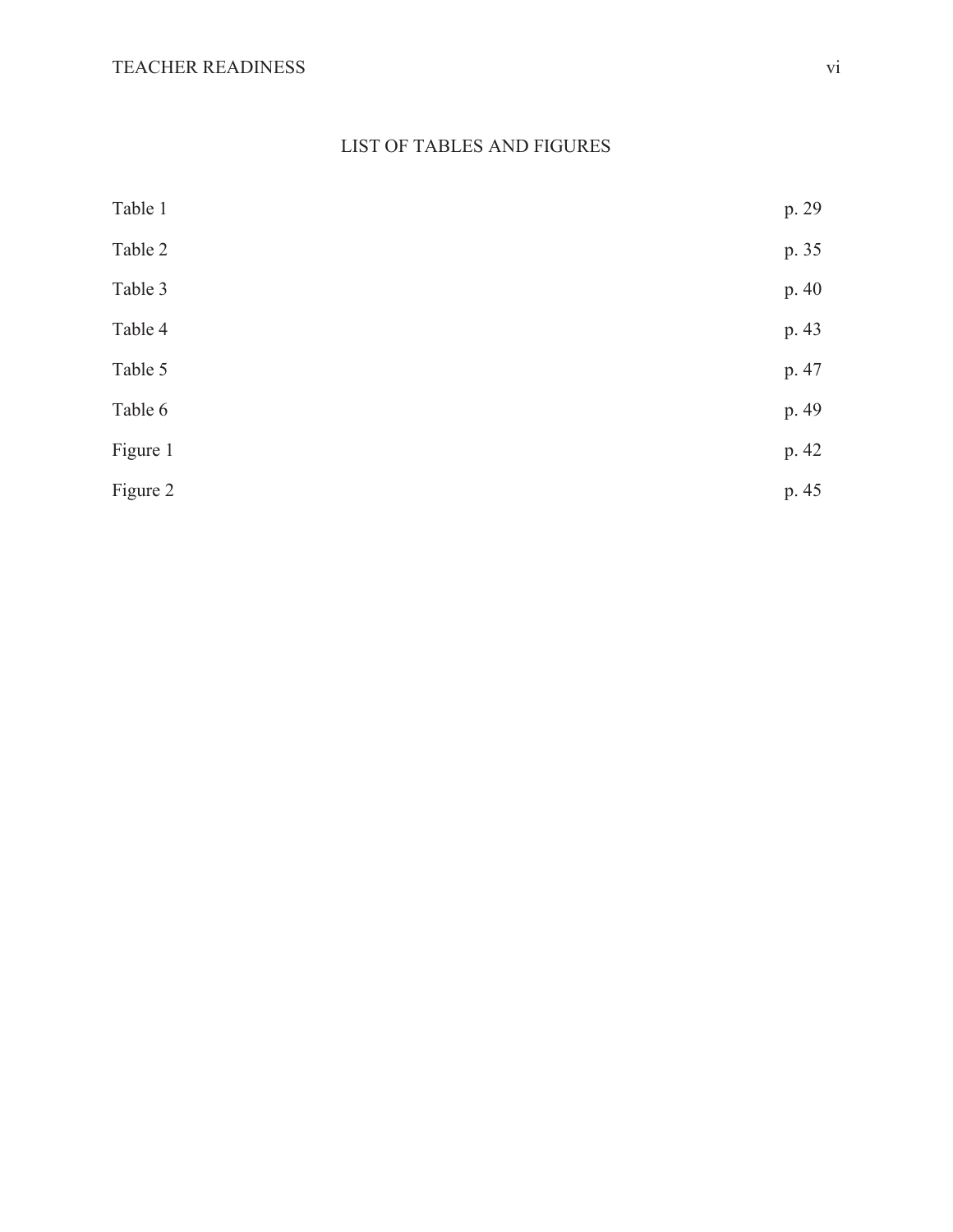#### CHAPTER 1

# **INTRODUCTION & PHILOSOPHY OF EDUCATION**

To be a teacher - what does this constitute? What many roles does a teacher fulfill? These are questions that have a multitude of possible answers, and perhaps there is more than a single correct one. We have all had many teachers throughout our lives, and not just in the context of an educational setting. My first teacher was my mother, who taught me how to use a spoon to eat my dinner, who guided me towards saying my first word, who modeled how to put one foot in front of the other as I took my first steps. As I continued to grow, many other influential people in my life continued to teach me many different things; my older brother, who taught me to push back when push comes to shove; my grandmother, who taught me the importance of asking for help when I need it; and my neighbor, who demonstrated how much dogs love it when you scratch *that* perfect spot behind their ear. Every single teacher I have had has impacted my life and my decisions in some way, shape, or form, regardless of under what circumstances they appeared in my life.

To begin discussion of my philosophy statement on my own role as a teacher, I believe it would be beneficial to reflect on my own journey through the educational system. I was always a student who enjoyed school; I loved to learn and I loved the social aspect that school offered. Two of my very close friends were friends I met before the third grade, and we have grown together in more ways than one. But the one thing that catches my attention as I look back on my formative years is exactly when I, alongside my interests and my schoolwork, was placed into a box.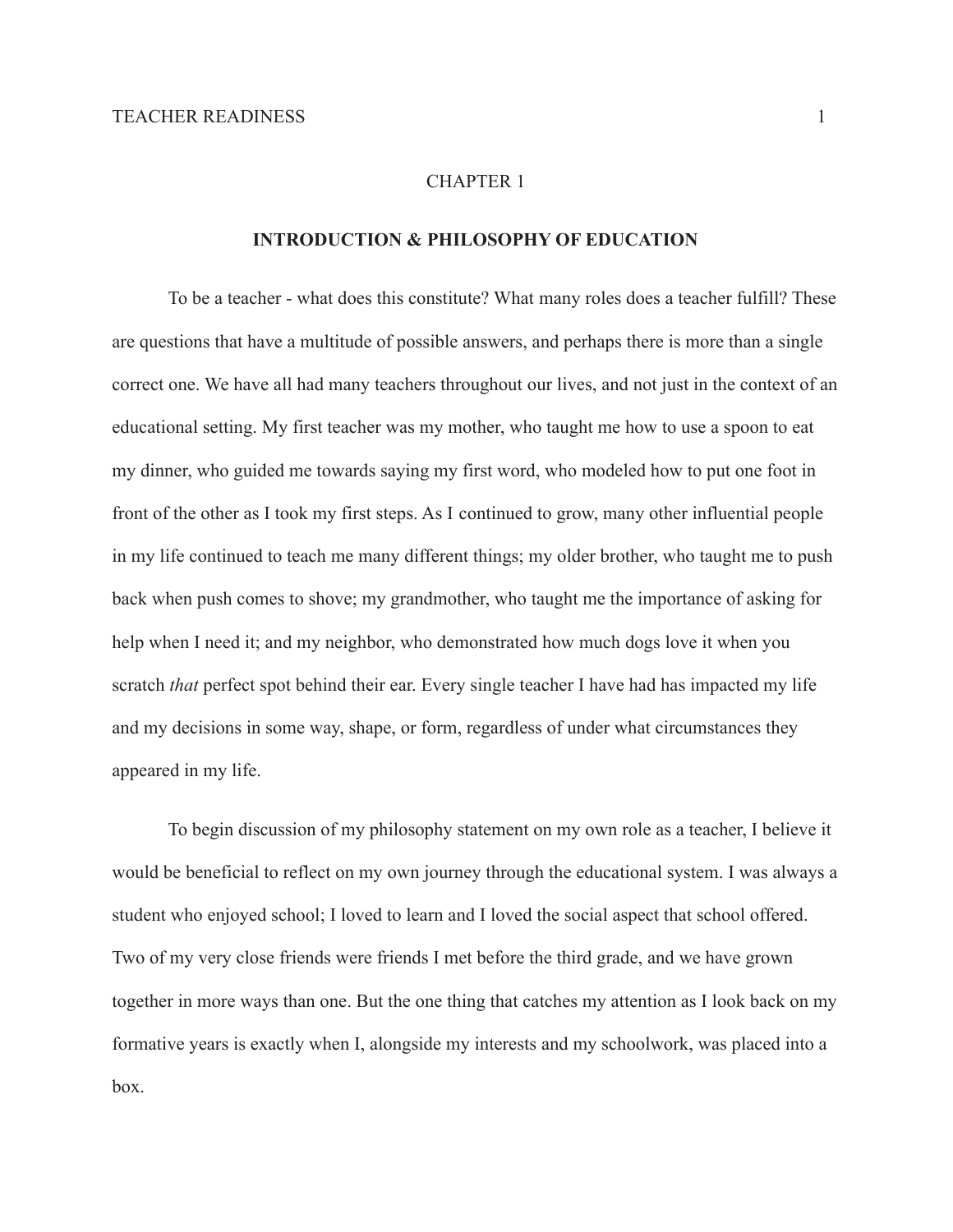Throughout middle school and my first year of high school, I threw myself into the subjects that were my true passions at the time: reading and writing. I filled my elective classes with creative writing courses, and volunteered to be a teacher aide for my favorite literature teacher, spending my free time at my bedroom desk as I scribbled idea after idea into college-ruled notebooks. Someday, I was certain, one of these ideas would come to fruition and I would publish a novel. One of my friends and I even adopted pseudonyms for ourselves to use as our "pen names" later in life. It became very apparent to my family and my teachers that I was a reader and a writer, and they quickly opened many doors for my interests. One particular teacher would donate a portion of her free time to reading short stories and poems I had written, listening to me ramble on about ideas I had had for a fantasy novel. But as my interests in these literary topics were spurred on, my interests in other topics, namely mathematics and science, fell to the wayside.

It was when I was nearing the middle of my freshman year that a teacher who I greatly looked up to made a comment about me being "right brained" - and when I asked for clarification on what this implied, they proposed the theory that since I was creative and imaginative, and I had been taking introductory drawing courses as an elective, I was someone who performed better in reading and writing classes, and it was because of this that my interest and work in other classes suffered. At this point, I was a bit confused; this teacher had placed me into a "box" that said I was a good student who performed better in the arts than I did in the sciences. This was not intended maliciously, but somehow, my subconscious brain inside of the body of an impressionable fourteen year old interpreted it that way. I had never thought that I had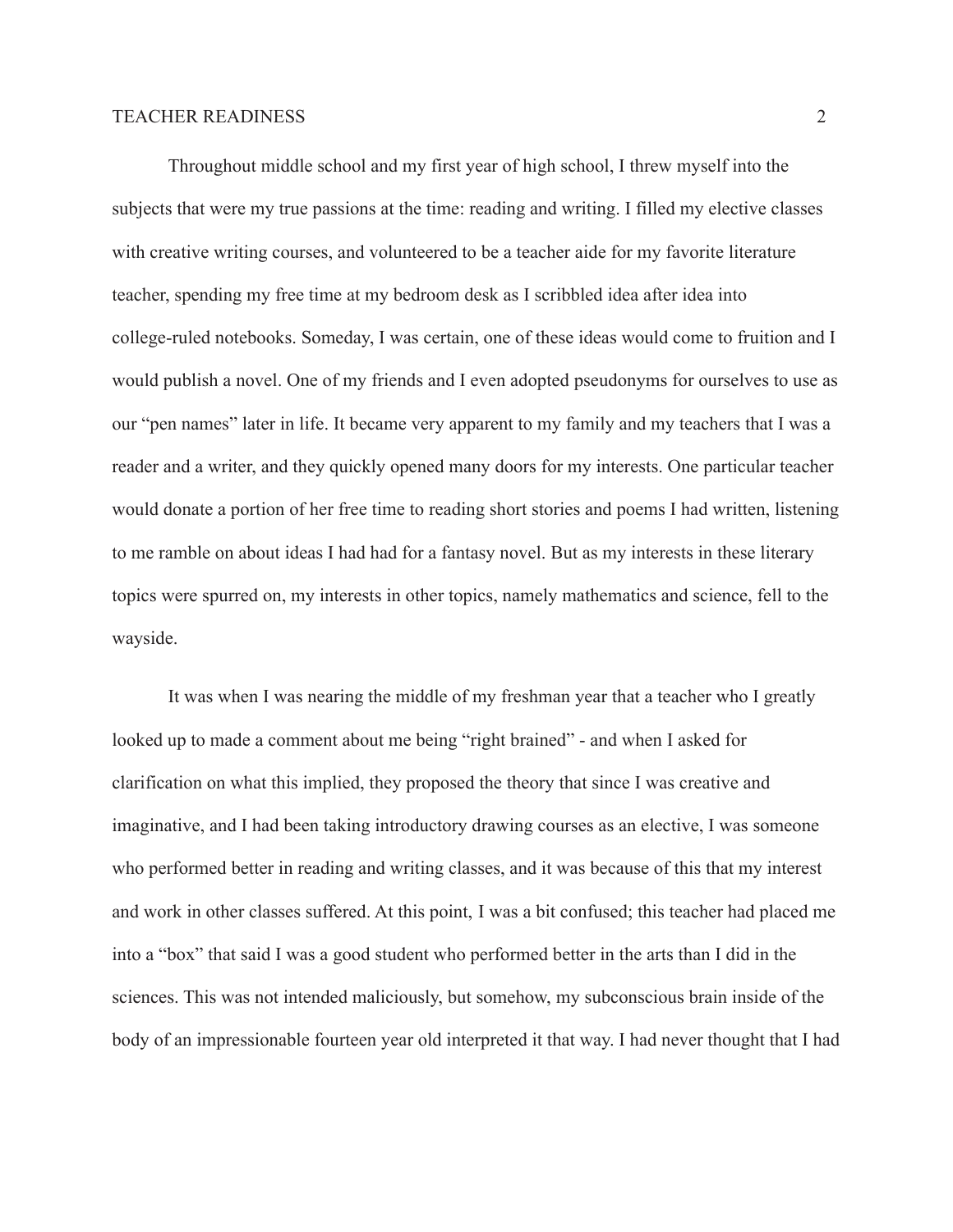underperformed in my science courses, but my brain began to pick apart the insinuation that, somehow, my being good at or enjoying the arts meant I could not succeed in the sciences.

This leaves me wondering exactly how many of my decisions after that point were impacted by those thoughts. I spent the rest of high school effectively consuming as many science classes as possible; I doubled up on courses like biology, chemistry, anatomy and physiology, genetics and forensics, physics… all while no longer having the time to fill notebooks with creative novel ideas I someday hoped to write. Somewhere along the way, my interests shifted, and when I graduated from high school, I intended to continue studying biology in college. This course of study was later changed to mathematics, which I do thoroughly enjoy, but a part of me still wonders if this shift in interest could really be attributed to my personal development or rather a desire to prove others wrong and surprise them by performing outside of the "box" they had placed me in.

My love for language never completely subsided, however, as evidenced by my long list of books held at the library and my notes still full of ideas for fiction books. Academically, I completed a minor in Spanish alongside my degree in mathematics, and I can say with certainty that in every single college level course I took, I was usually the only student whose major was mathematics or "left brain" adjacent. Of course, this "left brain" versus "right brain" theory is just that - a theory - and while there may be a difference in interests, the two sides of our brains often collaborate with one another. That being said, there is nothing wrong with enjoying or performing better in one subject than another, but there is something detrimental about being told you are not good at one subject because of how you perform in another. What sliding scale do we use to decide if someone is "good" at a subject? One of my best friends was told when she was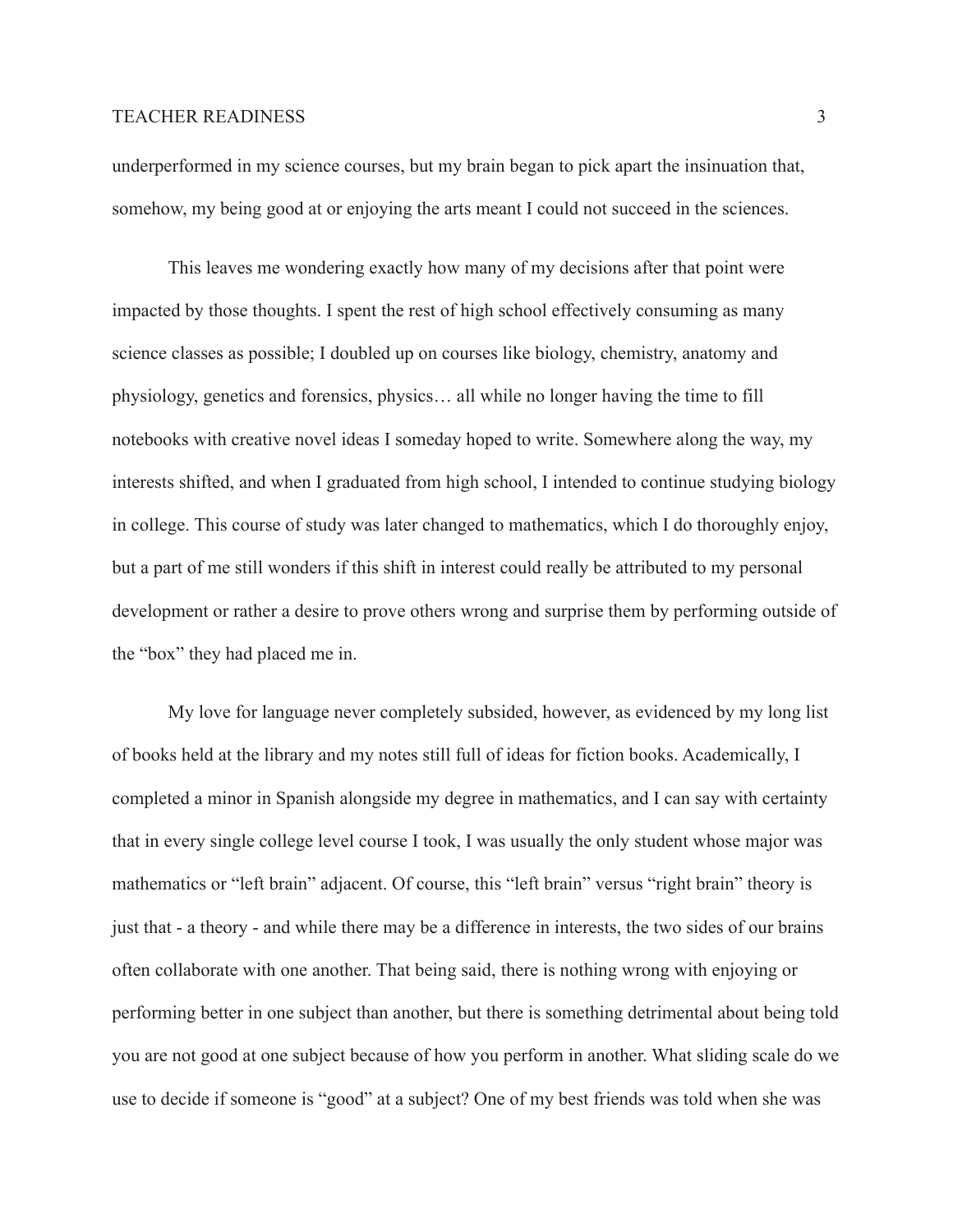young that her ADHD must make it difficult for her to focus on more "rigorous" topics like mathematics, and after not performing well on several tests, she made the decision very early on that she was frankly not "good" at mathematics. Yet she uses some sort of math everyday in her work as EMT, such as unit conversion, like kilograms to pounds, and medicine dosages, which informs her decisions in a very fast-paced work environment. So, to say that she is not "good" at math would be a fallacy; she is exceptionally good at mathematics as it pertains to her interests and her career. This speaks to the purpose of mathematics education; the instruction we use must be purposeful.

This begs the question, how many other students were placed into "boxes" throughout their educational career? I think there are many different boxes out there; boxes which are fueled by prejudice, by misconceptions, or just stereotypes. I have also been placed into the box associated with being a woman by some of my male peers, a box which, to them, implies I am lesser in my studies or not capable of the same things they are, a box which implies my place is not in mathematics but rather at a home. But there are others who have been placed in boxes in regards to being a student of color or a student with a disability, which has continued far-reaching implications as well.

As a teacher, I do believe it is important to recognize the background and the cultural identity of each student. They have all led different lives and have had different experiences, some with backgrounds I can never fully comprehend. But to restrict them to solely the box that society's stereotypes may put them in is detrimental to them, their futures, and their opportunities. Thus, there is a fine line to be drawn between embracing and accepting oneself and one's identity, and being confined by a box by one's peers or teachers. For example, I am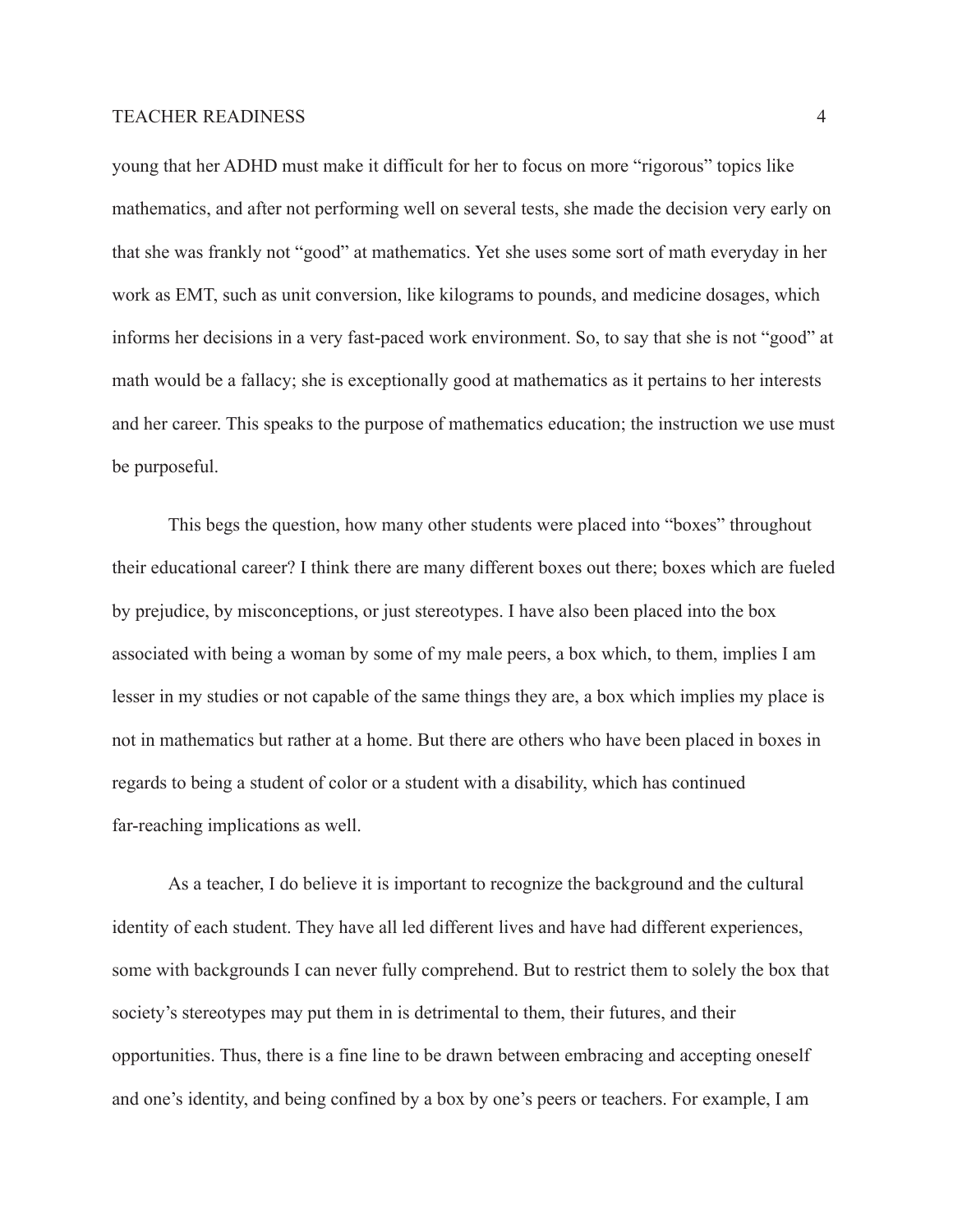proud to be a woman, but the box that others place me into because of this is something that I find myself continually pushing against. My identity should not limit me; this is a fine line which I am still trying to navigate in my own life and experiences.

In all, when I myself step into the role as a teacher, my **philosophy of education** means I will not place my students into a box. There are ways to recognize their cultures and acknowledge their identities and differing backgrounds without allowing society's perception or stereotypes to limit them and their capabilities. This also involves my own acknowledgement of the possible boxes society may have sorted them into already, and how this has affected their background, family, and childhood, molding them into the person they are today. Additionally, their personal interests will affect the choices they make in my classroom, and there are ways to incorporate these interests without losing the heart of the material. At their core, they are learners, but I know I will also be learning from them. In this regard, my **philosophy of education** centers on the fact that, even as a teacher, I will never cease to learn. My students will sometimes be my teachers, and as I continue to grow into the person I will become, I will continue to learn each and every day how to better myself and contribute to a better future. This goes in hand with many of Vygostky's theories, in that the more knowledgeable person is not necessarily always the "adult" of the situation.

I can hope that my classroom environment will be conducive to learning in the same sense that it is conducive to curiosity. A classroom which fuels conversation, rather than inhibits it, is one which allows the opportunity for collaboration and growth. My **philosophy of education** is to promote questioning, not restrict it. There will be continued opportunity for open dialogue and discussion about the math they are learning and the *why* about how it works. I know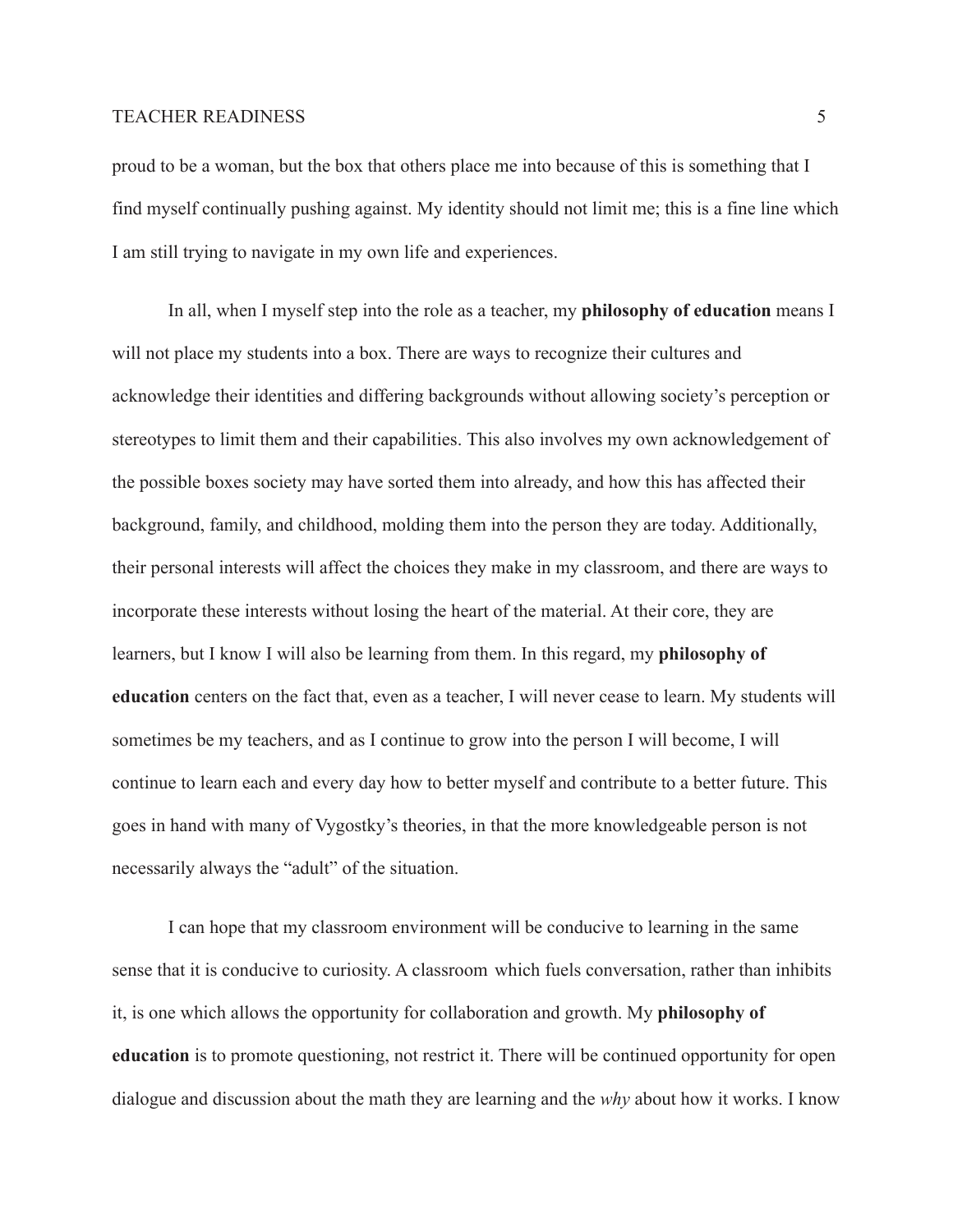that, as a student, I was very guilty of memorizing the formulas and the equations without actually understanding why or how they work. I can say that rather than learn *how* to construct the unit circle and label the points, I directly memorized it for my precalculus tests. Of course, when I reached college, there was not enough space in my mind at the time alongside what I was learning to retain this memorized circle with all of its points, so I had to teach myself how to construct it and why the points lie where they do, two years after actually taking that precalculus course where I "learned" the material. I found myself asking questions about this to online databases and resources, like Khan Academy, while wondering whether my knowledge could have been increased if I had had the courage to raise my hand in that precalculus classroom as a shy eleventh grader. But I understand the pressures that come with being a high school student, or a student general, and how it can be difficult to exert yourself socially in a class where that may not be your norm. In this sense, my **philosophy of education** also is reliant upon my ability to remember what it was like when I was a student myself.

It should also be noted that, in mathematics particularly, students may have had poor experiences or difficulties in the subject earlier on in life. The same friend I mentioned earlier, who now is burgeoning on a successful career in the medical field, had been told in her young, formative years that she was just not "good" at mathematics, partly due to her ADHD and difficulty focusing. This then affected her perceptions of mathematics later in her life; she retook Algebra II in high school, complaining to me that there was no way she would ever pass it since she was frankly "bad" at math. In this sense, she had completed a self-fulfilling prophecy, in which this fate manifests itself partly because she "believes" in it. These self-fulfilling prophecies, a term coined by Steele (1995), I believe, can occur rather frequently in subjects like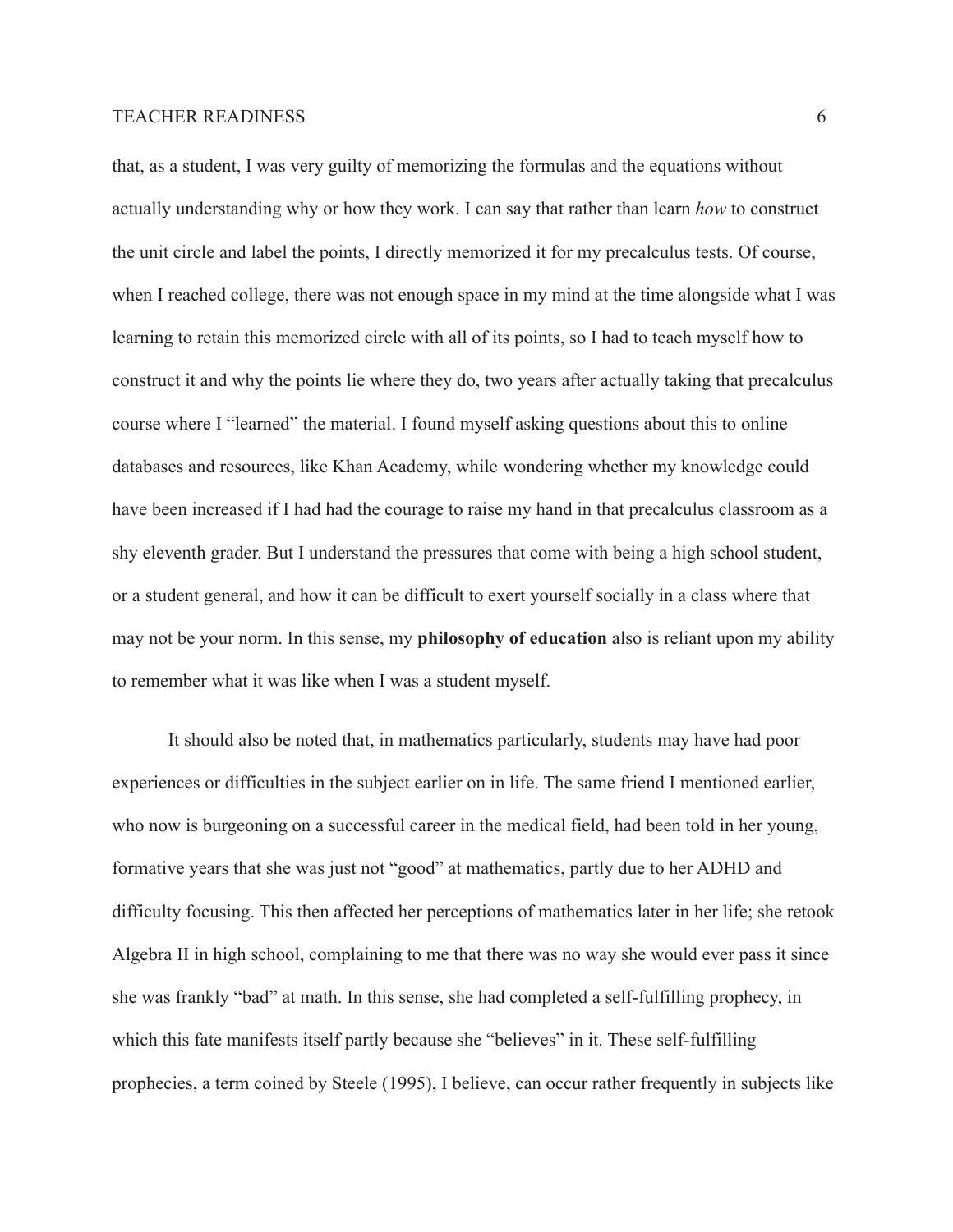mathematics. One may fall under stereotype threat, in which they feel/are at risk of conforming to stereotypes about their social group. For example, if I, a woman, was reminded before taking an exam that females "traditionally" scored lower on mathematics tests than males; I would now shift my focus away from me solely taking the test as *me*, and now taking the test as a female and the possible implications of my performing poorly on this test.

A study by Jorgenson (2003) examined grouping by ability in mathematics classrooms, and the possibility of self-fulfilling prophecies in these groups. Students are frequently grouped into higher or lower "streams" in their mathematics classrooms, based on their performance and perceived ability. Jorgenson describes, "... it appears (at least from the students' perspectives) that ability grouping locks them into particular clusters… More critical, is the ways in which such curriculum impacts on how they come to see themselves as learners of mathematics. Collectively, the objective practices of Mathematics Education (differentiated curriculum, assessment, teaching) come to position students differently through what they experience in terms of objective practices, which in turn become internalised as learners of Mathematics" (2003). Following student feedback, Jorgenson could see that students sorted into "lower" streams viewed their experiences and teachers in a negative light, not continuing on in mathematics past the required level, and interpreted their sorting as meaning they were "bad" at mathematics. What's more, the students at the "higher" level interpreted their success positively, some acknowledging that they are possibly just more *intelligent* than their peers. One must acknowledge the ways in which students are perceptive, and can discern the differences between themselves and the other groupings or streams. This may contribute to things like math anxiety.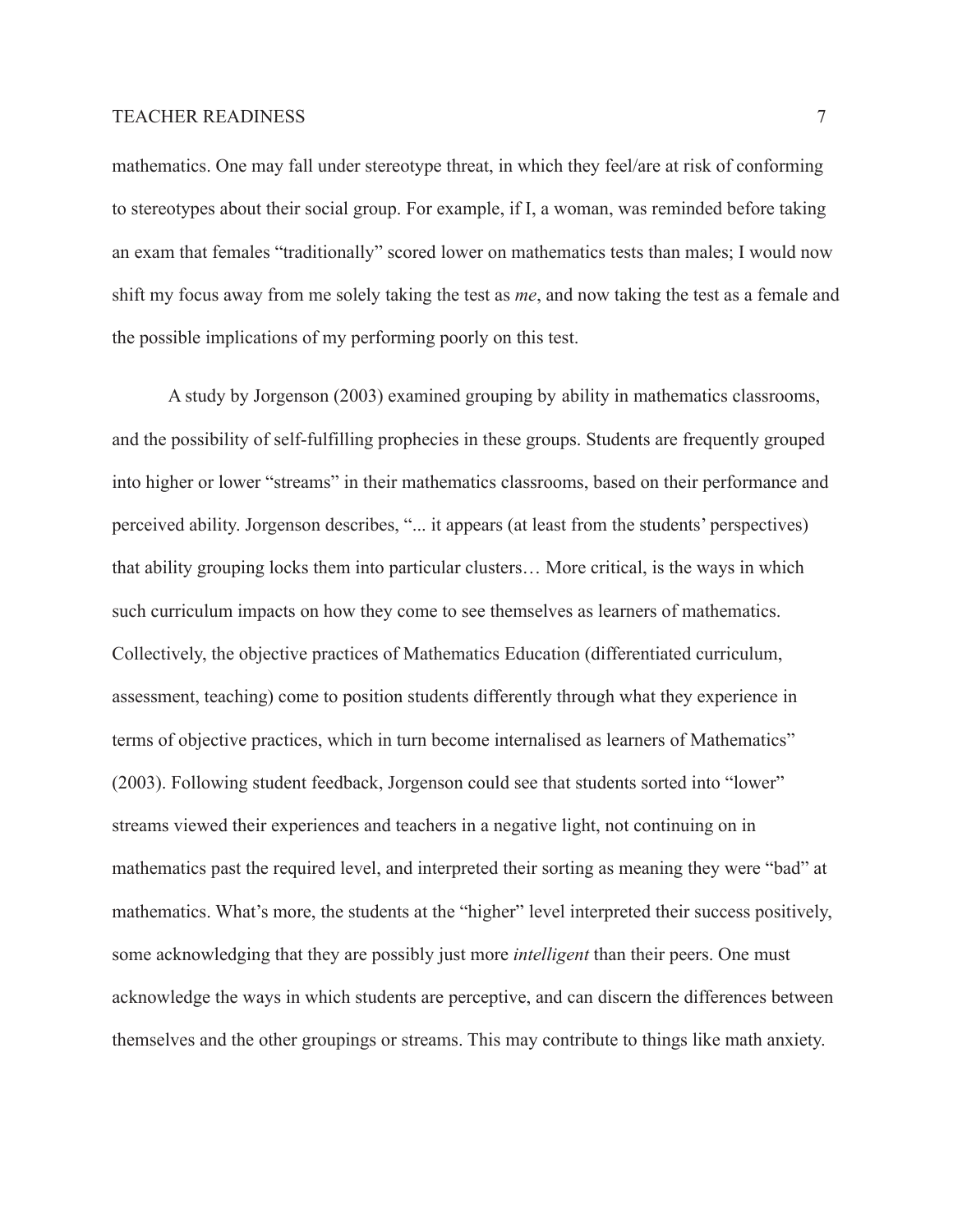Thus, in my classroom, such groupings will not be implemented; my **philosophy of education** also centers around the importance of inclusivity.

However, this leads to the question of *how* to structure a classroom while simultaneously undoing any possible decisions these students may have made about their mathematical abilities. The text "The Book of Learning and Forgetting" by Frank Smith discusses this topic as well, and in reference to self-perceptions a student may have, explains, "They must be persuaded that none of these things [are] true, and that they are as competent (and as worthwhile as anyone else)... None of this is accomplished without skill and sensitivity in intimate personal relations" (1998). In this sense, my goal is to create a classroom environment which is inclusive and allows room for personal growth. This also relates to being an ethical teacher, in the sense that I am focused on what is best for the students while maintaining a professional role in the classroom. Now, this involves making mistakes, and being tolerant of such mistakes; thus, my **philosophy of education** also is to serve as a reminder that it is perfectly acceptable to make mistakes, when conquering material both new and old. Also, it is difficult to measure learning without having room for growth in the classroom; I have always been an advocate for things like allowing test retakes, because I stake my approach to the matter in the sense that it does not matter if a student takes two days or two weeks to learn the material, what matters is that they *are* learning it, and should not be penalized for a topic not "clicking" immediately.

Now, I do not expect every student who enters my classroom has an invested interest in mathematics. But I do believe that there are ways to incorporate the things they are interested in into mathematics. Some teachers believe in teaching students toward their "learning styles," an idea that has continually been debated about. This is in regards to students labelling themselves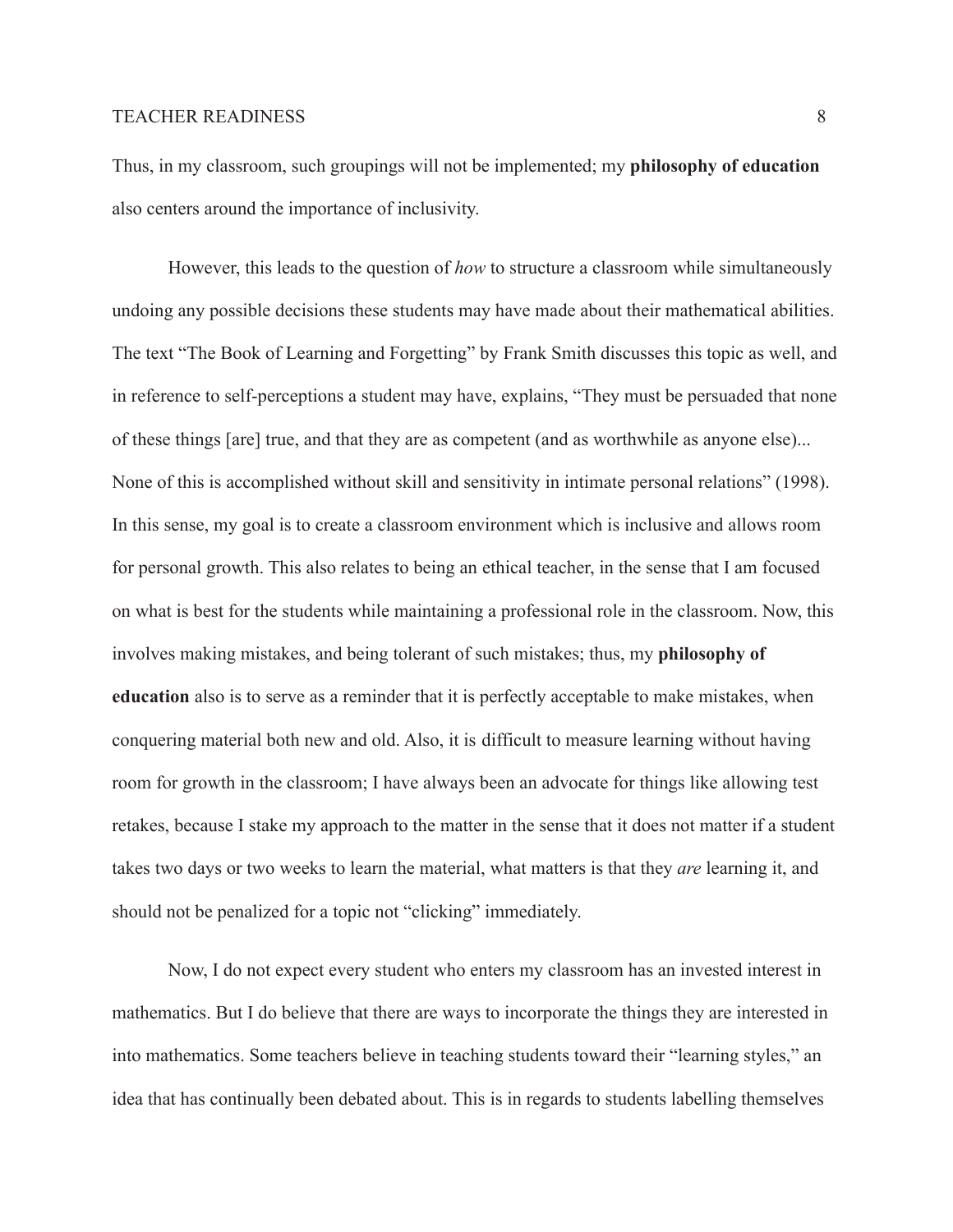as "visual learners" or "auditory learners," saying they retain information better in a specific way. It is strenuous to conduct an explicit study on this material, as there are many variables to consider and choosing a sample would be difficult. I don't necessarily believe in teaching toward learning styles, but I do see no reason why information should not be made available to students in a variety of different ways. This leads me to the idea of differentiating material such that students have an array of sources to receive new information, and how students' interests can be incorporated into what they are learning. It also pertains to incorporating and encouraging inquiry in a classroom, switching the emphasis from direct, teacher-focused instruction and rather towards instruction which addresses student questions and thought processes.

In regards to the various prominent philosophies of education, my views on these topics are ever-changing, and will continue to do so as I grow into my role as an educator. Currently, I would say I lean towards existentialism and progressivism, in that I would like to give students the opportunity to explore, serving as a facilitator for their learning, while allowing students to work at their own pace and have some say in what they complete. I acknowledge that, depending on the grade level, this will be more difficult in some classes than others. A course like statistics may offer more flexibility than Algebra 1, which generally has a more rigid curriculum.

Branching off from this, in my role as an educator, I value communication with the students as well as the parents. I do wish that parents allow their students some autonomy when it comes to their schoolwork and the decisions they make, but I also want to bridge that communication gap so we can work as a team to ensure that their continued learning is our main goal. I want to emphasize inquiry and differentiation, as well as approach my teaching through a critical lens. My **philosophy of education** can be relatively summarized in my mission statement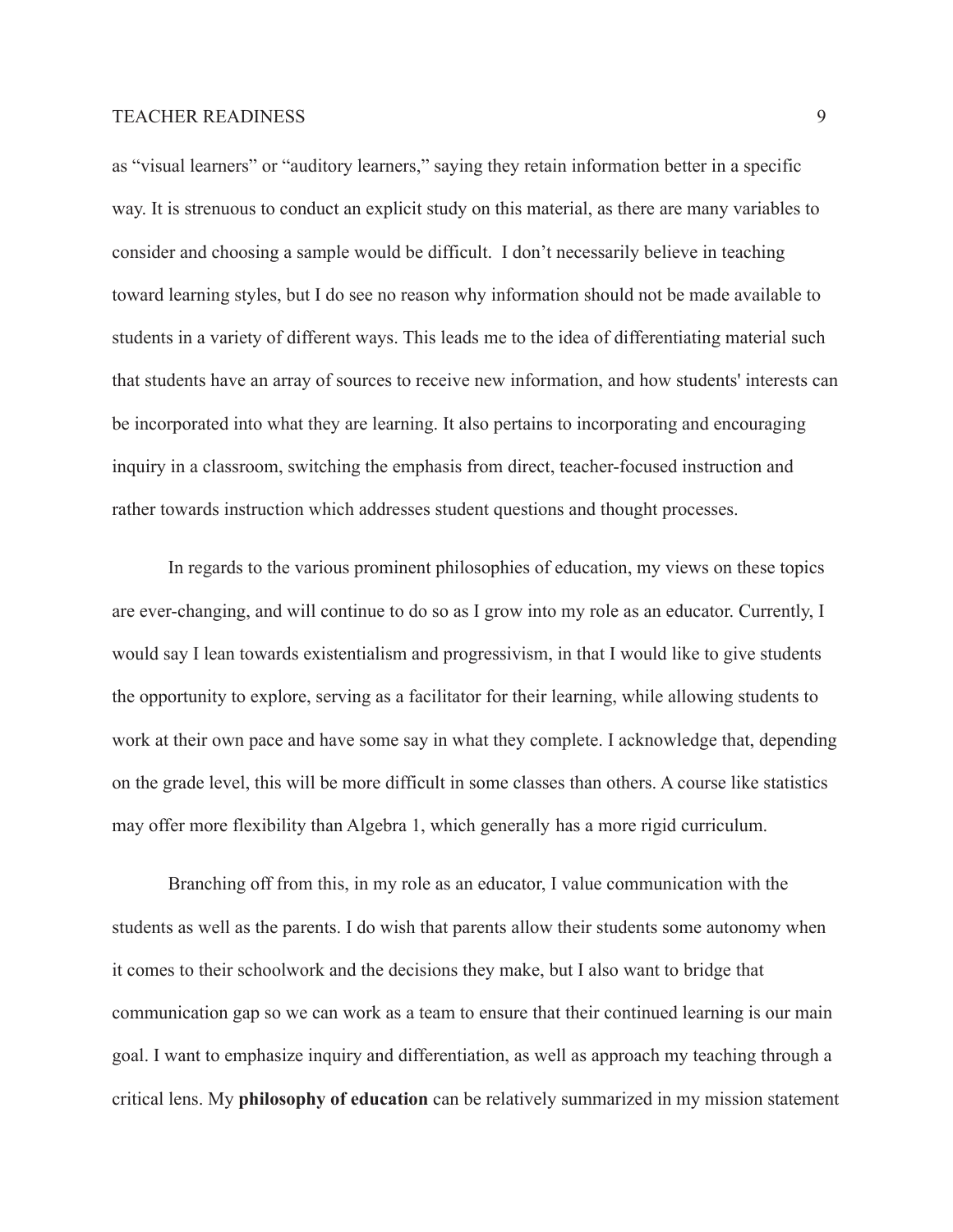as a teacher; we are all lifelong students, and my students will recognize this and continue to grow from this. They will be curious, make mistakes, and ask questions. We will treat others with respect, value each other's thoughts and opinions, and be empathetic towards our peers. Lastly, we will learn *with* one another and *from* one another, and continue to do so for the rest of our lives.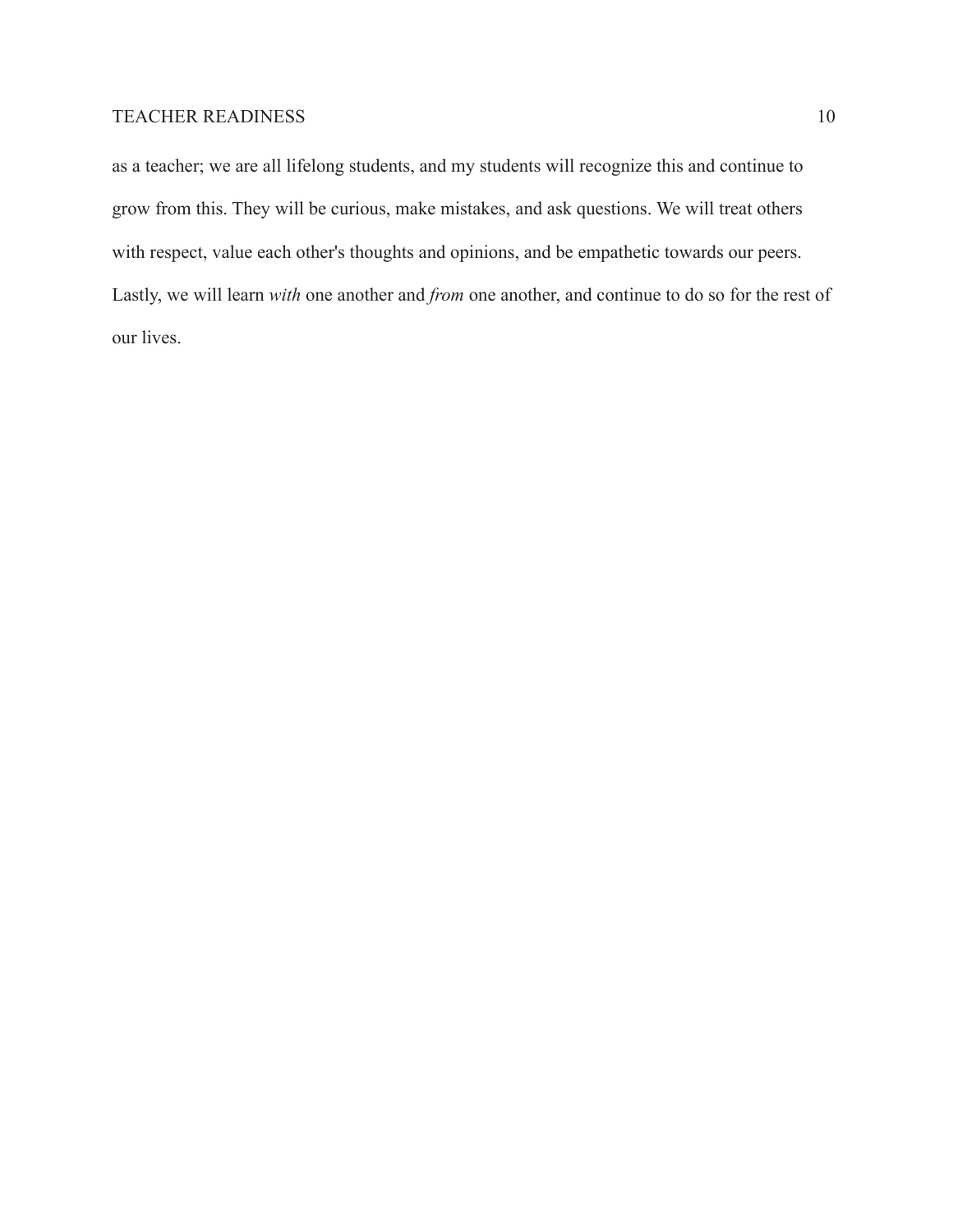## CHAPTER 2

# **LITERATURE REVIEW**

#### **Purposes and Objectives for the Literature Review**

My purpose in this review of the research was to discover how teachers and researchers have looked at relevant practices and methodologies which connect with their students. I searched for research on topics I believe fall under this umbrella, because I feel the most beneficial practices are ones which connect to students and contribute to their learning in this regard and I want to build up my own readiness as an instructor to bridge these connections with the students in my classroom. I also searched for studies which fell under more specific direction as dictated by the three themes we researched. The first theme, Theme 1, includes Diversity, Differentiation, Inclusive Education, and Culturally Responsive Pedagogy. Theme 2 outlines Strategies, Scaffolding, Effective Instruction, High Leverage Practices, and Evidence Based Practices. Theme 3 covers Subject-Specific, Disciplinary Issues Related to my Goals for Teaching Improvement. Here, this would detail the effectiveness of practices in a mathematics-specific context, although some of the literature in other courses is applicable to a mathematics classroom.

#### **Procedures for the Literature Review**

I selected literature for this review based on several specific criteria. Research on the sub-themes of Theme 1, Theme 2, and Theme 2 were included if it contained references to terms like diversity, culturally responsive pedagogy, differentiation, inclusive teaching, effective instruction, evidence based practices, and scaffolding. Additionally, I narrowed down my findings by specifying "mathematics education" and "high school," since my original search was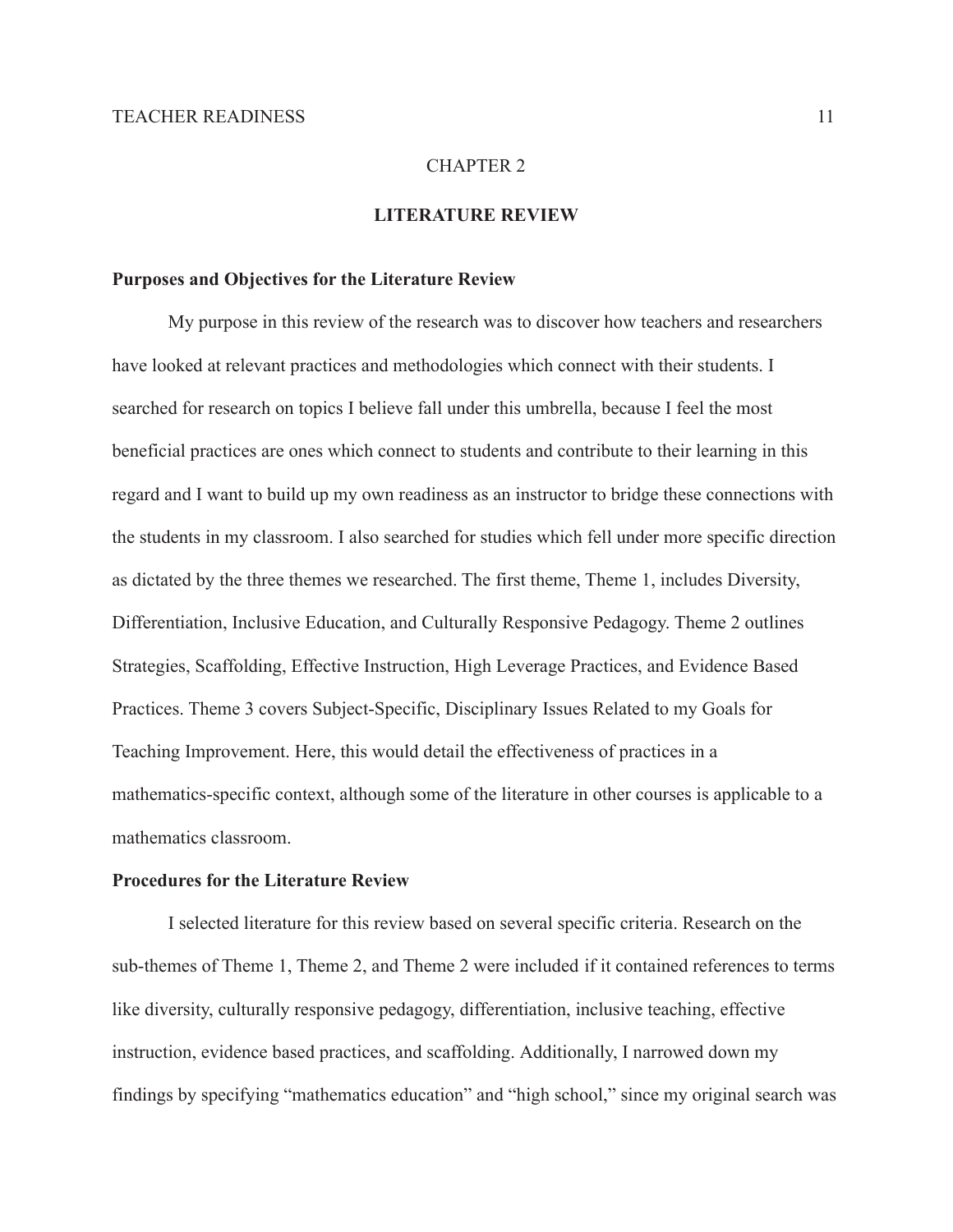very broad and yielded hundreds of pages of results. Additionally, I used the specific descriptor "study" as we were focusing on peer-reviewed research and studies for this project. I conducted a search for books and articles in the database of the Hamersly Library at Western Oregon University, alongside the EBSCO database for articles that met the keyword criteria listed above.

# **Personal Connection to Research Choices**

I approached these articles with an open mind, but I also can note that my choice in these selected articles is related to my own personal interest in enhancing my ability to connect with my students as an educator. Fostering an environment of inclusivity and curiosity in my future classroom is very important to me, and making connections to their funds of knowledge is something I take very seriously. Many of these themes and selected articles draw on this desire, some of which are mathematics-classroom specific and some of which are not, but are still applicable to me and my teaching practices.

#### **REVIEW OF LITERATURE**

# **Theme 1: Diversity, Differentiation, Inclusive Education, and Culturally Responsive Pedagogy.**

To begin, I first want to focus on inclusive education and culturally responsive pedagogy. I believe these are tied together, wherein culturally responsive pedagogy can result in an inclusive education if incorporated correctly, as well as acknowledging and embracing diversity in the classroom through means such as differentiation.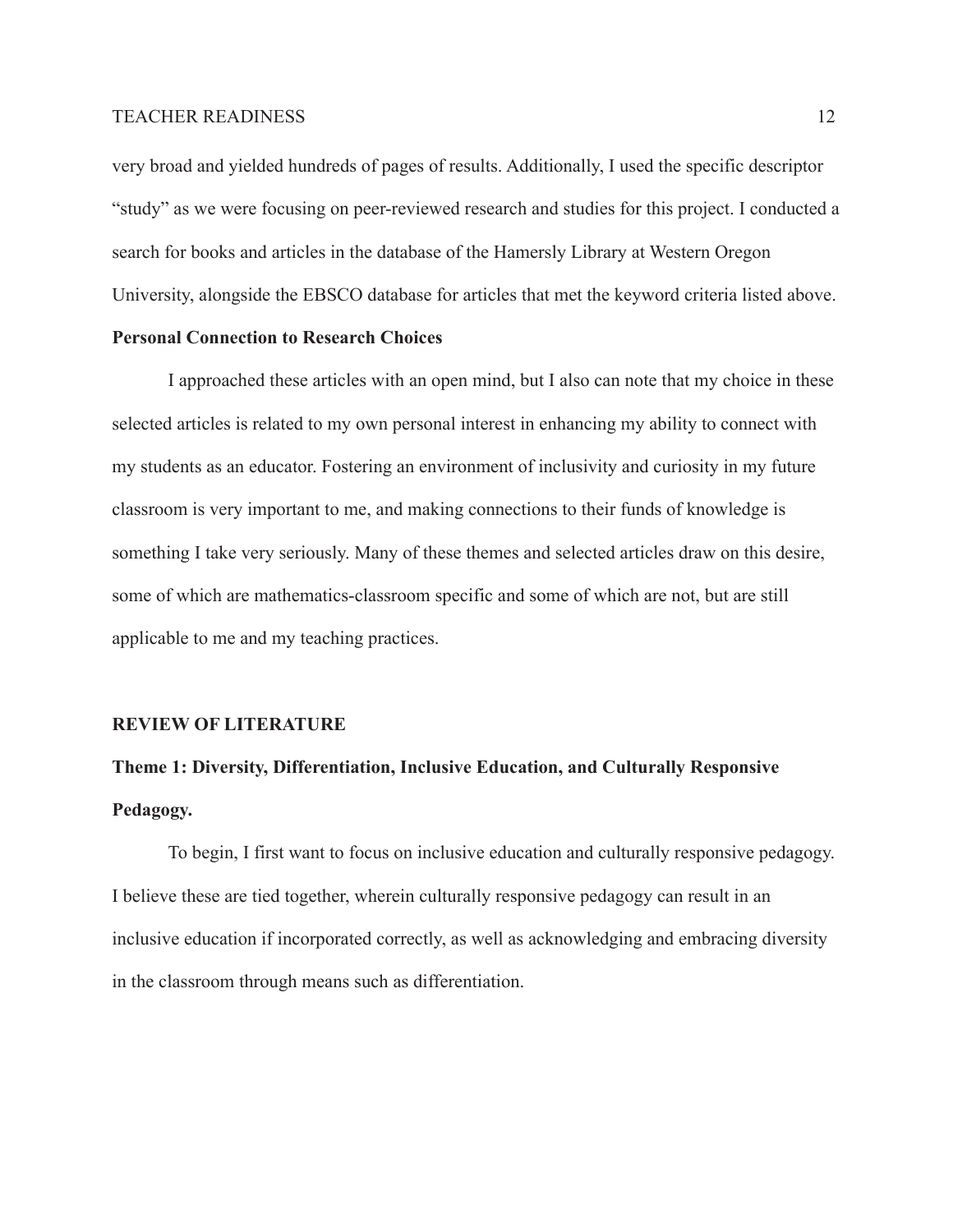The first article I found was Jamie Huff Sisson, Victoria Whitington, and Anne-Marie Shin's *"Teaching Culture Through Culture": A Case Study of Culturally Responsive Pedagogies in an Australian Early Childhood/Primary Context* (2020), in which the authors discuss the value of culturally responsive pedagogies through a case study done in Australia. The 5 key principles this article discusses are 1) high intellectual challenge, 2) strong connection to students' worlds, 3) recognition of cultural difference as an asset, 4) critical thinking, and 5) performing learning/multimodal literacies. They incorporated an indoor/outdoor schedule, which contributed to many things, such as the image of a child who was competent and capable. Students were engaged in problem-solving discussions, and they not only learned about culture but learned through culture. Sisson, Whittington, and Shin state, "A teacher's ability to be critically reflective of their own identities and practice is also significant to the enactment of CRP [Culturally Responsive Pedagogy]" (2020). I appreciated this article and this quote because it demonstrates the importance of a teacher's ability to self-scrutinize as well as contribute to a child's own growth and autonomy.

` The second article I came across for culturally responsive pedagogy was Emily P. Bonner and Thomasenia L. Adams' *Culturally responsive teaching in the context of mathematics: a grounded theory case study* (2011). This case study provides implications in a mathematics classroom, going over four cornerstones of culturally responsive mathematics teaching: communication, knowledge, trust/relationships, and constant reflection/revision. There are implications that students of color are often denied access to further math knowledge, resulting in gaps in testing scores between white students and black students. Community knowledge, student background knowledge, connections with the community, explicit and intentional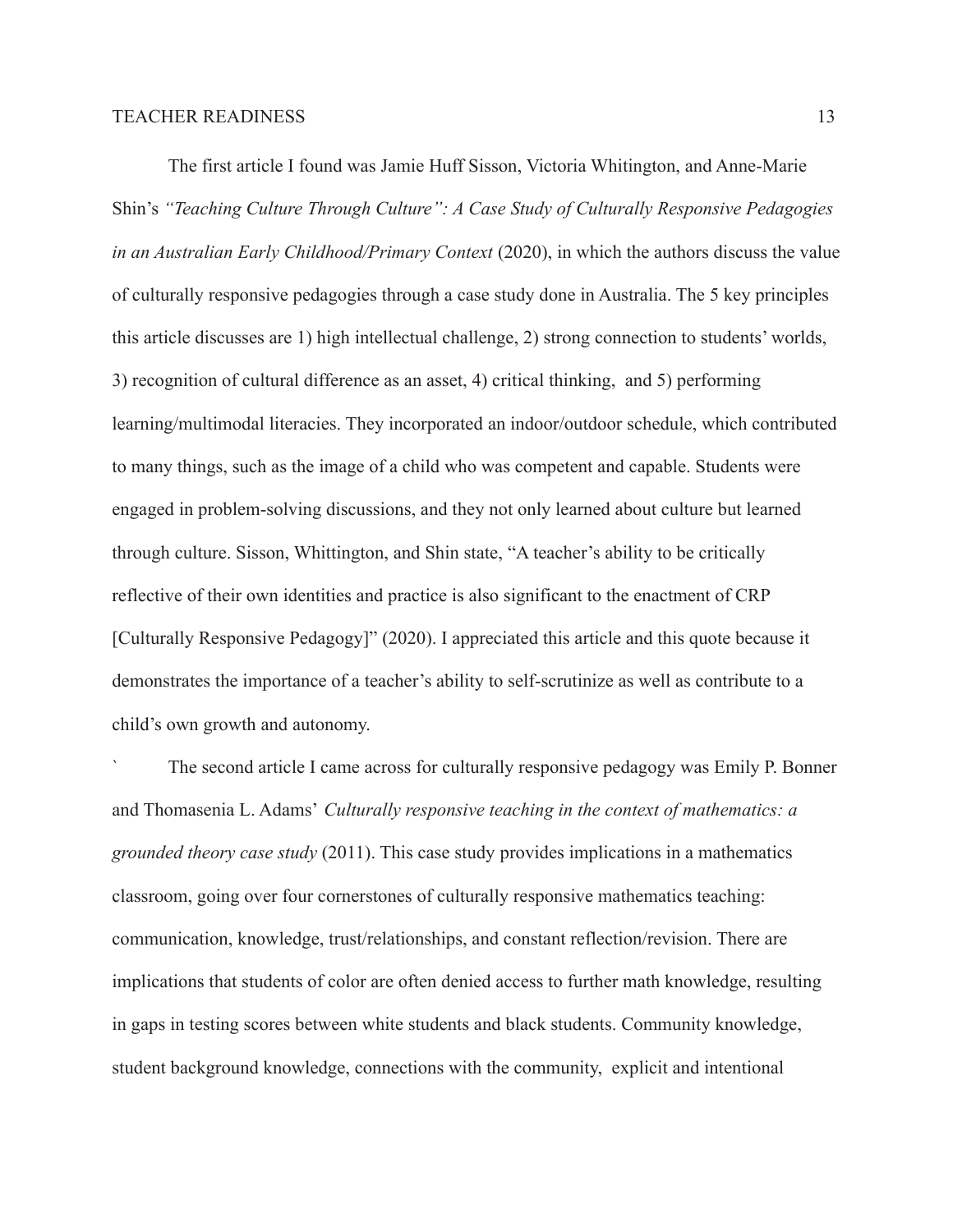connection to student culture and language, incorporating movement and rhythm into lessons, high expectations, and facilitating student self-esteem were all integral parts of Ms. Finley (the study participant)'s classroom and teaching approach. She also engaged in constant, in-the-moment revision alongside long-term revision and reflection. Bonner and Adams note, "The student was explicitly at the center of these practices and was therefore encompassed by Ms. Finley's foundational beliefs and everyday practice" (2011). In all, this involves a personal commitment to the teaching and learning process. Although this article is a bit older, its practices are still relevant and provide me with the insight to the cornerstones of culturally responsive pedagogy.

The third piece I found on culturally responsive pedagogy was Dianne Truscott and Vera Stenhouse's article *A Mixed-Methods Study of Teacher Dispositions and Culturally Relevant Teaching* (2018). This mixed-method study examined teaching dispositions of 19 teachers in a program for culturally relevant teaching. Findings found that dispositions related to academic success and cultural competence were prevalent but those related to critical consciousness were minimal. Truscott and Stenhouse note that high expectations were important, but there was a difference between one school aligning these with "strong character" and another with "activist dispositions" (2018). As stated, "Statements coded as *respect for diversity, authenticity, learner protection*, and *meaningful purpose and vision* were frequent, suggesting that PSTs [preservice teachers] associated their practices and learning with the pedagogy used to propel the work" (2018). Dispositions was not a term I had not heard frequently before, but this has made me reflect on my own disposition as a teacher. I would say that mine aligns with academic success and the idea of high expectations, but I am not sure if I would approach this as an activist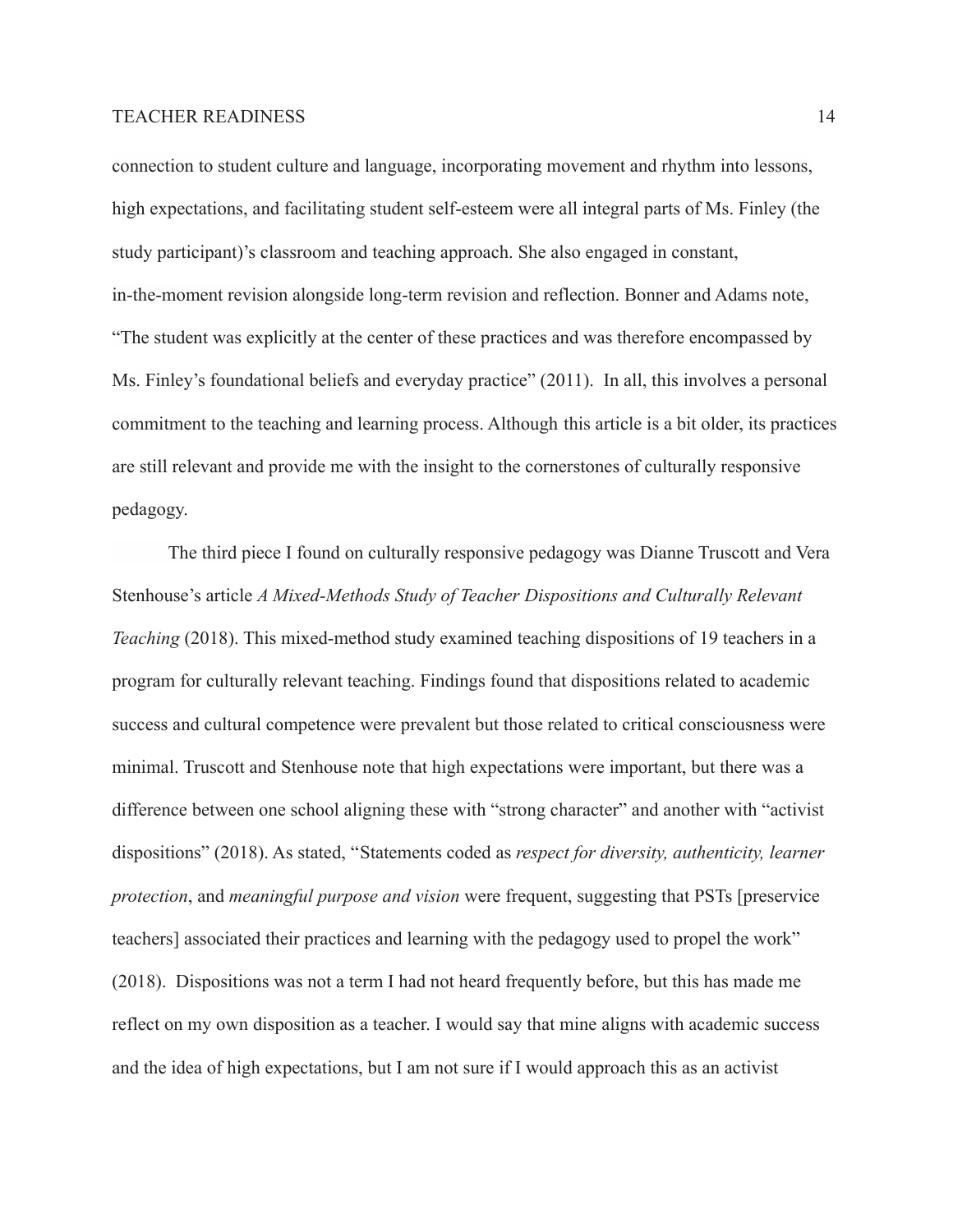disposition or strong character disposition. My mentor teacher is someone who reinforces high expectations, although it is more difficult to do so in the online setting we are currently working with.

After culturally responsive pedagogy, I next wanted to read more about inclusive education. This next article*, Early Evaluation Findings From the Instructional Conversation Study: Culturally Responsive Teaching Outcomes for Diverse Learners in Elementary School* (2017, by Pedro Portes, Manuel Gonzálex Canché, Diego Boada, and Melissa Whatley, focuses on improving instruction for all students, with a focus on English Language Learners. This study involves Instructional Conversation pedagogy, or teaching through conversation which focuses on students' lived experiences and cultural contexts, driven by activation of linguistic tools; this is a constructivist pedagogical system. Their statistical analysis showed evidence that ELL students (and other students) instructed through IC scored higher on standardized tests than the control group. Future challenges include "...exploring the extent to which this approach can be further developed to assist learners with limited academic language development at other proficiency levels or, more specifically, to assist all students at different levels of English language proficiency" (2017). I was interested to find a study about English Language Learners, particularly because I am not sure how to approach this in a mathematics classroom because mathematics can be a new language in itself. Instructional Conversation was not something I had thought about before but I could see it being a useful strategy which is culturally responsive and engaging for *all* students, regardless of their background. This is also considered a constructivist pedagogy, which is a philosophy I have aligned partly with, and can be used to model a growth environment.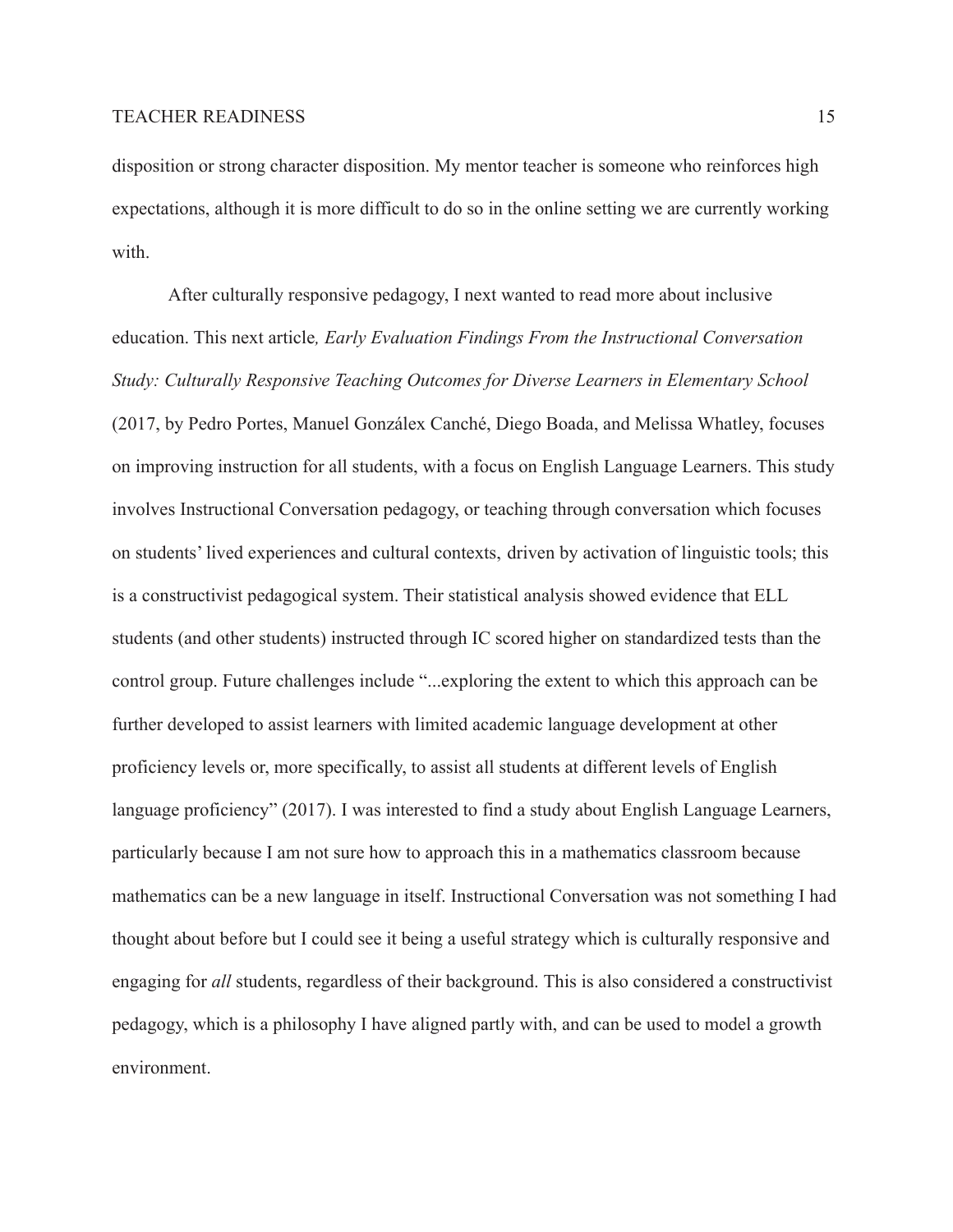Lastly, while looking for more information on inclusive education I found the article *Study Examines Benefits of Teaching Math in Culturally Responsive Ways*, written by Mike Kring (2019.) Kring discusses research completed by Naheed Abdulrahim and Michael Orosco at the University of Kanvas, in which they looked at 35 peer-reviewed studies about culturally mathematics teaching. Here, data analysis resulted in seven themes: cultural identity, instructional engagement, educator reflection, high expectations, student critical thinking, social justice and collaboration. This centers on students "funds of knowledge" and the unique background experiences each student brings into the classroom (2019). There is an emphasis on collaboration between the community and students, and Kring writes, "The studies also showed that culturally responsive mathematics approaches encouraged students to use their higher-level thinking skills, such as analysis, reasoning and evaluation" (2019). These methods also bettered the teachers themselves as they worked through this reflection process. I enjoyed reading this article in that it draws attention to an emphasis on collaboration within the classroom. I think promoting collaboration in the classroom can also foster inclusivity, and allows room for conversation and growth through these interactions. This can improve mathematics instruction (and general instruction) overall.

# **Theme 2: Strategies, Scaffolding, Effective Instruction, High Leverage Practices, and Evidence Based Practices**

The first article I found for Theme 2 was *Scaffolding Mathematics Remediation for Academically At-Risk Students Following Developmental Education Reform in Florida* (2017) by Rebecca Brower, Chenoa Woods, Tamara Jones, Toby Park, Shouping Hu, David Tandberg, Amanda Nix, Sophia Rahming, and Sandra Martindale. This study focuses on a Florida school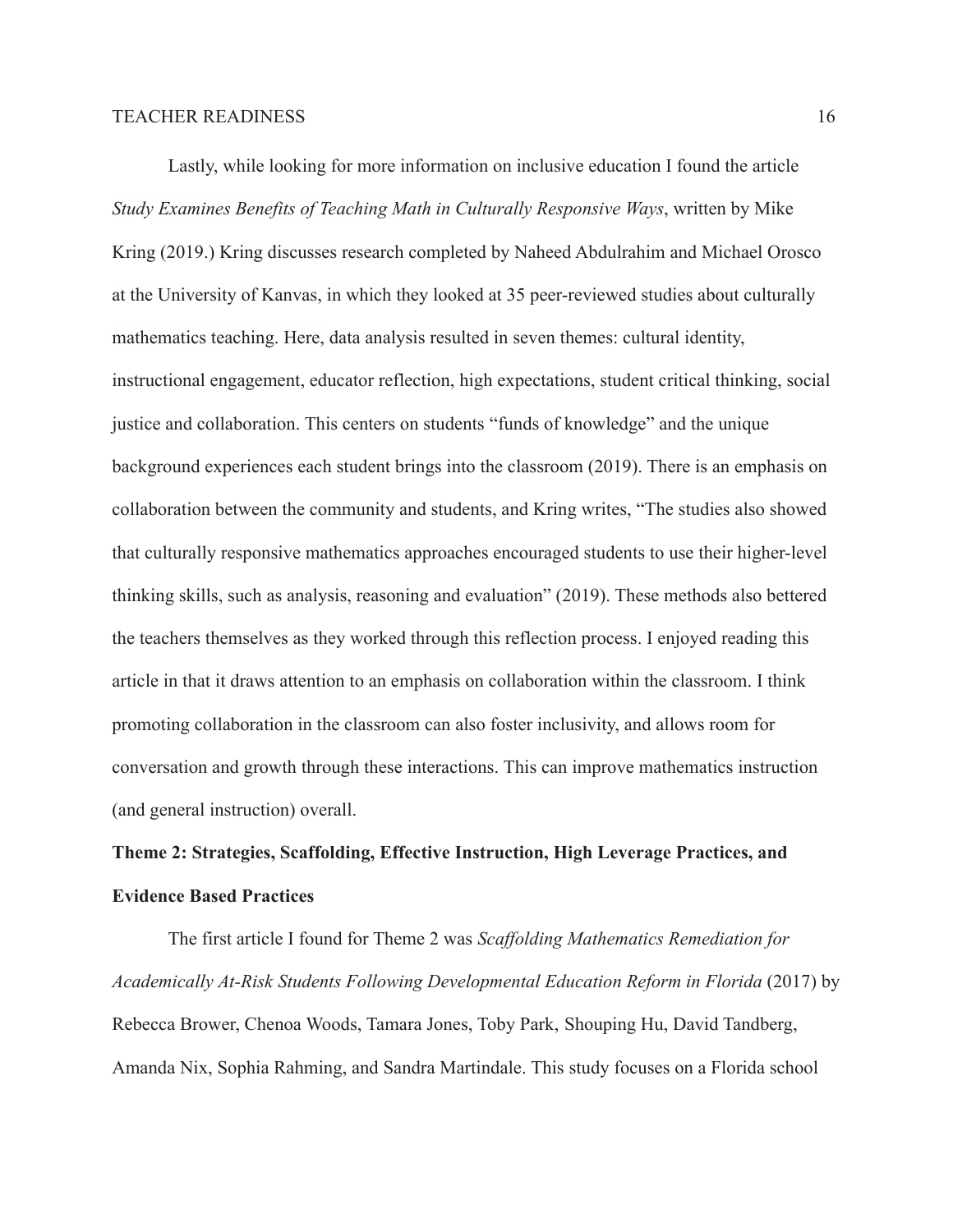and the remediation of students who are at-risk of dropping out or failing, and developing the academic skills needed to succeed at the college level. Specifically, this article also discusses scaffolding course sequencing and providing clear pathways which correspond to student's motivations and goals, alongside scaffolding instruction, including conceptual vs. procedural knowledge. They specifically scaffolded instructional modalities; "Modularized instruction offered students the ability to work at their own pace (typically online) and accelerate their learning while corequisite instruction allowed students to gradually prepare for college-level math by combining the developmental and gateway math course" (2017). This relates to the overall pacing of the course and gives students more control over their learning. Additionally, classes can be scaffolded in regards to their mathematical support. In regards to scaffolding, these are all methods I would like to integrate in my classroom which relate to the overall classroom strategy. Working through modulos is a strategy I have been trying to incorporate already, but it is difficult to allow students to work at their own pace in an online setting.

The second article I found for Theme 2 was Chiu-Lang Chen and Cheng-Chih Wu's article *Students' behavioral intention to use and achievements in ICT-Integrated mathematics remedial instruction: Case study of a calculus course* (2020). This article and study looks at the impacts of information and communication technology (ICT) in a grade 12 calculus classroom. For results, Chen and Wu state, "...when ICT-integrated mathematics remedial instruction was not implemented, students' scores in the posttest were not significantly higher; however, after implementing ICT-integrated mathematics remedial instruction, the grades in the posttest were significantly higher" (2020). To implement mathematics remedial instruction, technology could be a very useful strategy. Perceived usefulness and attitude is a large factor here. In the end,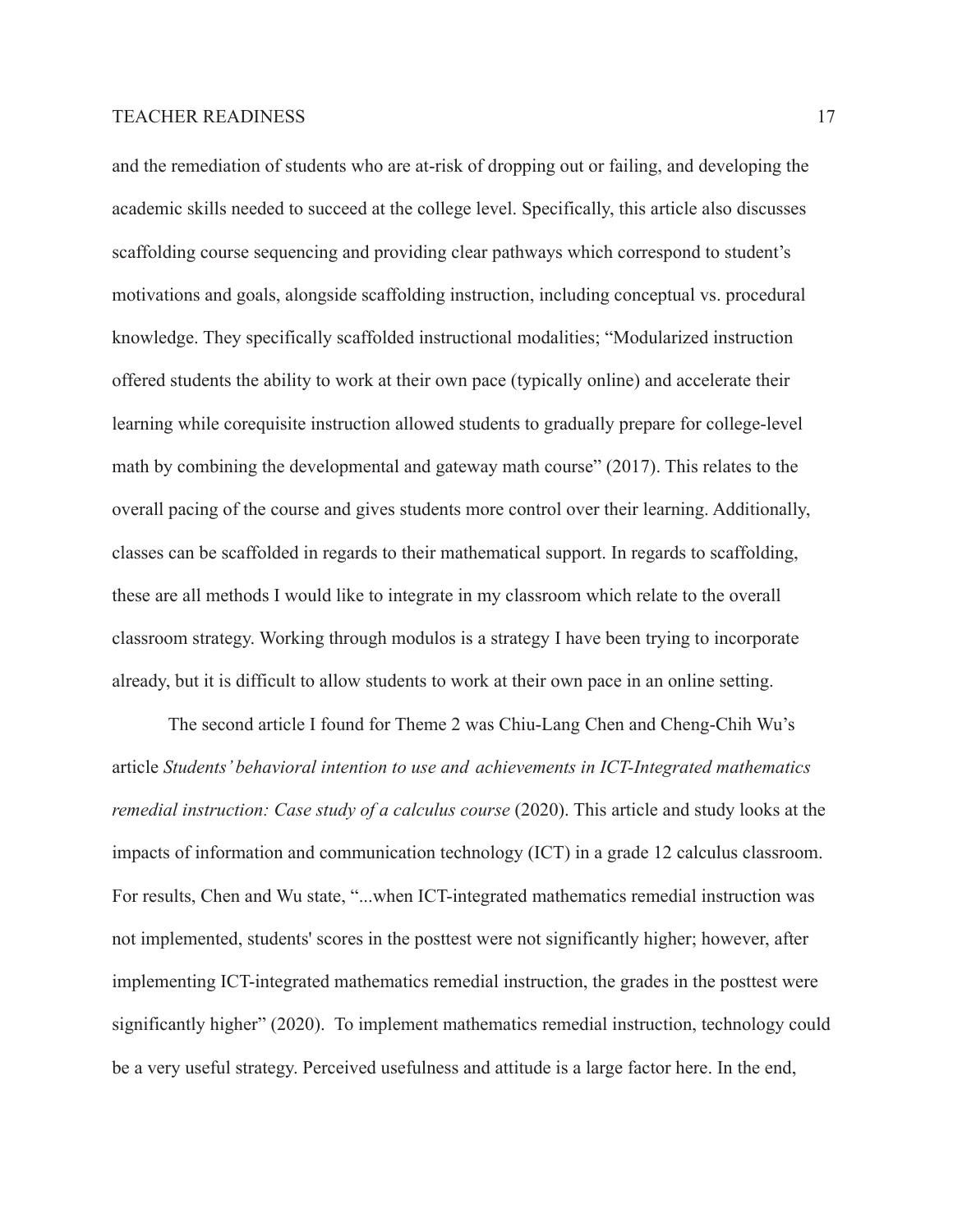students developed confidence in themselves when working towards attainable goals which then motivated them to learn. I can see that this instruction also allowed students to work at a pace which reflected their own learning, relating to scaffolding and strategy.

The third article for Theme 2 is *Remediation for Students With Mathematics Difficulties: An Intervention Study in Middle Schools* by Elisabeth Opitz, Okka Freesemann, Susanne Prediger, Urs Grob, Ina Matull, and Stephan Hußmann (2016). This article relates to strategy and effective teaching practice. In this study, students were taught basic concepts (place value and basic operations) and practiced fact retrieval and counting (in groups). Analysis showed that the interventions can be used to reduce given deficits. Highly structured and organized programs were effective, alongside the incorporation of these 5 strategies: teaching of heuristics to solve word problems, explicit instruction, use of graphical representations and manipulatives, thoughtful selection and sequencing of instructional examples, and encouraging students to verbalize their own strategies or the strategies modeled by the teacher. These intervention programs are very important - I think of mathematics as a system of "building blocks", and if a student does not have a strong foundation, they may have mathematics difficulties later on. This strongly relates to my teaching goals of building this strong foundation.

Fourth, I found the article *Culturally and Linguistically Responsive Teaching in Practice: A Case Study of a Fourth-Grade Mainstream Classroom Teacher* (2017) by Qianqian Zhang-Wu. I really enjoyed this article and case study, as it looks at scaffolding and being a culturally responsive teacher, which can also tie into Theme 1. This case study focused on a fourth grade classroom with diverse learners, looking at three levels of framework: instructional, institutional, and societal. The teacher plays a central role, and pays attention to their instruction from both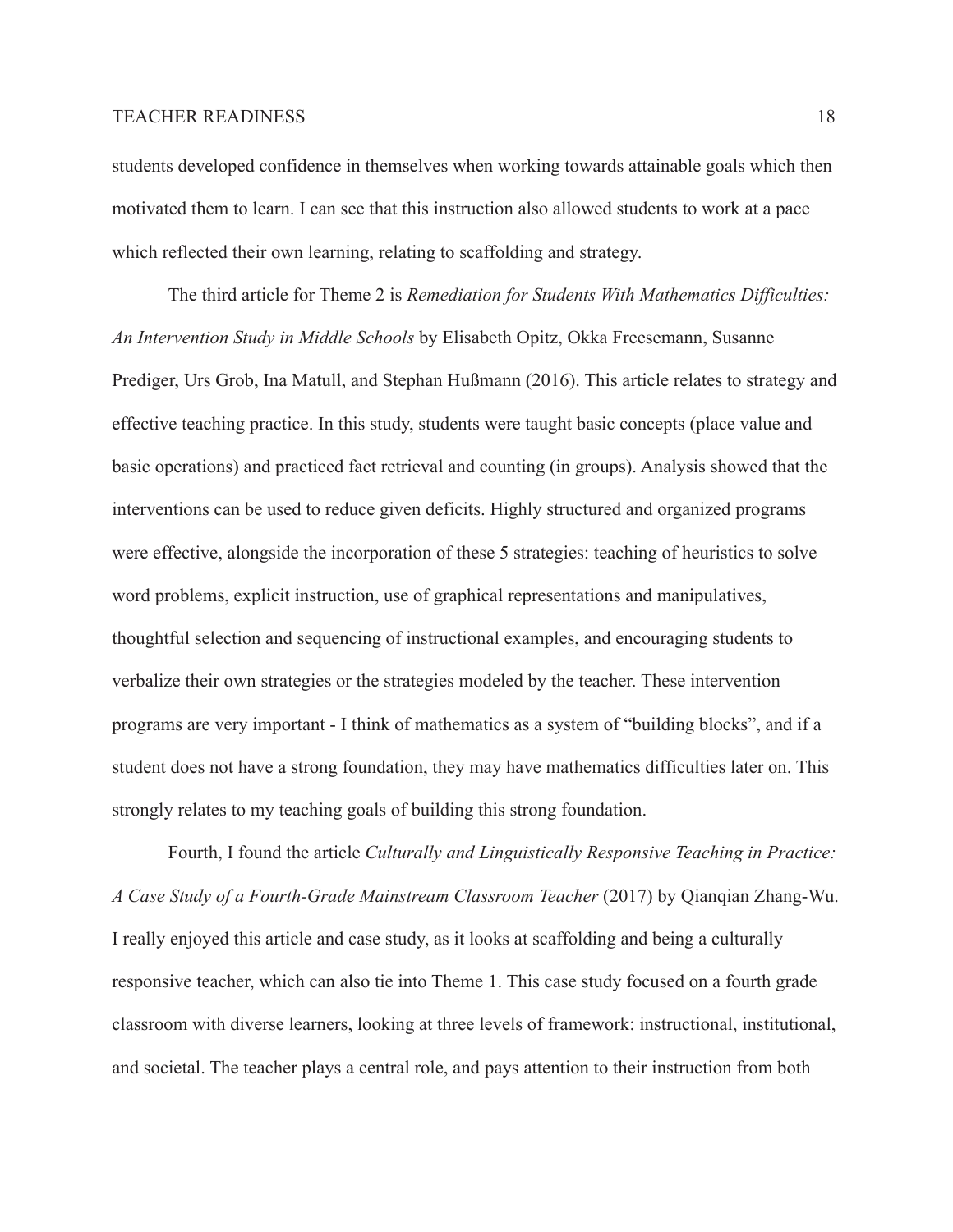cultural and language perspectives. One teacher in the study incorporated language scaffolding, drawing upon Spanish to facilitate student understanding and using prior language knowledge, with sensitivity to inequity and diversity. An "... [Ms. B] valued the prior knowledge of every student in teaching and learning new vocabulary. Instead of providing the dictionary definitions of the new words, she encouraged students to build upon what they had already learned to predict the meanings" (2017). Here, support from the school and research community was crucial. I could use these strategies, which are also culturally responsive, by scaffolding mathematics material in my classroom.

# **Theme 3: Subject-Specific, Disciplinary Issues Related to my Goals for Teaching Improvement**

For my first article for this theme, I found Jamie Amemiya, Adam Fine, and Ming-Te Wang's article *Trust and Discipline: Adolescents' Institutional and Teacher Trust Predict Classroom Behavioral Engagement Following Teacher Discipline* (2020). This article and study looks at how students are usually more cooperative in their classroom when they have a relationship of trust with their instructor. Students were asked about their engagement, their relationships with math and their teachers, and their overall trust; results showed that the association of teacher discipline and student's next day engagement depended on teacher trust. Amemiya, Fine, and Wang state, " … this study demonstrates some of the first ecologically valid evidence that adolescents interpret teacher discipline within the broader social context of trust, and high levels of trust at the institutional and teacher level may be important for discipline to have its intended impact of improving classroom behavior" (2020). Only students with teacher and institutional trust improved their behavior after discipline, but could have negative effects on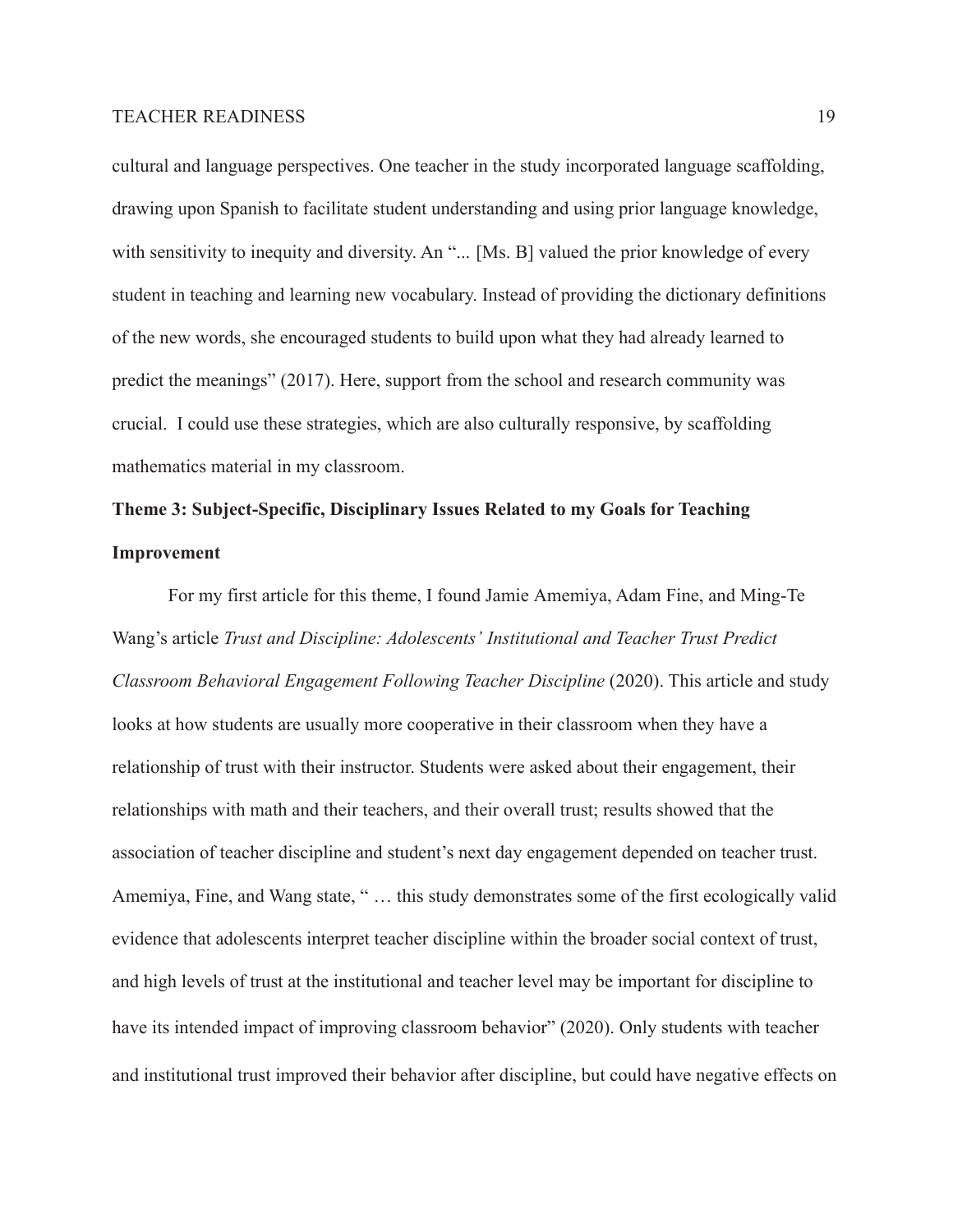those who didn't trust either the institution or their teacher. Overall implications show that, as a math teacher, I need to build a relationship of trust with my students early on in their career in my classroom if I want any discipline to have a positive effect.

Second, I located the article *Teacher Math Anxiety Relates to Adolescent Students' Math Achievement* (2018) by Gerardo Ramirez, Sophia Yang Hooper, Nicole B. Kersting, Ronald Ferguson, and David Yeager. This National Mindset Study found that higher math teacher anxiety is associated with lower student achievement. Here, adults' own fears can undermine students' autonomy, and thus their knowledge growth. Math teacher anxiety creates an aversive learning experience and models negative attitudes around math. This study found that teachers employed less process-oriented tasks, as associated with the growth mindset, and don't send the message that all students are good at math. Amemiya, Fine, and Wang state, "Our take-home message is that the way teachers feel in the classroom and the indirect messages they convey through their practice may be an important factor shaping student math learning" (2020). This relates to specific disciplinary issues in my classroom because it expresses the need for me to incorporate process-oriented tasks in my classroom to reinforce the growth mindset and also reduce my own math anxiety around the topic so that I do not create adverse learning experiences for my students. This pertains to the growth mindset as well, which pertains to my personal philosophy of teaching.

For my third article, *Inside the Math Trap: Chronic Math Tracking From High School to Community College* (2020) by Federick Ngo and David Velasquez was an interesting read. This article looks at a study on "math traps", where stifled mobility is prevalent and coursework repetition. Being trapped in math was also linked to race/ethnicity, and this is inspired by poverty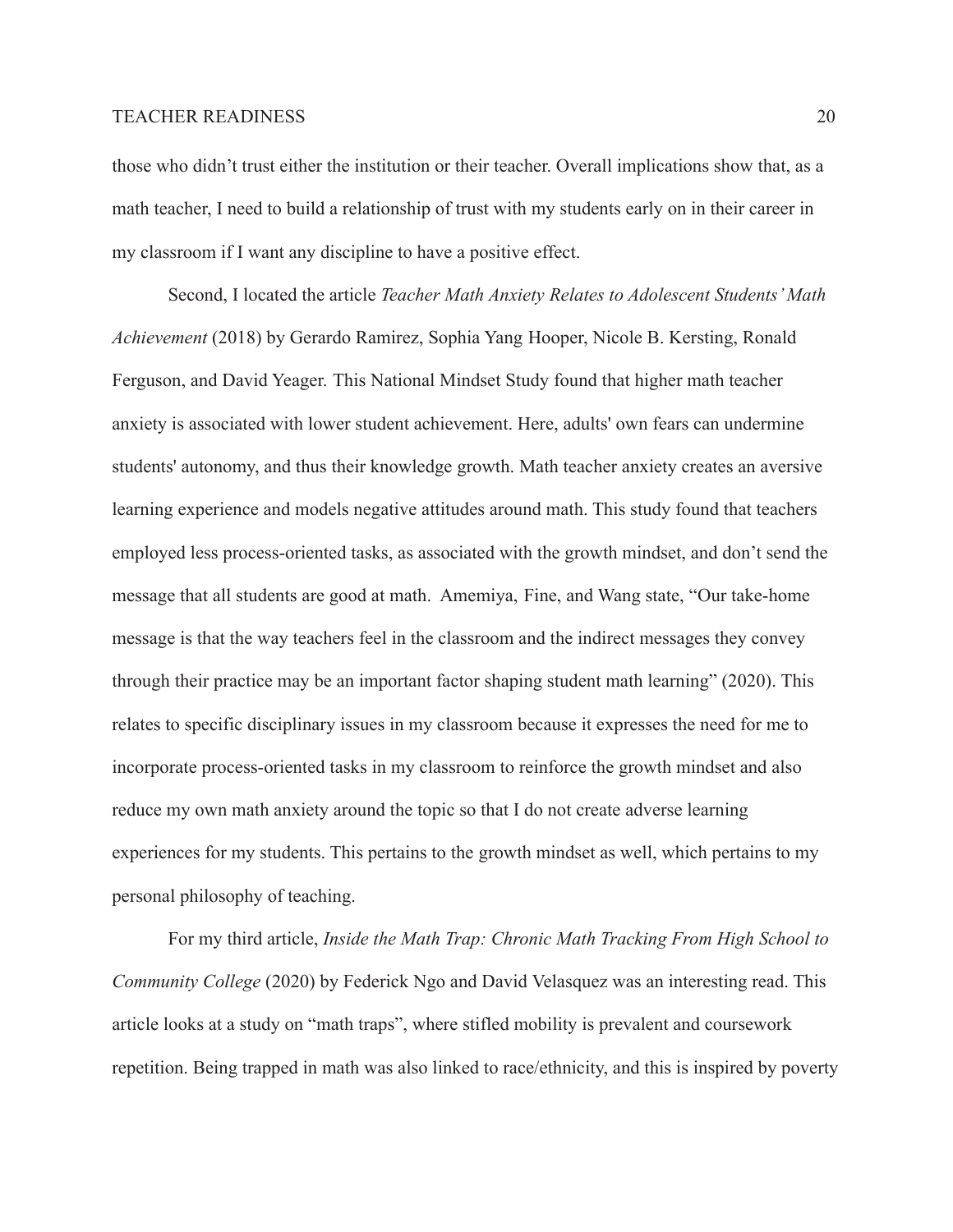traps. High stakes testing can also be described as a barrier to upwards mobility, and future research could call for looking at the impacts of students retaking a math course in high school or college. Better alignment between college and high school standards could improve this policy. I can note, from my own observations, that students often elect to not progress past the required courses in mathematics, and it can be a reason they avoid certain degrees or majors. Creating an environment in my classroom where these "math traps" don't prevail is a priority.

Lastly, Kristi Bergeson and Beth Beschorner's piece *Modeling and Scaffolding the Technology Integration Planning Cycle for Pre-Service Teachers: A Case Study* (2020) was a very relevant read. This study discusses the ways in which teachers integrated technology into their mathematics classrooms, how this worked to improve literacy, and how they could align their pedagogy with these digital tools. It also discusses the repercussions of this integration, such as how the teachers felt overwhelmed and underprepared. Teachers could use TIPC (Technology Integration Planning Cycle) as a method of modeling and scaffolding. This article is fairly recent, and very pertinent to the online-schooling system we are in right now. I can understand how it is to feel overwhelmed and underprepared, but I can also see how teachers found the TIPC to be beneficial and the importance of technology inclusion. Specifically to my mathematics content area, there are many strategies online which I could use TIPC as a method for integration.

#### **Summary**

The literature reviewed here demonstrates the value I place in creating an inclusive environment, as well as my desire to implement a variety of strategies in order to improve my readiness as a teacher to discuss and carry out these methods. Fostering a classroom culture of respect,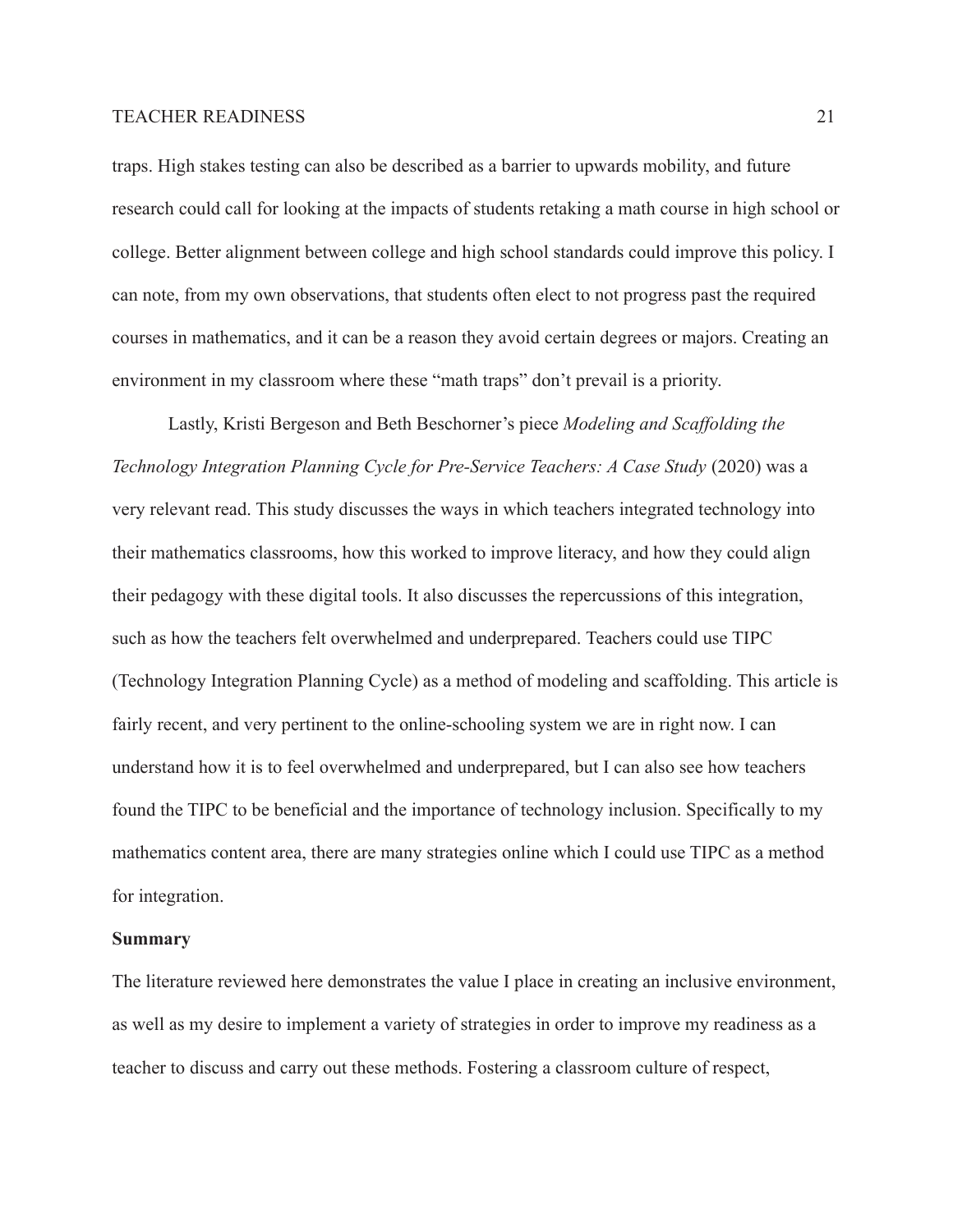curiosity, and empathy is a large part of my future vision as a teacher, and in a mathematical context I want to work to reduce anxiety, allow opportunities for scaffolding, offering the students the freedom of asking questions, and promoting collaboration. Overall, as I prepare to step further into my role as an educator, it is necessary to reflect on my own readiness to approach these topics and enact any changes. To improve mathematics education, the literature helps inform my decisions to differentiate instruction and incorporate student-centered learning, and through inquiry. It is important to note that each and every strategy may not work for a single student, but rather, my intention is to remind them each and every day they are a valued and cared for member of our mathematical community.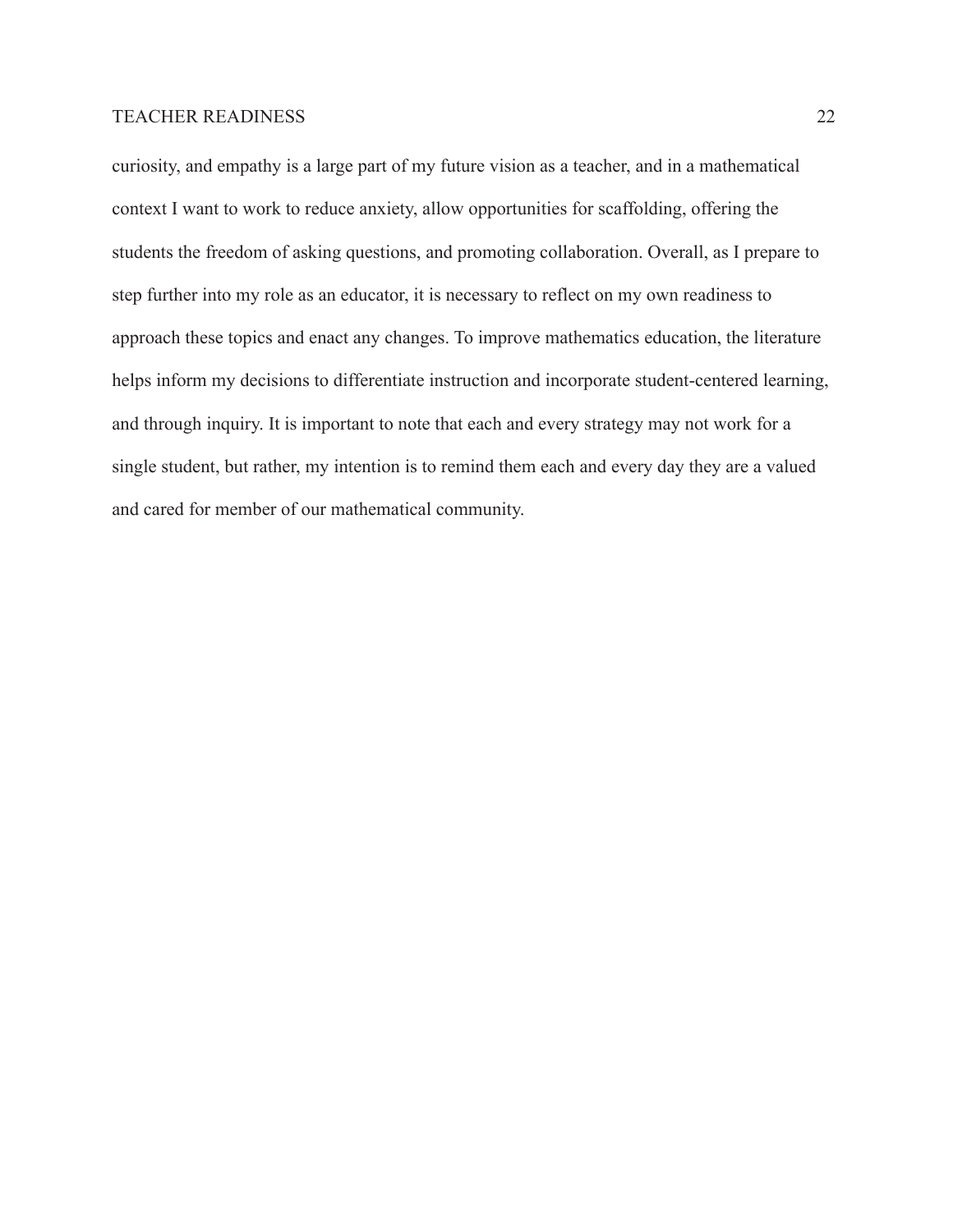# CHAPTER 3

## **RESEARCH METHODS AND DESIGN**

To begin discussion of this study and the action research conducted over the course of this school year, I will first discuss the principles and practices associated with action research, then outline my choices for data collection methods used, and will finally outline the context of my study while discussing which methods were implemented and the limitations of this study. I will also discuss how I am working to improve my own practice to align with those of the INTASC professional standards, and how these relate to my chosen research questions.

## **Research Questions**

In order to make progress towards my teaching goals, I decided to center my research questions around teacher readiness. This involves examining how my lesson plans have demonstrated growth in my own readiness and self-efficacy, how I have prepared for criticality in the classroom, and how I have incorporated inquiry-based instruction as opposed to direct instruction into my classroom. Aligning with the INTASC standards for teacher professional development, I made note of how my own teaching practice has grown alongside these standards. Through continuous self-reflection and journal entries, the purpose of this study is to enhance my teacher readiness and therefore enhance student learning. The research question(s) for this study, falling underneath Theme 1, Theme 2, and Theme 3 respectively, were as follows:

1) *How have I grown in my readiness to incorporate differentiated instruction and address the needs of students with diverse learning strengths?* Collected data was analyzed through the lens in which I have effectively scaffolded and differentiated instruction to meet the needs of my students.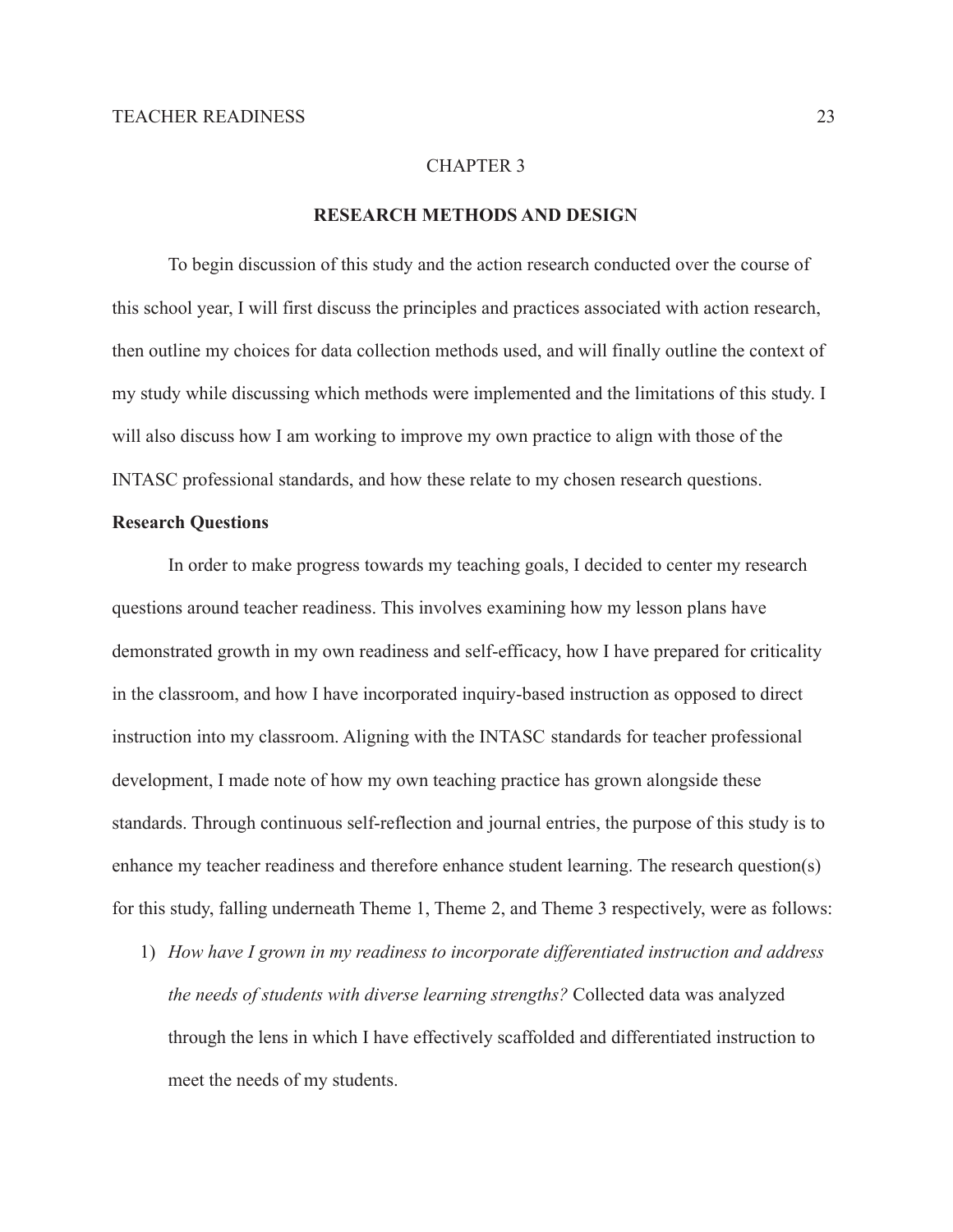- *2) How have I grown in my readiness and self-efficacy in planning for criticality in my classroom?* In my own preparation to approach my lesson plans through the lens of a culturally responsive teacher, data was analyzed with the aim of identifying areas where I had accounted for diversity, inclusive education, and criticality in my classroom. This is with the directed idea of accounting for diversity in my classroom and growing in my own self-efficacy and readiness as a culturally responsive educator.
- 3) *How have I increased my teacher-readiness to deliver inquiry-based instruction as opposed to direct instruction?* I hoped to learn whether or not I was continuously allowing the opportunity for inquiry-based instruction as opposed to direct instruction in my classroom. Data acquired pertaining to this question was used to analyze how I have promoted inquiry in a mathematics classroom as opposed to direct instruction, and encouraged an inquiry-based approach to my lessons.

# **INTASC Standards**

Developed by the Council of Chief State School Officers (CCSSO), the INTASC standards serve as a set of guidelines which outline areas of professional development for teachers in all stages of their professional careers in order to provide students with the skills to be prepared for the world post-graduation. Since these are applicable professional practice standards, this means that each standard for performance will appear different depending on which developmental stage an educator is currently at in their career. These benchmarks are ones I strive to reach, and will continue to do so for the rest of my educational career.

The INTASC standards can be sorted in four groups, and each standard is relevant in some way to the research I will be conducting. The first group can be titled "The Learning and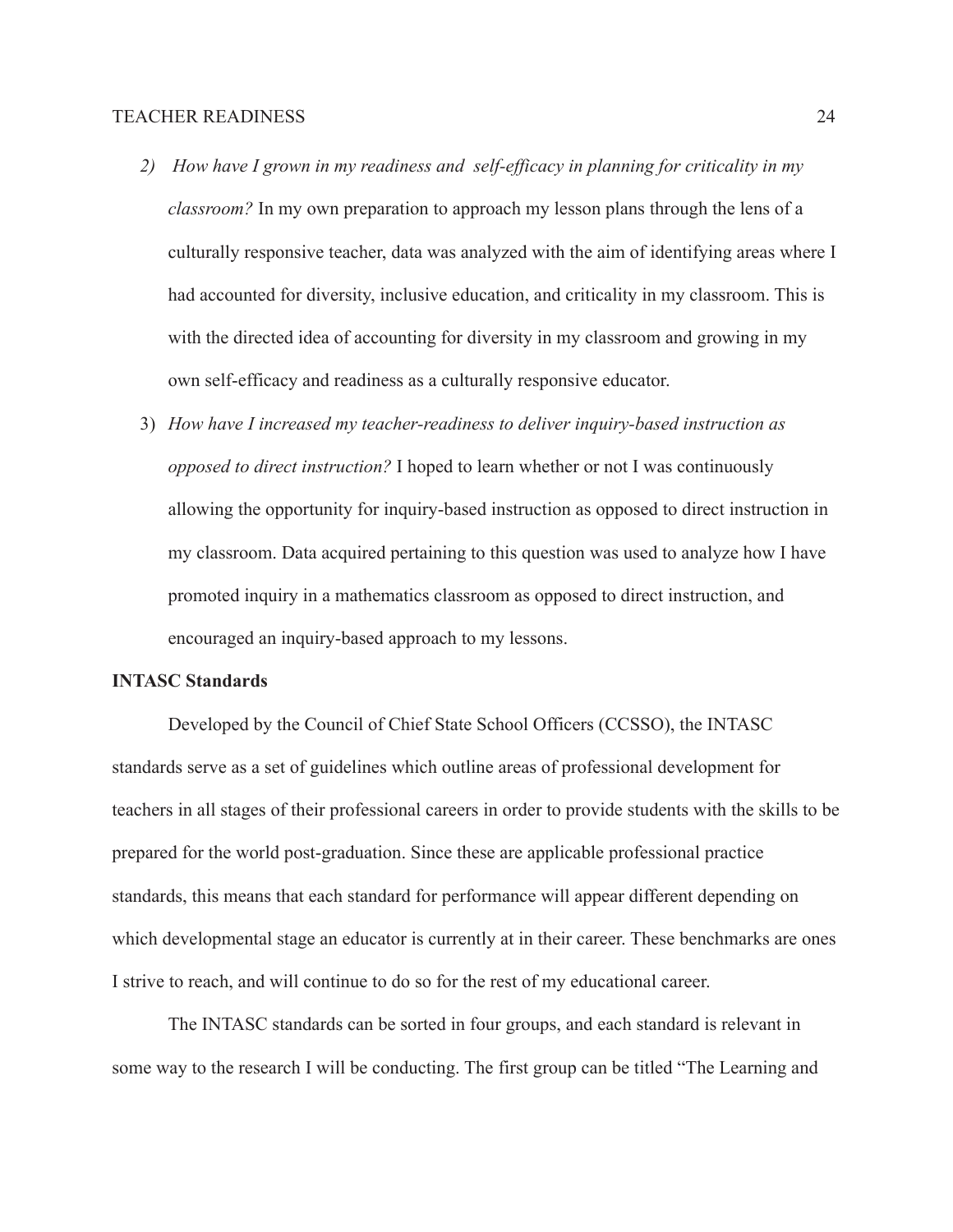Learning," which encompases Standard #1: Learner Development, Standard #2: Learning Differences, and Standard #3: Learning Environments. The second grouping, "Content," pertains to Standard #4: Content Knowledge and Standard #5: Application of Content. The third group, "Instructional Practice," covers Standard #6: Assessment, Standard #7: Planning for Instruction, and Standard #8: Instructional Strategies. Lastly, the fourth grouping consists of Standard #9: Professional Learning and Ethical Practice and Standard #10: Leadership and Collaboration, under the umbrella of "Professional Responsibility." My first question, which pertains to incorporating differentiated instruction and meeting the needs of students, envelops elements of standards 1, 2, 6, 7, 8, and 9. My second question as it relates to criticality pertains to standards 1, 2, and7, and my third question in regards to my own practice and promoting inquiry in my classroom pertains to 3, 4, 5, 7, and 8. Thus, all of these standards play an important and unique role in the goals I have set for my own teaching.

#### **Methodology and Research Design**

In preparing to address my research questions, it was apparent that qualitative methodology would be well suited to the scenarios at hand. Qualitative methodology, as opposed to quantitative, allows the researcher to look for trends in judgements and thoughts. Additionally, there is an opportunity to delve deeper into the problem and see what future questions arise while studying, in this case, my teaching practice.

To conduct this research, the method of action research is notable. Action research is described as "meaningful, friendly, and possible" (Preisman, 2007). This allows for the opportunity to analyze data sources which are less quantitative and more evidential, in that they serve as reflections. This is pertinent to action research, qualitative methodology, and my goal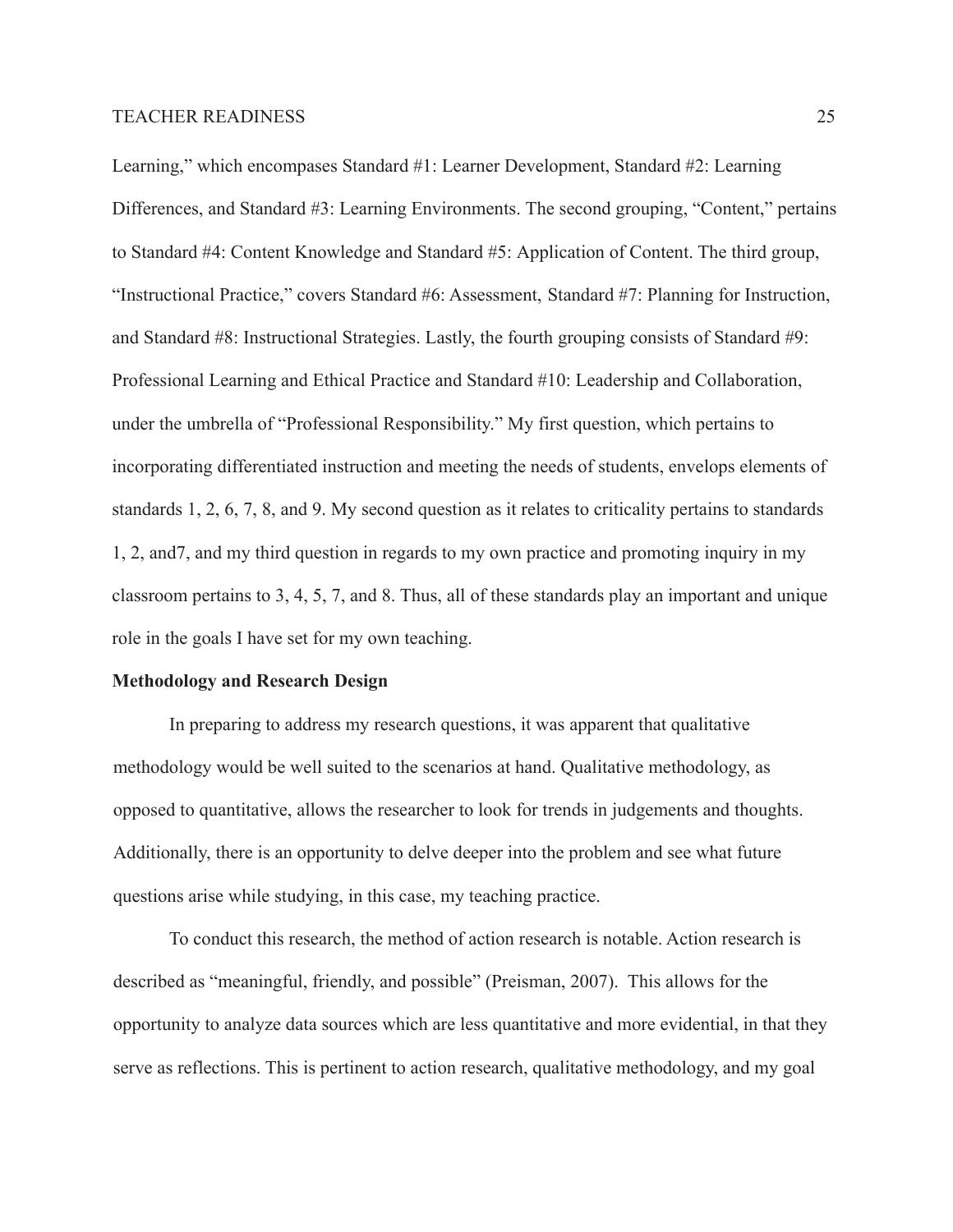as an educator and researcher. Gould states, "Action research is a professional development strategy that puts the teacher at the center of the professional development process" (2008). This is particularly pertinent to the work I am doing, as I am the center of my own research and my goals for personal educator growth and improvement.

# **Methods and Procedures**

This study was designed to conduct action research, as my research questions relate to my own growth and study of my teaching practice. This allows me to hold myself accountable as to how my practice relates to the INTASC standards for professional development as I work to improve my teaching through data collection and analysis.

Going hand in hand with self-reflection and self-efficacy, it is important as an educator to allow room for continual growth and improvement. Studying my own practice as it relates to my classroom environment, content development, and relationship with my students is an important undertaking which leaves room for accountability and maturation. Through action research, alongside the standard methods of observation and reflection, I can navigate forward into my role as an educator who is continuing to evolve.

#### **Data Collection**

The application of my action research requires means of collecting data which is representative of this research and demonstrates me working to obtain these goals as an educator. When conducting action research, the first step is to identify a topic or issue of study, the second is to collect data as it pertains to the issue, the third is to analyze/interpret this data, and lastly to enact action planning. This final step is the application of the results of this action research project. To accomplish this, it was necessary to select data sources which I felt were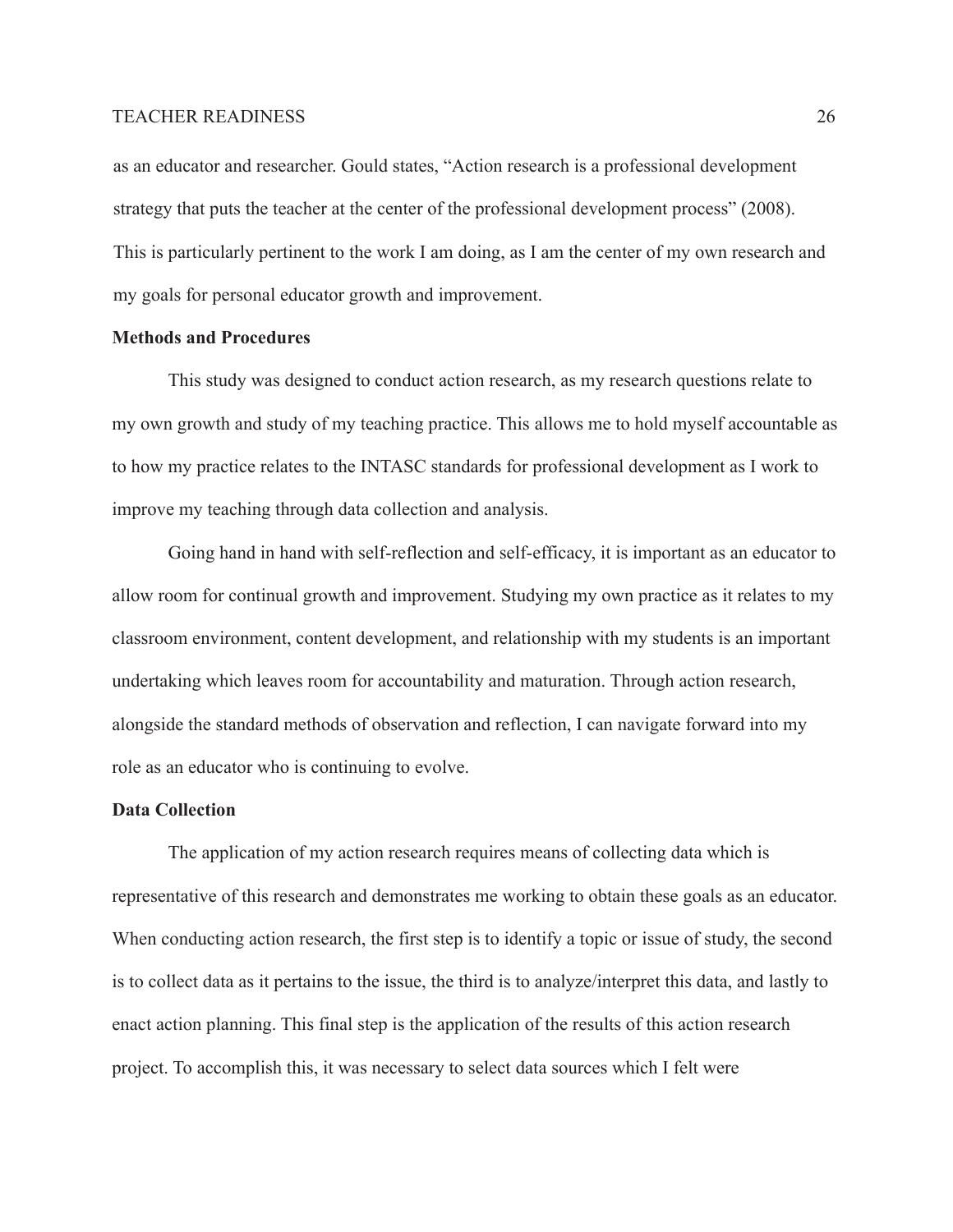representative of the data I wanted to collect and the growth I hoped to observe. It was also important to keep my research simple and focused (Johnson, 2012). This involves selecting a variety of data sources which adhere to the anonymity of my students, as I am the central participant of this study, and allows for multiple bases of comparison over the course of my student teaching. The next paragraphs outline my chosen sources of data collection.

## **Journal Entries**

Journal entries allow for a chance to see visible adaptation and growth, thus they tie in well with my action research. Through a process of self reflection, I could identify areas of growth and other areas I would like to expand in. This allowed me to see where I have been challenged and also observe my personal growth throughout my teaching journey, This also allowed me time to monitor the effectiveness of my teaching; weekly journal entries allow time for me to ponder my live lessons, the student work they have submitted after, and also student engagement outside of our live learning and during our asynchronous, applied times. Additionally, these allowed me to observe my own personal growth and flexibility in regards to the ever-changing landscape of our classes this year, whether that be fully online, hybrid, or transitioning back to in-person. This accounted for adaptation of my readiness and preparedness for the class, the adjustments made to differentiation and my approach to criticality, and how I plan on using inquiry-based instruction in these changing environments.

## **Lesson Plans**

In this program, I had many opportunities to write formal lesson plans. These include ones for the EdTPA submission, my formal observations, and just daily lesson planning. Additionally, in comparing my lesson plans with my journal entries, I could see where I have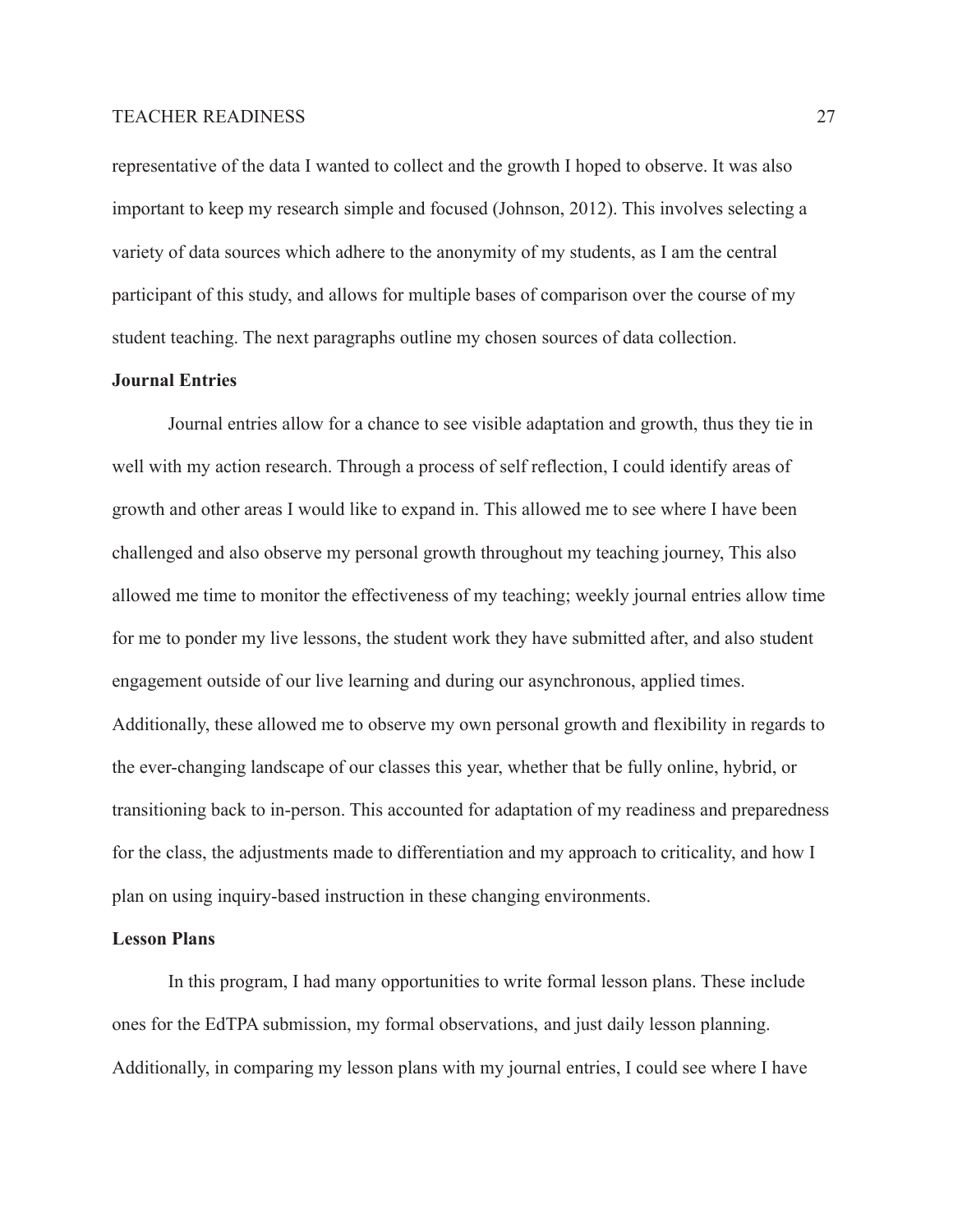adhered to my lesson plan and where I strayed. For inquiries, for example, this allowed me to reflect on where my course changed mid-lesson based on student questioning and feedback. These also gave me insight into how I have planned for criticality and adopted any scaffolds or differentiation necessary.

# **Observation Notes**

An additional data source I used are observation notes from both my cooperating teacher and university supervisor. Part of their observational requirement was to complete notes I could access and learn from afterwards. These allowed me to witness my growth through their observations, as well as paying attention to challenges they noticed I faced and potential areas of growth. Both my cooperating teacher and university supervisor paid close attention to detail and their advice was invaluable; they wanted to assist me in thriving in the educational environment and provide feedback as to which strategies I incorporated were effective and how I am improving in my implementation of my research goals and standards I have set for myself. They could make note from an outsider's perspective as to where my readiness appears to be at each lesson in regards to planning, criticality, differentiation, as well as my ability to adapt to change. They had the ability to notice details I may have overlooked as I was going through a live lesson with students, and could make note of times when I incorporated inquiry into my classroom and allow my lessons to be student-focused rather than direct instruction, teacher-focused pacing.

## **CRTSE**

The final data source I used is in response to my research question on diversity; the Culturally Responsive Teaching Self-Efficacy Scale, developed and implemented in the midwest, provides roughly forty questions for teachers to engage with. These questions allow teachers to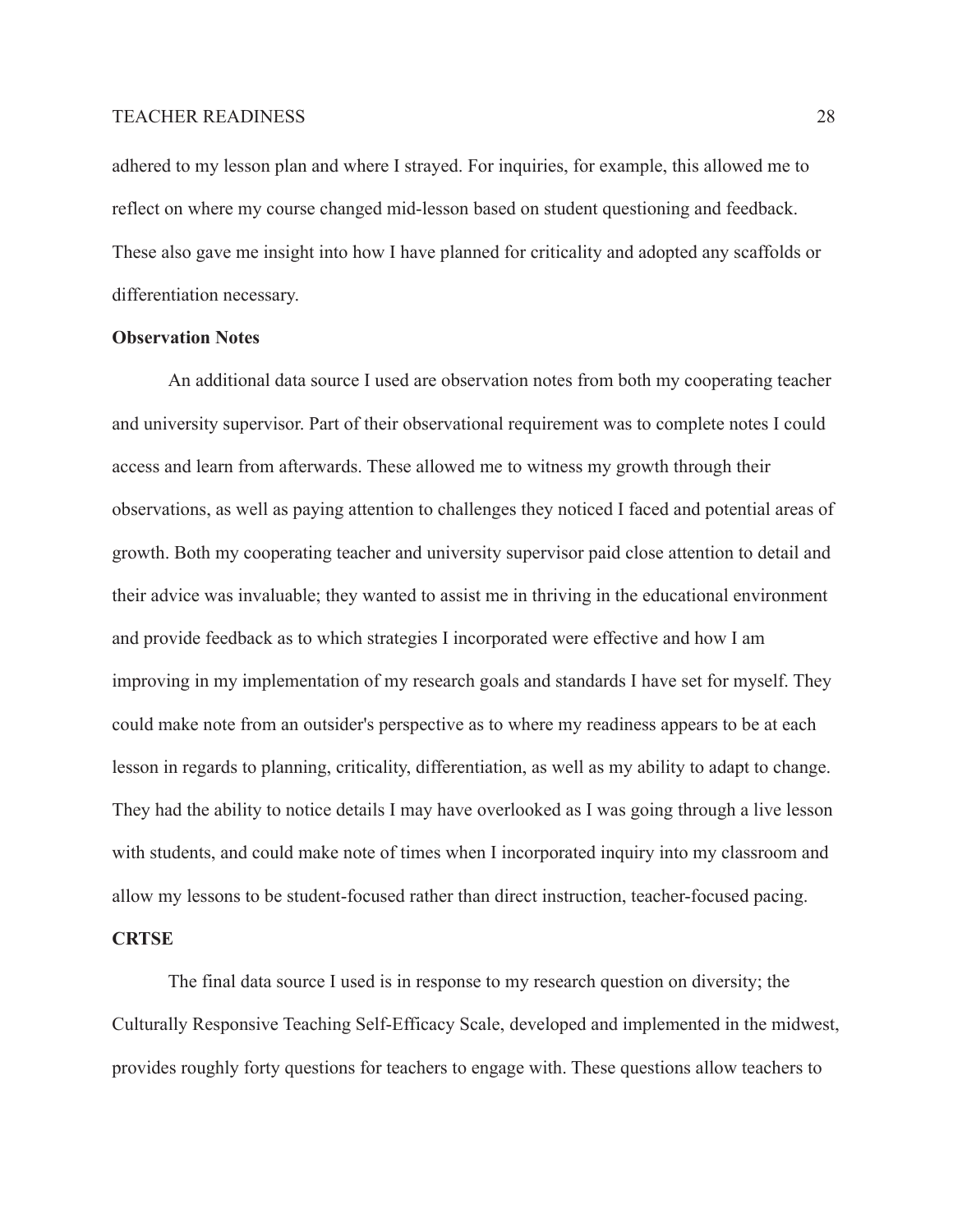rate their confidence in regards to specific culturally responsive teaching practices, and accounts for self-efficacy. Implementing this as a data source allowed me to take this survey continuously and see how I have grown in my readiness and confidence to plan for criticality and develop a culturally responsive classroom.

# **Procedures**

Table 1 (below) will summarize my procedures for data collection.

# **Table 1.**

# *Data Collection Procedures*

| <b>Research</b><br><b>Questions</b>                                                                                                                                                        | <b>Data Sources</b>                                                                               | <b>Purpose</b>                                                                                                                    | <b>Procedures</b>                                                                                                                                       |
|--------------------------------------------------------------------------------------------------------------------------------------------------------------------------------------------|---------------------------------------------------------------------------------------------------|-----------------------------------------------------------------------------------------------------------------------------------|---------------------------------------------------------------------------------------------------------------------------------------------------------|
| How have I grown<br>in my readiness to<br>incorporate<br>differentiated<br>instruction and<br>address the needs of<br>students with<br>diverse learning<br>strengths?<br>(Differentiation) | Journal<br>Entries<br>Documents/Le<br>sson Plans<br>Interviews<br>(CT/Superviso<br>r)             | Examine the<br>different ways I<br>have<br>differentiated<br>instruction<br>throughout the<br>term and<br>feedback from<br>peers. | <b>EdTPA</b><br>After-class check-in with CT<br>Meetings with supervisor after<br>observation<br>Weekly journal entries                                 |
| How have I grown<br>in my readiness and<br>self-efficacy in<br>planning for<br>criticality in my<br>classroom?<br>(Diversity)                                                              | Culturally<br>Responsive<br>Self Efficacy<br>Scale<br>(CRTSE)<br>Journal<br>Entries<br>Interviews | Take note of<br>how I have<br>planned for<br>criticality in the<br>classroom and<br>my own<br>self-efficacy in<br>this regard.    | Take the CRTSE every 3 weeks<br><b>EdTPA</b><br>After-class check-in with CT<br>Meetings with supervisor after<br>observation<br>Weekly journal entries |
| How have I<br>increased my                                                                                                                                                                 | Journal<br>Entries                                                                                | Gather<br>information on                                                                                                          | <b>EdTPA</b><br>After-class check-in with CT                                                                                                            |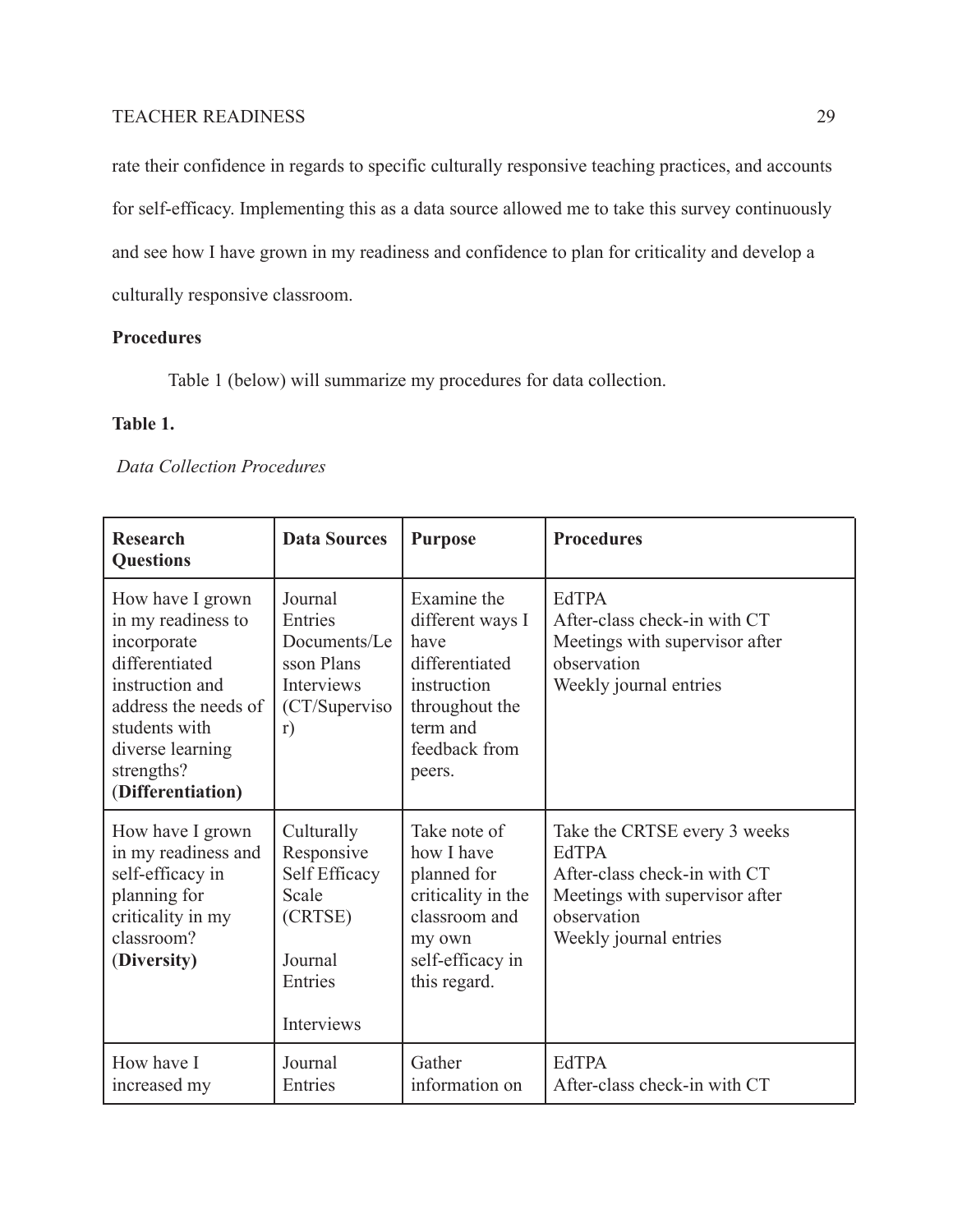| teacher-readiness to<br>deliver<br>inquiry-based<br>instruction as<br>opposed to direct<br>instruction?<br>(Subject Specific) | Documents/Le<br>sson Plans<br>Interviews<br>(CT/Superviso)<br>r) | how I have<br>incorporated<br>inquiry-based<br>instruction<br>throughout the<br>term and gain<br>feedback from<br>my peers. | Meetings with supervisor after<br>observation<br>Weekly journal entries |
|-------------------------------------------------------------------------------------------------------------------------------|------------------------------------------------------------------|-----------------------------------------------------------------------------------------------------------------------------|-------------------------------------------------------------------------|
|-------------------------------------------------------------------------------------------------------------------------------|------------------------------------------------------------------|-----------------------------------------------------------------------------------------------------------------------------|-------------------------------------------------------------------------|

# **Context of the Study**

I currently teach at a public high school in a mid-sized urban district in the mid-willamette valley, which serves grades 9-12. The student enrollment is currently 865 students, and there are 43 teachers, 19 educational assistants, and 4 counselors/psychologists; the student to teacher ratio is approximately 20.116 to 1. For demographics, 3% of the student body is labeled as "American Indian/Alaska Native", 2% is "Asian", 1% is "Black/African American", 9% is "Hispanic/Latino", 4% is "Multiracial", 1% is "Native Hawaiian/Pacific Islander", and 80% is "White". The school is made up of a variety of cultures, religions, socioeconomic statuses, and linguistic backgrounds.

Due to COVID-19, as of March 2021 we are currently working in a Comprehensive Distance Learning (CDL) model. This means students are enrolled in four classes at a time, and meet synchronously through Zoom twice a week per class. Periods 1 and 2 meet Monday and Thursday for an hour at a time, and Periods 3 and 4 meet Tuesday and Friday. The first class of the day is from 9:30 to 10:30am, and the second class is from 10:45 to 11:45am. The afternoons are dedicated to their Applied Learning time, in which students are expected to complete asynchronous work and attend teacher's office hours as needed. Wednesdays are dedicated to further asynchronous learning and live Zoom sessions with their Advisory class; this is the same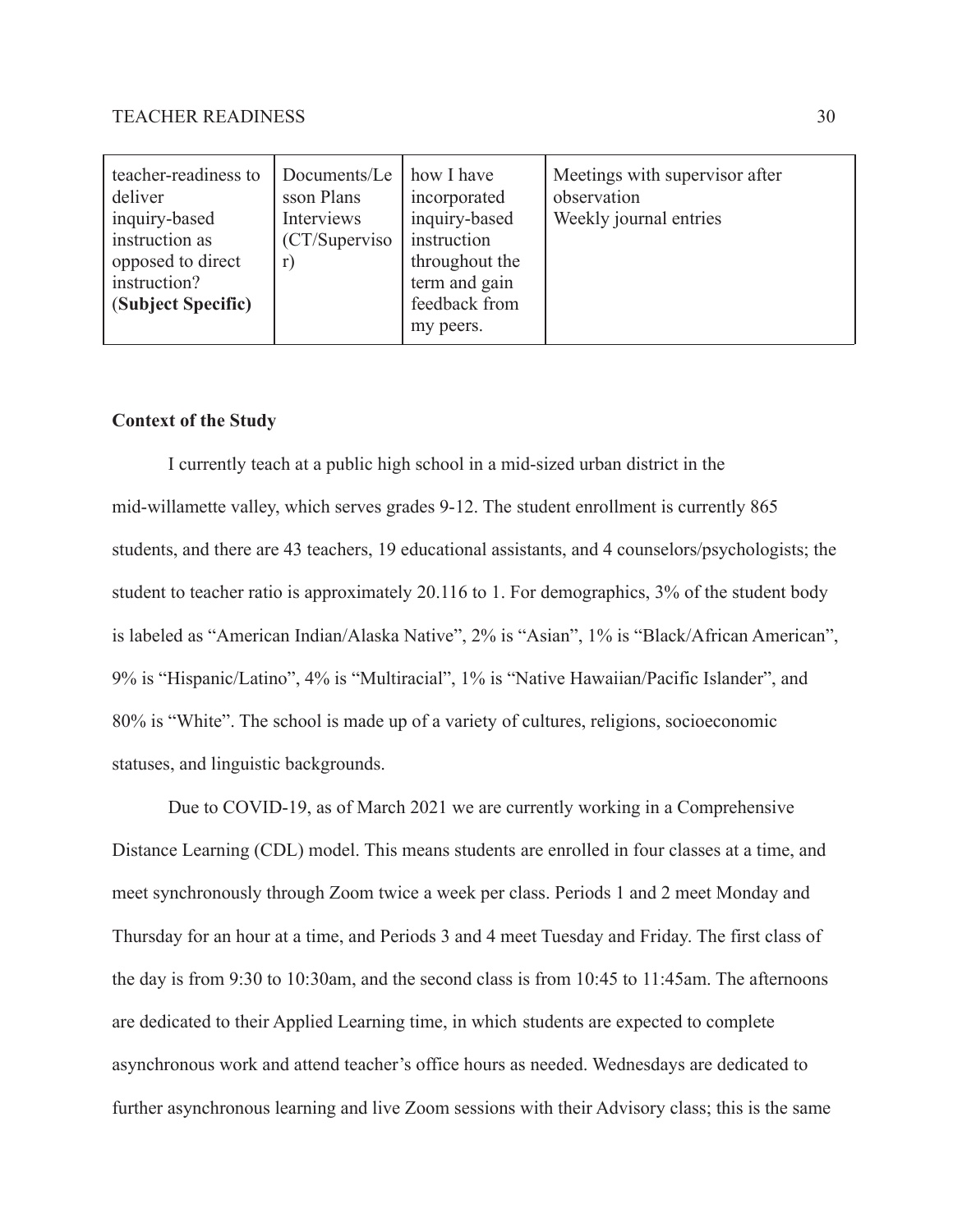day in which faculty, school-wide meetings and training are scheduled. On April 20th, 2021, we moved to a Hybrid model; synchronous core classes remained on Zoom, but the afternoons will involve staggered Applied Learning on campus for the Advisory Groups. This means students attend in-person school twice a week in the afternoons, remaining in their assigned cohorts. Currently all of our grading, assignments, planning, and much of our student interaction occurs through the Canvas interface. Our students also complete asynchronous online work through MATHia, which is a service provided through Carnegie Learning alongside their textbooks. We align assignments on this online math learning software with in-class instruction and textbook assignments.

I primarily work under the mentorship of my cooperating teacher. There are five teachers in total in the mathematics department at the high school, and the math department meets every other week to discuss new strategies; in the online environment, we are constantly encountering new methods and technologies to use in the classroom. In the fall, I had the opportunity to work as a substitute teacher for a five week period for one of the mathematics teachers, which gave me insight into the community environment and feel of the department. Every teacher, both in mathematics and out, as well as administrators such as the vice principal and the principal were incredibly helpful and strived to assist me in any way possible. I am very fortunate to have been placed at a welcoming and supportive department and school.

Two of the other mathematics teachers also have taken student teachers under their wing, although they are both in the initial stages of their programs through other universities and are not full time. This has allowed me to sit in on their planning process as well. Due to the CDL model for school this year, all teachers are teaching three online classes and have one prep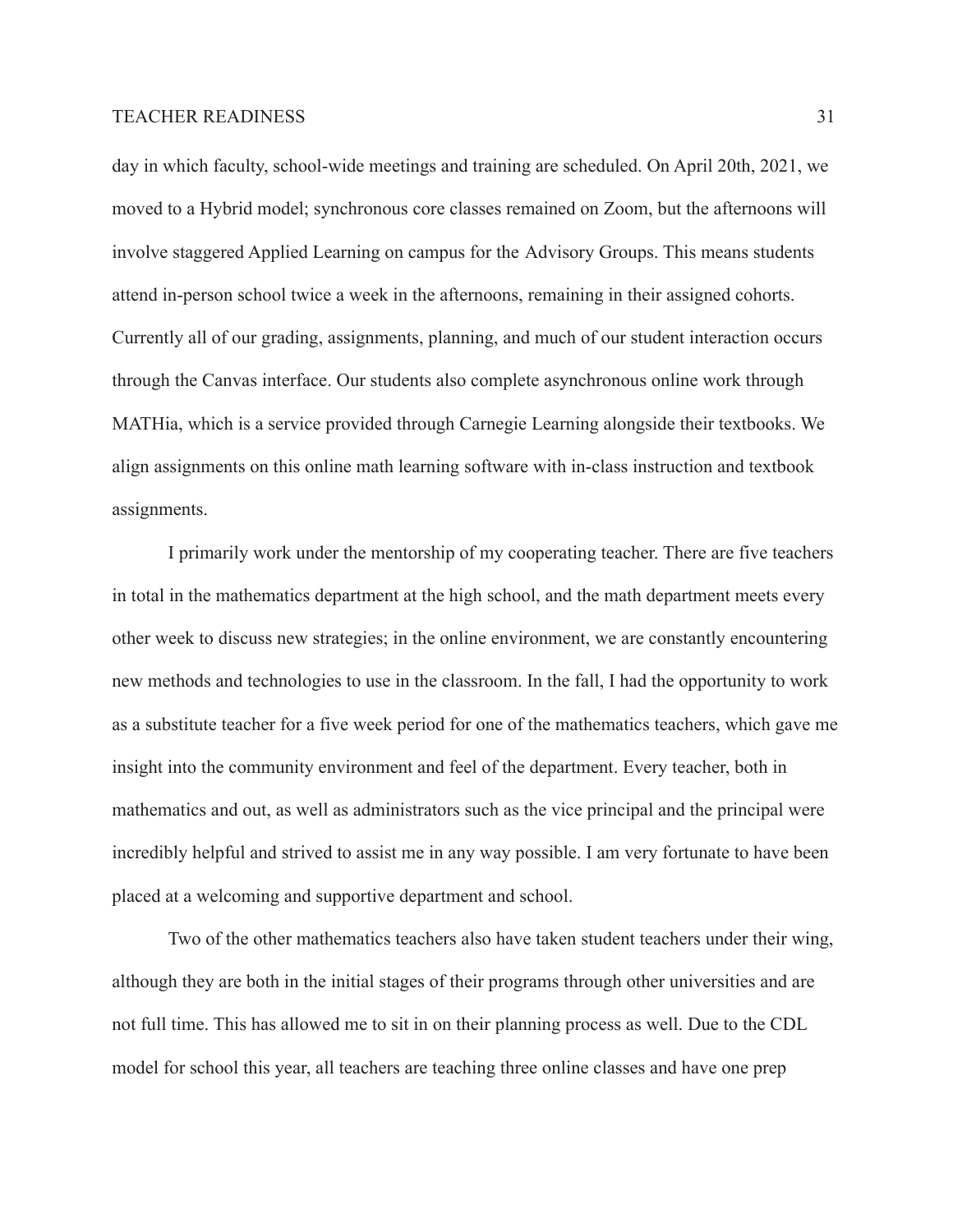period. Last semester, my cooperating teacher and I had two Algebra 1 sections and one AP Calculus class; this semester, we have two College Algebra sections and one Algebra 1 section. The Algebra 1 class I have been primarily teaching independently since the beginning of the second semester (mid-February 2021) consists primarily of freshman and several sophomore students. I teach hour-long live Zoom sessions on Tuesdays and Fridays. Approximately 20% of these Algebra 1 students are on individual education plans (IEPs) or 504 plans. There are no Ever English Learners in my classroom. In the College Algebra Classes, approximately 25% of the students are in the Talented and Gifted (TAG) program. Due to the connections between College Algebra and the partnered community college, I am not qualified as a student teacher to independently teach the live instruction lessons, so I prepare videos and work for students to watch and interact with on their Applied Learning days as well as assist in the live Zoom class and host regular online office hours. In our class, we have different considerations for these students in different programs or on distinct learning plans.

## **Participants**

Due to the approach of action research and that this study is primarily a self-study, the main participant is myself in the role of the teacher. I have been placed at this high school since September of 2020, and have done all student teaching in the current CDL format. The school assisted me in obtaining a Restricted Substitute license in October to fill in for another mathematics teacher through the end of November, and I am available to fill in if needed later in the school year for any teachers who need a substitute. For the planned lesson requirements, I am currently the full time teacher for the Algebra 1 class and assist in planning for the College Algebra course and posting asynchronous work for them to complete and review. In a standard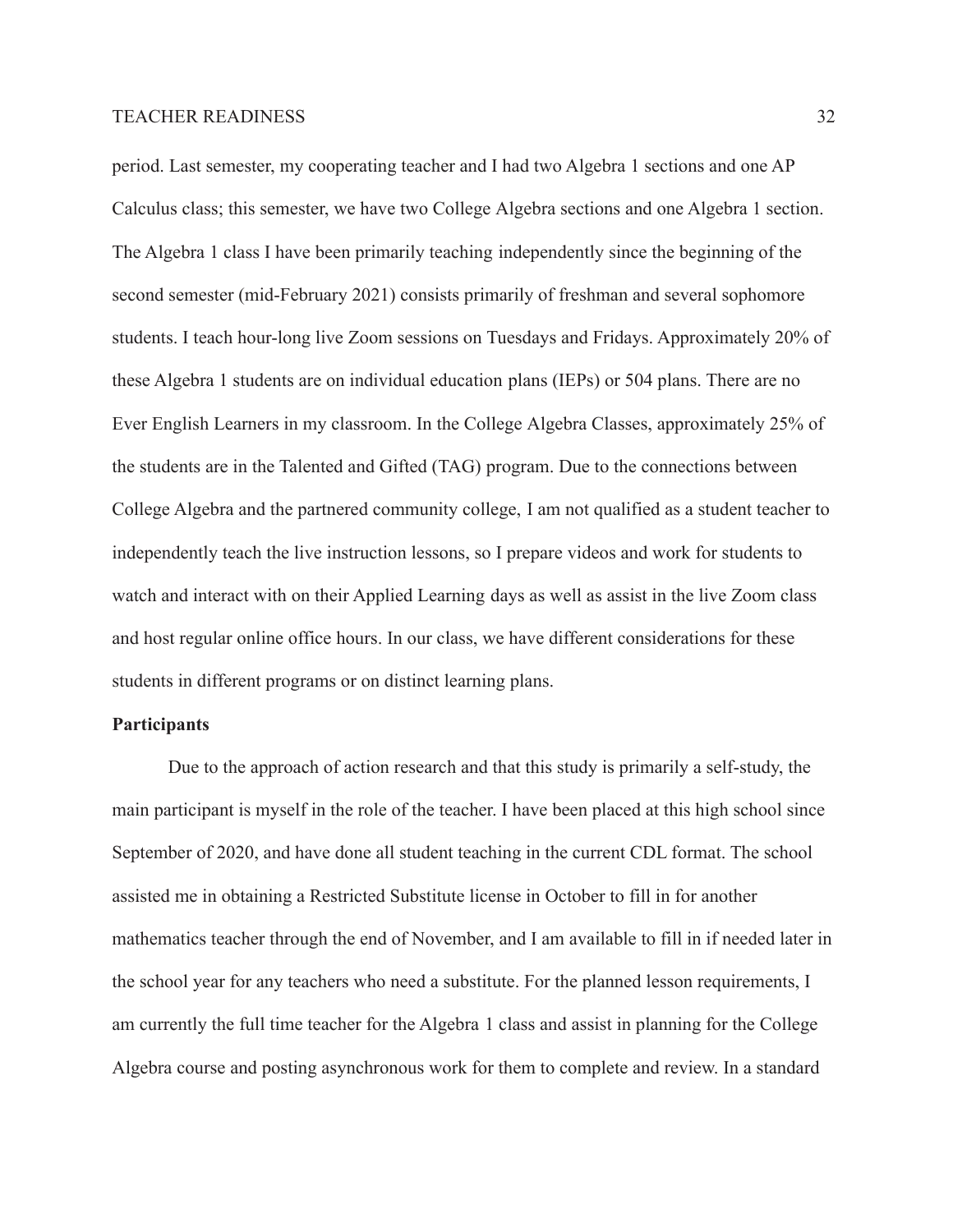year, there would be more classes to work with, but due to COVID-19 each teacher only has three classes of their own. When designing this study, I did so with the advice and support of my mentor teacher.

Our Algebra 1 class has 28 students, freshman and sophomore, with a mix of students on IEPs, 504 plans, as well as students with other needs. Our College Algebra classes have 20 and 25 students respectively, also with a mix of students on IEPs, 504 plans, in the TAG program, amongst other needs.

This past year has been a different and difficult year for everyone involved (students, parents, teachers, administrators, and so on). My experiences in student teaching have led me to the research questions and the goals I have obtained for myself. In this online environment, it is difficult to avoid reliance on direct instruction, which is where I decided to focus on inquiry-based instruction as this is a goal of mine and shifts the focus of the classroom more so unto the student. Additionally, through the Zoom interface, there at times is a disconnect between the students and my cooperating teacher and myself; this has led me to invoking a second goal which involves planning for criticality in the classroom. Lastly, the online learning environment is not suitable for all of the students, and differentiation continues to be a necessity to address the needs of my students with diverse learning strengths; this is a goal I continually strive to accomplish in order to support my students learning and content knowledge growth, as well as their overall growth in mathematics and school itself. These all pertain to the readiness that I experience myself; while it is impossible to plan out every aspect of the classroom because things rarely go to plan, sometimes accounting for flexibility in my classroom is *part* of being ready to teach a lesson. In assessing my readiness in differentiating, approaching criticality, and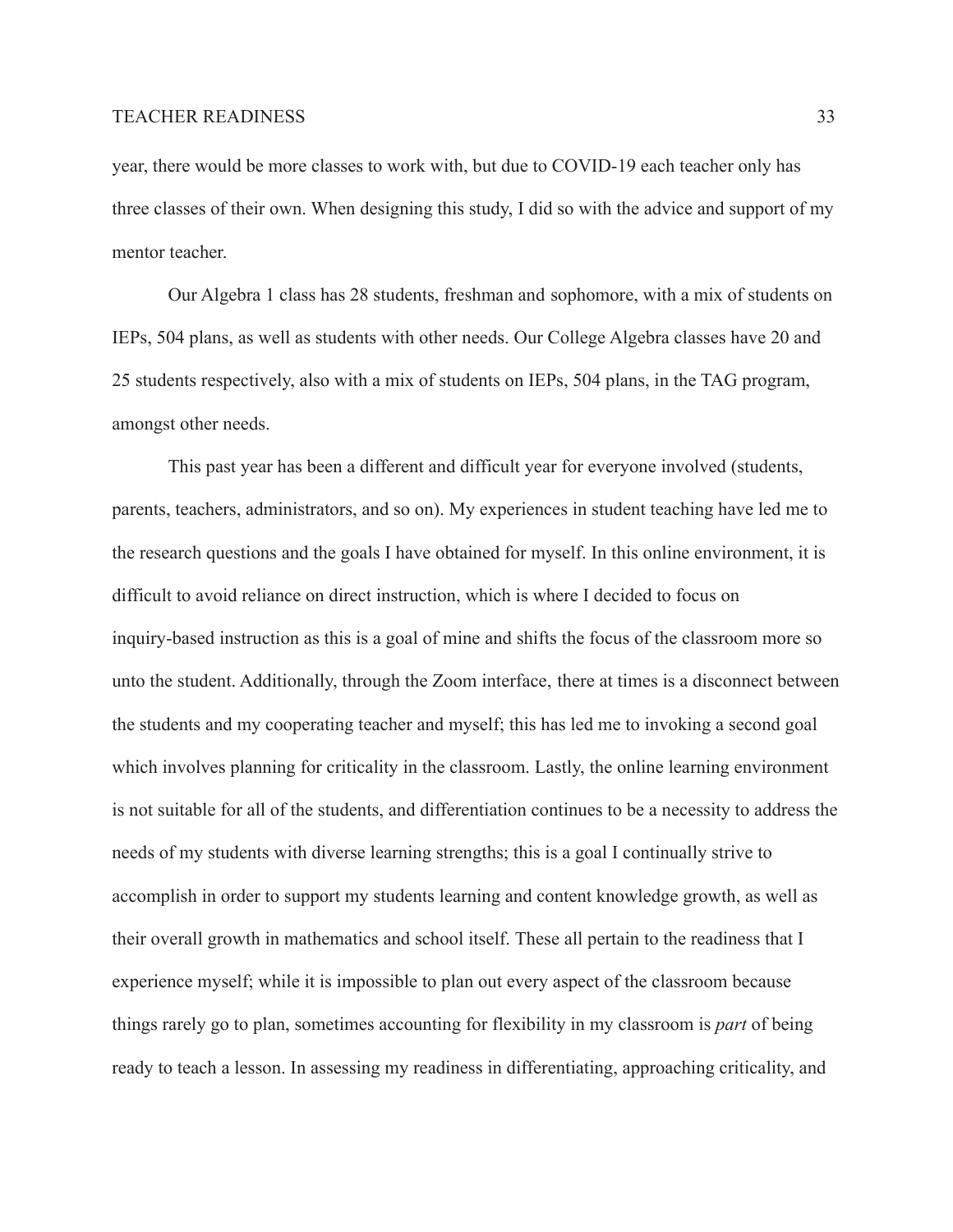promoting an inquiry-based classroom, I allow opportunity for continual growth and self-reflection in these areas.

#### **Data Analysis Plan**

When the new semester began in February and we received a new group of students and a fresh start to classes, I began enacting my data collection plans. This involved adhering to a weekly schedule to allow opportunity for this self-monitoring and analysis. In the afternoon after each class, generally during my office hours, I would make quick notes about what had happened that day and how the lesson went. Then on Friday I would reflect back over my notes for this week and compile this into one journal entry after I had had time to continually think back on the week and whatever had occurred. During this weekly journal reflection, I would make note of observations, challenges which arose, growth I experienced or noticed, any learning experiences for myself as the teacher, and any questions I had for myself or for others. I also made note of technologies to use or to look for; on the online interface, to make lessons engaging this often involves incorporating some form of educational technology to avoid solely sharing a screen with the students for the entirety of the lesson. Building this into my journal entry also helped me reflect on how my technology choices have grown, what has become a staple in my e-learning environment, and how these technologies assist me in my research as well. I also collected my lesson plans to analyze my potential growth over time; this involves reflecting back on lesson plans from when I first started student teaching, as well as those formally written for my cooperating teacher or university supervisor observations.

Additionally, my cooperating teacher and I spend around ten minutes after every class talking about how the lesson went that day. I also have access to their observation notes and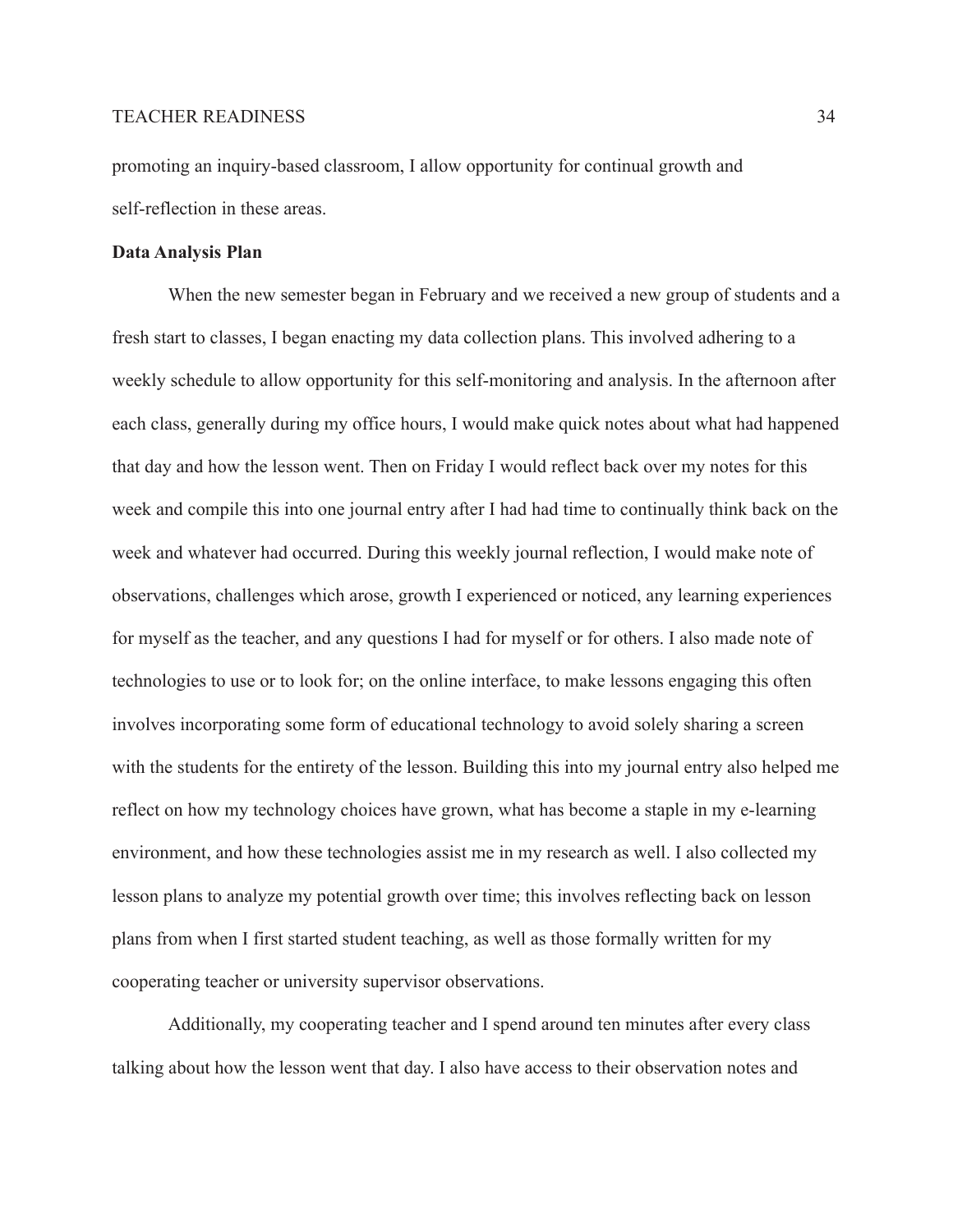feedback from their formal observations. For growing my self-efficacy in the classroom, I used

the Culturally Responsive Self Efficacy Scale (CRTSE) to assess my readiness and self-efficacy

in approaching classroom criticality; I took the CRTSE in February when I began student

teaching, and then continued to take it every other week on Fridays to see how my self-efficacy

has potentially grown in this area.

# **Table 2**

# *Data Analysis Steps*

| Phase I<br>Familiarize<br>myself with<br>data | Data will be organized in a variety of ways - in a binder, there is a notebook<br>which contains weekly journal entries. There are notes which transcribe<br>important topics covered in my observations and feedback received from my CT<br>and university supervisor. There are notes with each of my CRTSE results as I<br>continue to take it throughout my research process. All lesson plans are stored in<br>a Google drive folder, to be reviewed later on. |  |  |
|-----------------------------------------------|---------------------------------------------------------------------------------------------------------------------------------------------------------------------------------------------------------------------------------------------------------------------------------------------------------------------------------------------------------------------------------------------------------------------------------------------------------------------|--|--|
| Phase 2<br>Generate<br>initial codes          | Organize date into meaningful groups with research questions in mind using<br>color coding                                                                                                                                                                                                                                                                                                                                                                          |  |  |
|                                               | Manually code with notes in transcribed text                                                                                                                                                                                                                                                                                                                                                                                                                        |  |  |
|                                               | Begin digital code book, collating data within groups                                                                                                                                                                                                                                                                                                                                                                                                               |  |  |
|                                               | Code for all potential themes<br>FIRST IMPRESSION CODING                                                                                                                                                                                                                                                                                                                                                                                                            |  |  |
|                                               | Note tensions & inconsistencies of codes                                                                                                                                                                                                                                                                                                                                                                                                                            |  |  |
| Phase 3<br>Search for                         | Organize codes into potential themes using digital table                                                                                                                                                                                                                                                                                                                                                                                                            |  |  |
| themes                                        | Note thoughts on relationships between the emerging themes in digital diary                                                                                                                                                                                                                                                                                                                                                                                         |  |  |
|                                               | Note any potential sub-themes in digital diary                                                                                                                                                                                                                                                                                                                                                                                                                      |  |  |
|                                               | Add a miscellaneous section in digital code diary for any seemingly unrelated<br>code                                                                                                                                                                                                                                                                                                                                                                               |  |  |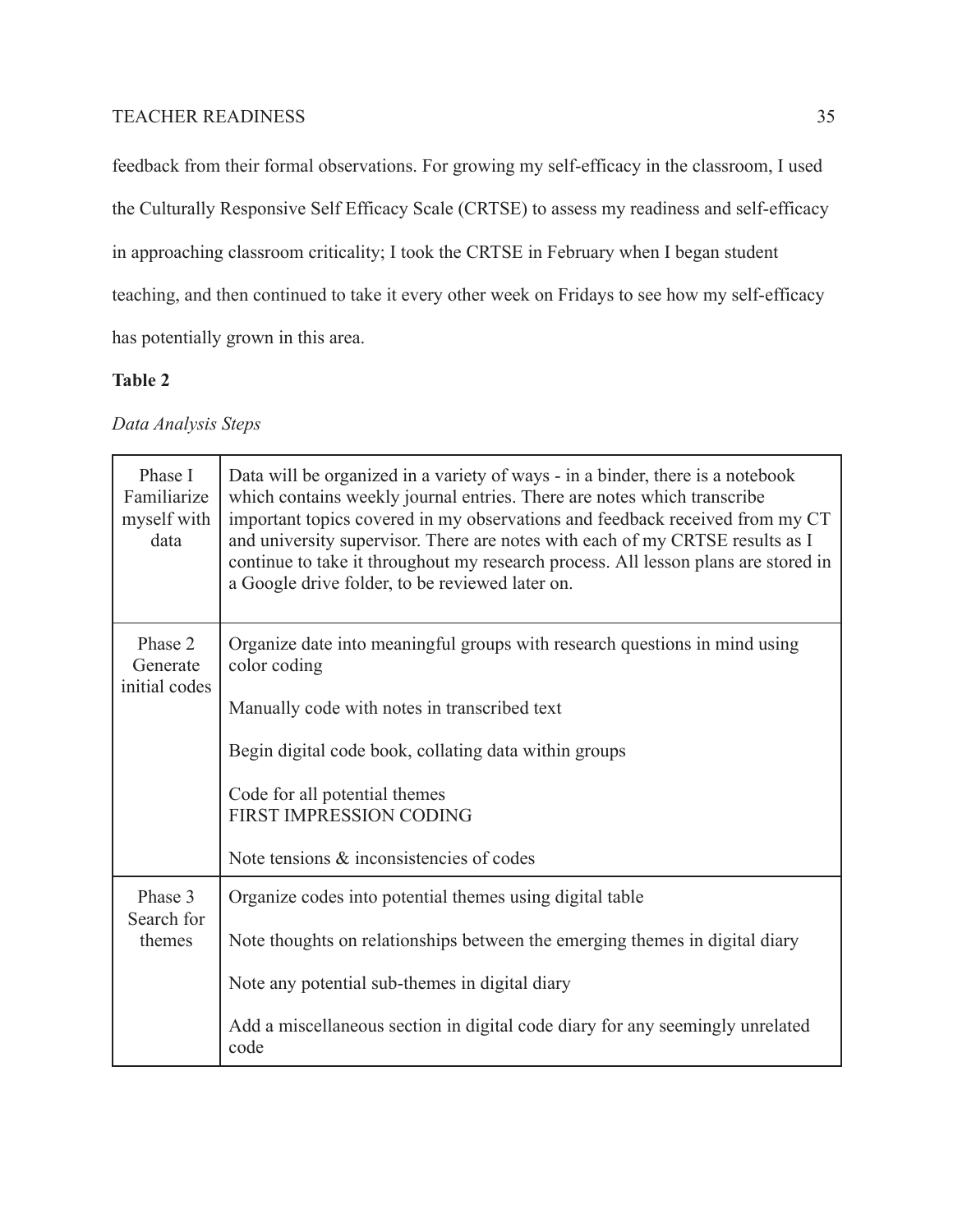| Phase 4<br>Review<br>themes | Revise table of potential themes, considering internal homogeneity and external<br>heterogeneity<br>Read collated data extracts for each theme, checking for coherent pattern<br>For extracts with no coherent pattern, re-examine theme and related coded data<br>for sub-theme or renaming of theme |  |  |
|-----------------------------|-------------------------------------------------------------------------------------------------------------------------------------------------------------------------------------------------------------------------------------------------------------------------------------------------------|--|--|
|                             | For themes where coherent pattern exists, examine for individual theme validity<br>in relation to entire data.                                                                                                                                                                                        |  |  |
|                             | Examine transcripts for any missed data extracts needing coded for theme                                                                                                                                                                                                                              |  |  |
|                             | Re-read entire transcripts for any new themes that may have been missed                                                                                                                                                                                                                               |  |  |
|                             | Stop when no more substantial and relevant themes emerge                                                                                                                                                                                                                                              |  |  |
|                             | Examine how themes fit together in relation to research questions and note<br>thoughts and considerations in digital journal                                                                                                                                                                          |  |  |
|                             | Create thematic map                                                                                                                                                                                                                                                                                   |  |  |
| Phase 5<br>Define &         | Adjust digital table of them to organize collated data extracts within each theme<br>for consistency                                                                                                                                                                                                  |  |  |
| name<br>themes              | Identify relative narrative for each theme in the digital diary                                                                                                                                                                                                                                       |  |  |
|                             | Write a detailed analysis for each theme, to include individual relevance and<br>how that relates to overall analysis and answers the questions of this research<br>Examine written analysis for any excessive overlapping of themes                                                                  |  |  |
|                             | Examine each theme for any sub-themes needing to be identified and explained                                                                                                                                                                                                                          |  |  |
|                             | For each theme, describe scope and content in no more than two sentences,<br>adding potential names to each theme                                                                                                                                                                                     |  |  |
| Phase 6<br>Write the        | Write an analysis within and across themes                                                                                                                                                                                                                                                            |  |  |
| thematic                    | Choose examples for each point of evidence in answering research questions                                                                                                                                                                                                                            |  |  |
| report                      | Create narrative that incorporates evidential answers to each research question                                                                                                                                                                                                                       |  |  |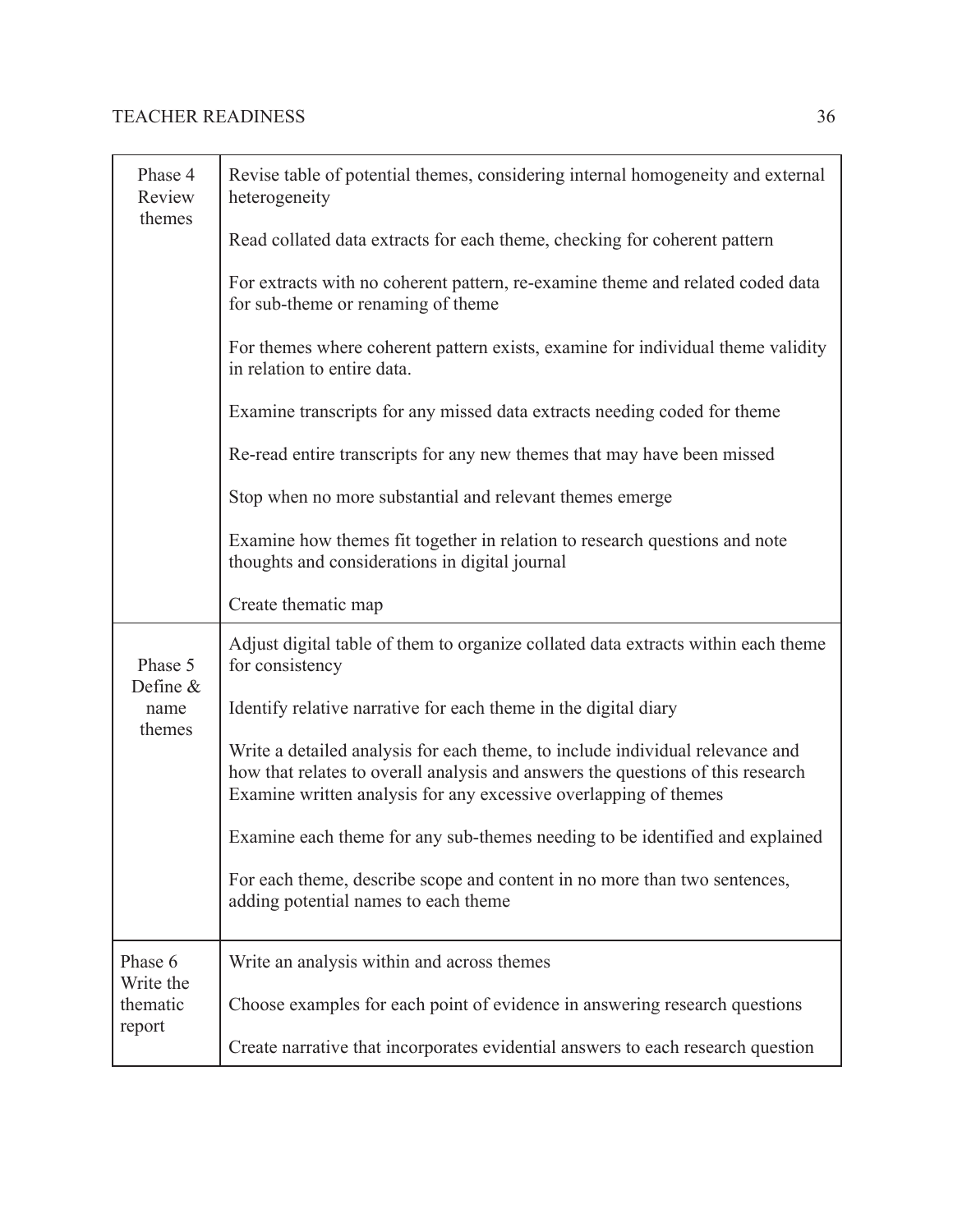## **Limitations/Delimitations/Bias and Assumptions**

Before discussing more specifics of my research, I will address the limits of action research methodology. Most notably, is it not an objective or experimental form of research and thus findings are not able to be generalized. Furthermore; action research operates best when those conducting the research have the opportunity to complete the project, reflect, and then try again, contributing to its cyclical nature. However, due to the restraints of my current MAT program, I have only had the opportunity to implement one cycle. Ideally, I will have more time in my career to continue to reflect on my teaching practices, but this will not be addressed at the time of this project.

Delimitations:

- **Winter and Spring Term 2021**: These terms were chosen because they offered overlap between the semester change at the high school and students are more experienced in distance learning, as am I.
- **● Algebra 1:** This class was selected because it is the class in which I am the primary teacher, plan lessons for, and grade for.

I must also address biases and assumptions. As this is a self-study, where I am the subject, my bias includes my own perspective and social identity. This can have an effect in the way I perceive and make note of things, as well as the inferences I draw. Additionally, this also encompasses my relationships with my students. It must also be noted that I am student teaching, wherein I am still under the supervision of my cooperating teacher and thus have limitations in this regard as well.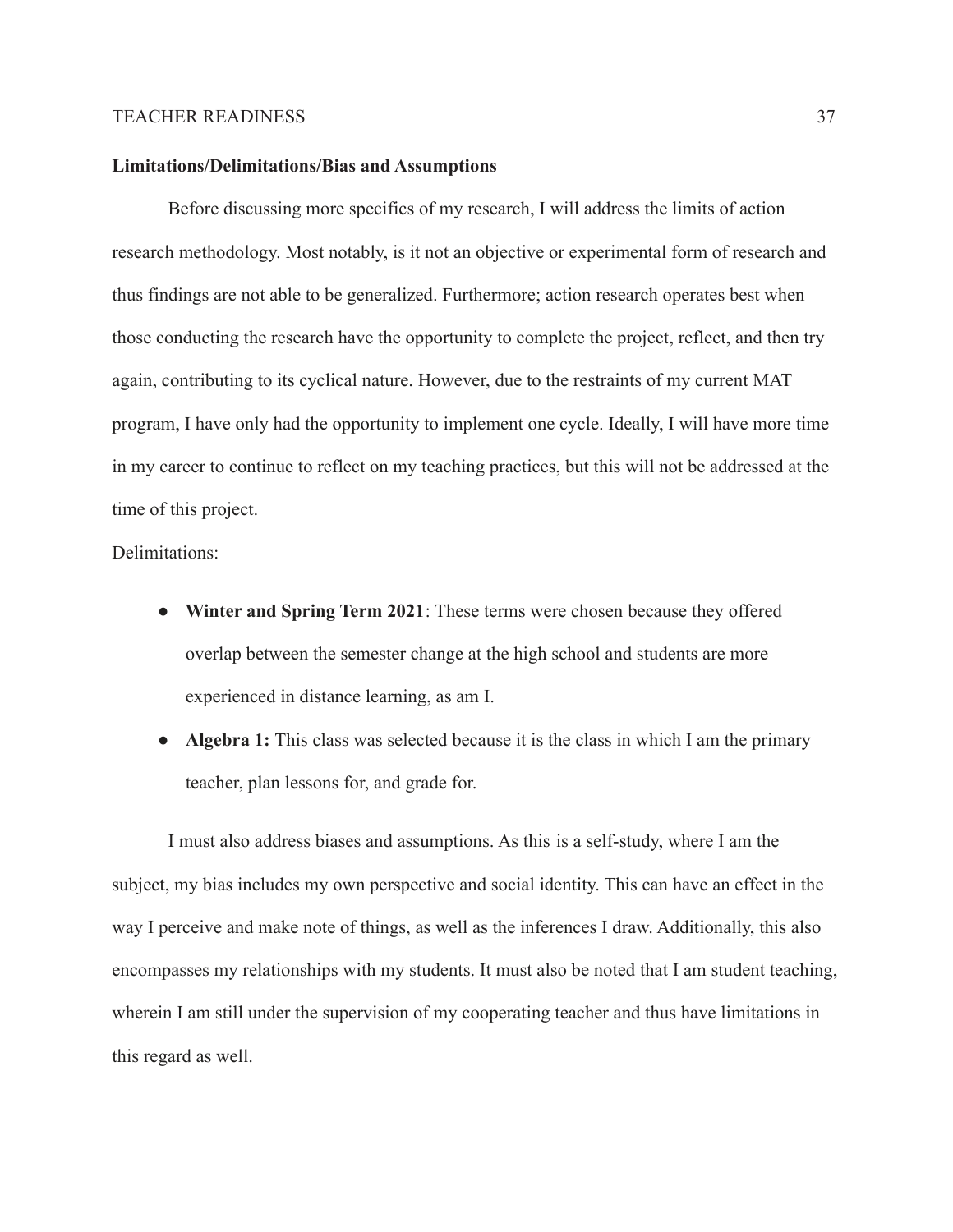In my research, I used multiple methods of data collection. These different methods served as method triangulation based on the explanation from Carter et al. (2014). The methods of data collection were through journal entries, documents such as lesson plans and supporting materials, and interviews.. This allowed me to analyze the data through differing means to ensure that I was correctly interpreting the data, as well resulting in "a broader understanding of the phenomenon" (Carter et al., 2014, p. 546). In addition, to further strengthen my credibility, I also used member checks to provide a form of consensual validation. These member checks were conducted with the assistance of my cooperating teacher, as well as my university supervisor.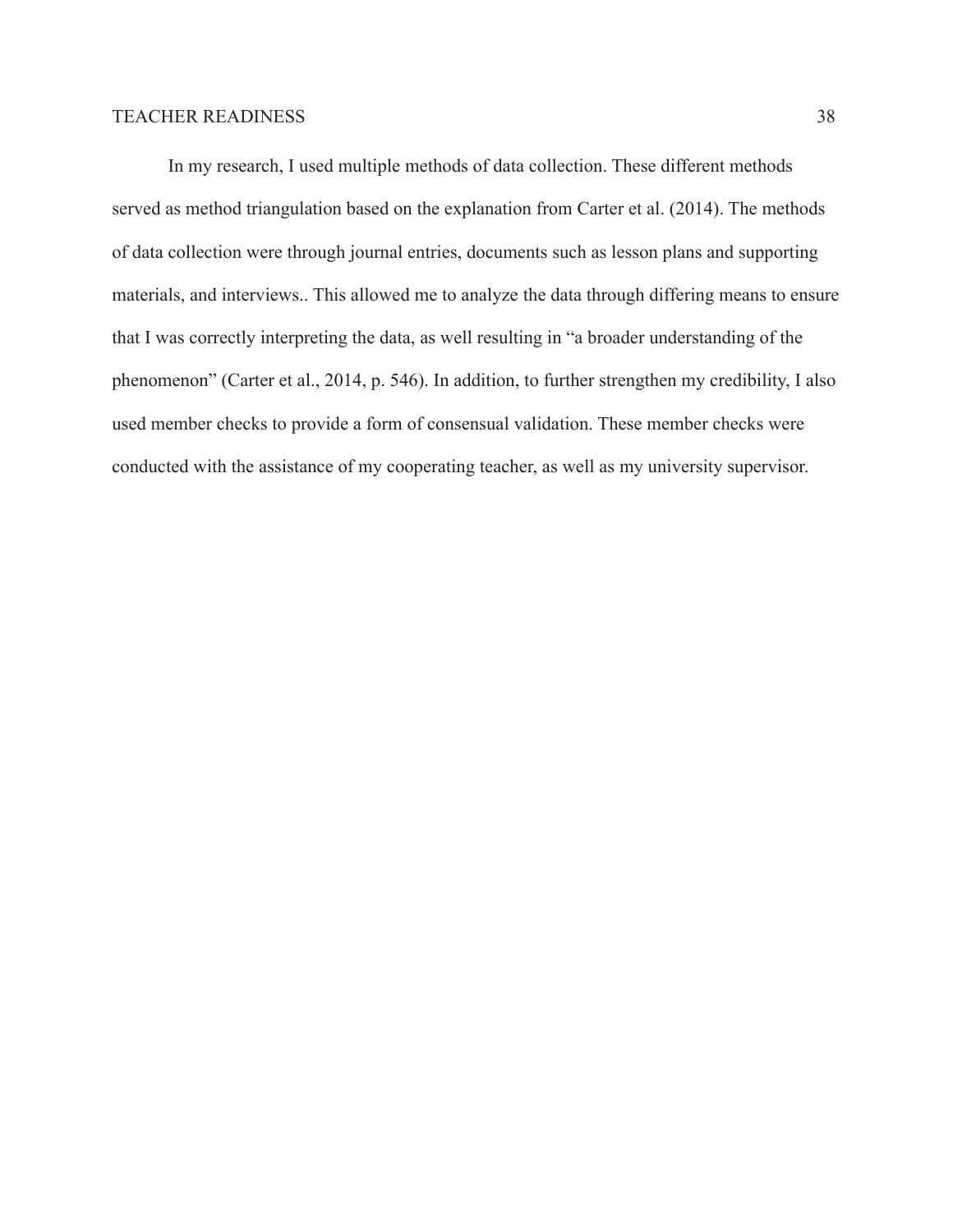# CHAPTER 4

### **PRESENTATION AND DISCUSSION OF THE FINDINGS**

#### **Introduction**

In this chapter, I will discuss the specific data collected and my analysis of said data in relation to how they relate to my three research questions, each falling into their respective, distinct categories for Theme #1, #2, and #3 as follows:

- 1) *How have I grown in my readiness to incorporate differentiated instruction and address the needs of students with diverse learning strengths?*
- *2) How have I grown in my readiness and self-efficacy in planning for criticality in my classroom?*
- 3) *How have I increased my teacher-readiness to deliver inquiry-based instruction as opposed to direct instruction?*

The data to be discussed in the following sections was collected between February and May of 2021, where I was a student teacher and the primary instructor for an Algebra 1 course. The data collected for each research question was done so with a variety of data sources. These primarily consisted of lesson plans, journal entries, interview notes, as well as self-scoring scales. As all of these pertained to my own teacher readiness, there was room for self-inference and ample opportunity for self-reflection. Compiling this data in a way that I was able to efficiently analyze my work as well as gauge how my teacher readiness had improved over the course of this time frame involved categorizing and coding this data to search for specific themes and underlying codes within the research itself.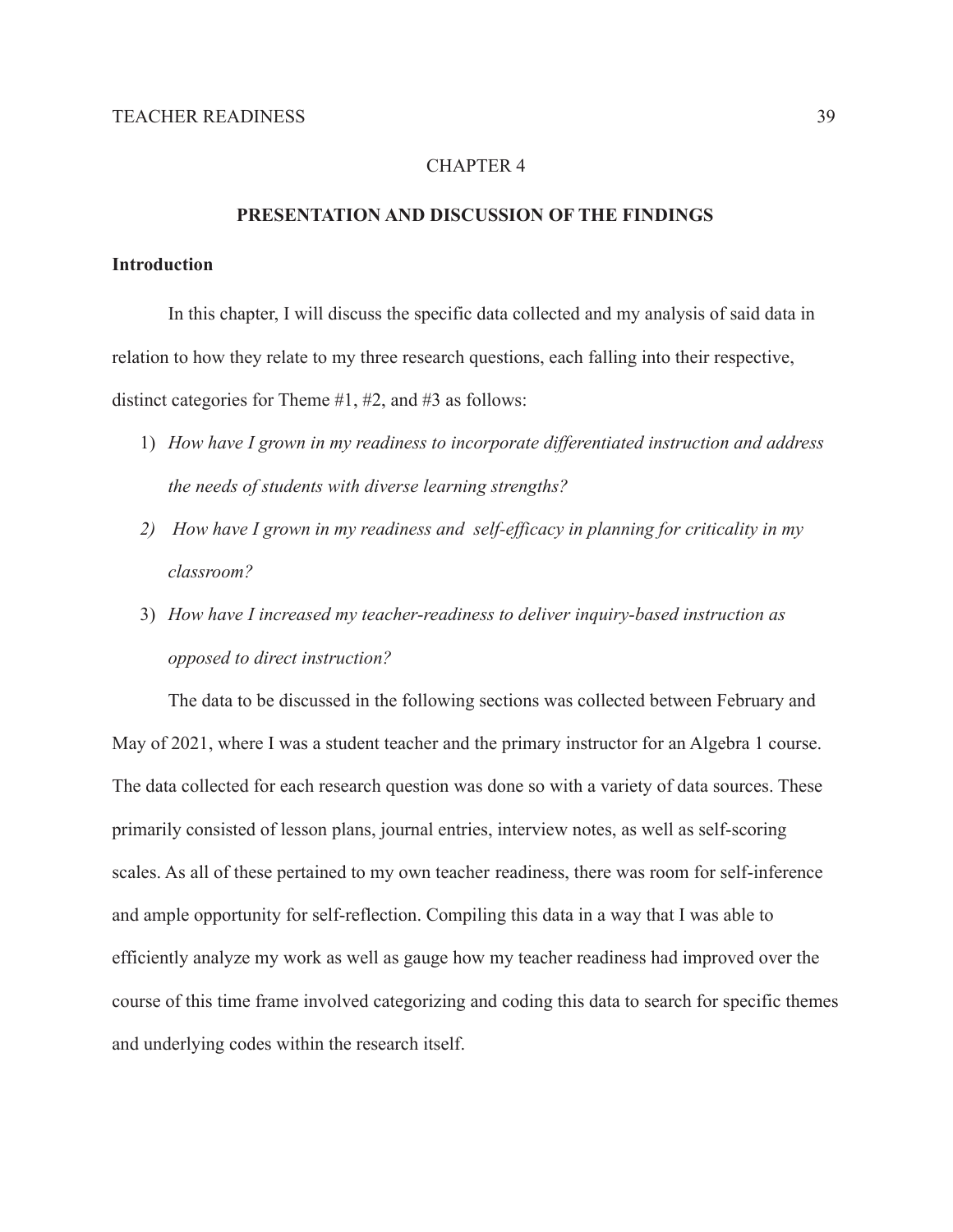Considering the limitations of this school year, I am pleased with the research collected and my personal goal outcomes. I have noticed a marked improvement in my readiness to address differentiated instruction, approach criticality, and deliver inquiry-based instruction. Reflecting on the journal entries over the course of the time period in which I conducted research, a large difference in all three areas was noted in my self-confidence and teacher readiness in all three areas of research. Additionally, my lesson plans also demonstrate an improvement in differentiation, which can also be attributed to getting to know my students more throughout the course of the semester and understanding how best to differentiate and adapt material to meet their individual needs.

# **Data Analysis: Theme #1**

## **Table 3**

| Code           | Description                                                                                                         | Examples                                                                                                                                                                                                                                                                                            |
|----------------|---------------------------------------------------------------------------------------------------------------------|-----------------------------------------------------------------------------------------------------------------------------------------------------------------------------------------------------------------------------------------------------------------------------------------------------|
| <b>Success</b> | Lesson Plans:                                                                                                       | Lesson Plans:                                                                                                                                                                                                                                                                                       |
| Emotive        | Lesson plans were completed both<br>informally and formally in the form<br>of the EdTPA template over the           | Lesson plans demonstrated an improvement<br>in differentiated instruction. This included a<br>continued emphasis in vocabulary and                                                                                                                                                                  |
| Inadequacy     | course of the data collection period.                                                                               | frequent references to substantiate past                                                                                                                                                                                                                                                            |
| Frustration    | These were annotated and coded for<br>themes as they relate to differentiated<br>instruction.                       | academic vocabulary as it pertained to our<br>current material, summarizing material, and<br>providing students with multiple means to                                                                                                                                                              |
| Variety        |                                                                                                                     | convey knowledge and information (written,                                                                                                                                                                                                                                                          |
| Vocabulary     | Journal Entries: These journal entries<br>were compiled weekly, composed of                                         | oral, visual).                                                                                                                                                                                                                                                                                      |
|                | smaller notes from daily lessons and<br>activities and a weekly reflection for<br>how I felt the week went overall. | Journal Entries:<br>Journal entries provided opportunity for<br>reflection after teaching the lesson plans<br>mentioned previously, as well as opportunity<br>to reflect and make note on individual student<br>interactions and what instruction seemed to<br>"work" for them - and likewise, what |

*Data Analysis: Theme #1*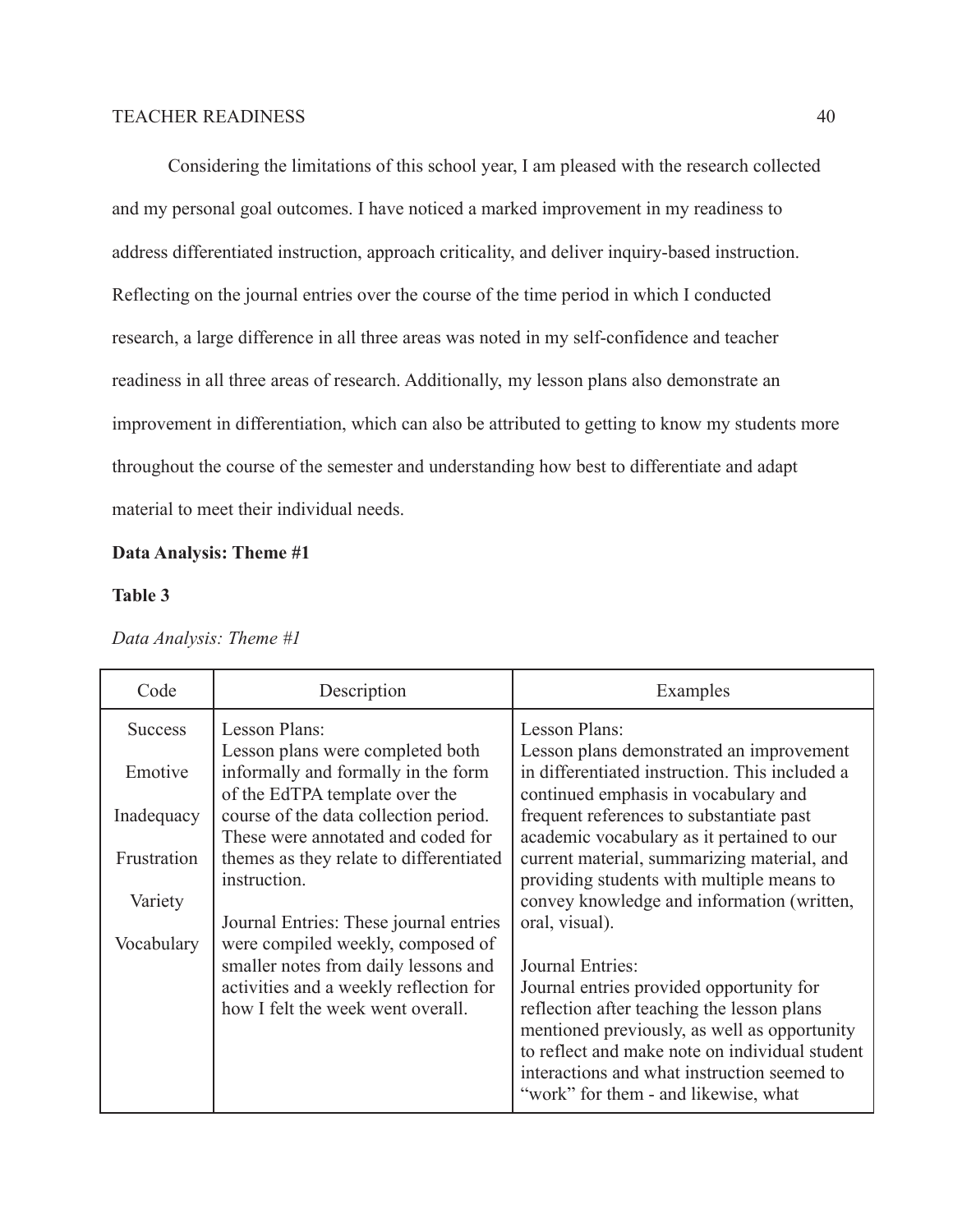|  |  | instruction did <i>not</i> work for them. |
|--|--|-------------------------------------------|
|  |  |                                           |

#### **Journal Entries**

On our Canvas interface, I frequently reference our "Algebra Toolkit," which has a list of pertinent and important vocabulary by unit. Students are reminded during their lessons to keep this nearby so they have a continued reference. I also provided a video link to me navigating this Algebra Toolkit and talking through definitions, so those who need to listen once more to a verbal explanation have access to that as well. Each vocabulary word is accompanied by an image to assist students in visualizing key concepts. Each week, I made note on if students were accessing the toolkit and if they found it beneficial for their learning; some students told me that they liked the pictures, or that having a concise list of words and definitions helped to summarize their learning.

Additionally, journal entries consisted of codes such as "frustration" and "inadequacy," the majority of which came from my own self-reflection. Student engagement had been a large struggle in our distance learning environment due to COVID-19, and it was difficult to gauge any success in differentiation without student interaction. However, as time passed and students became more comfortable around me, this changed. Students who may not be comfortable speaking up on Zoom were willing to explain their work to me audibly in one-on-one meetings, or through written responses submitted online. In seeing the change in student interaction and comprehension alongside the differentiation tactics I was applying, my own readiness to enact differentiated instruction improved vastly. The courses I took as part of my degree also provided me with a large number of strategies to enact as well, something I will continue to learn about and take part in as my educational career continues.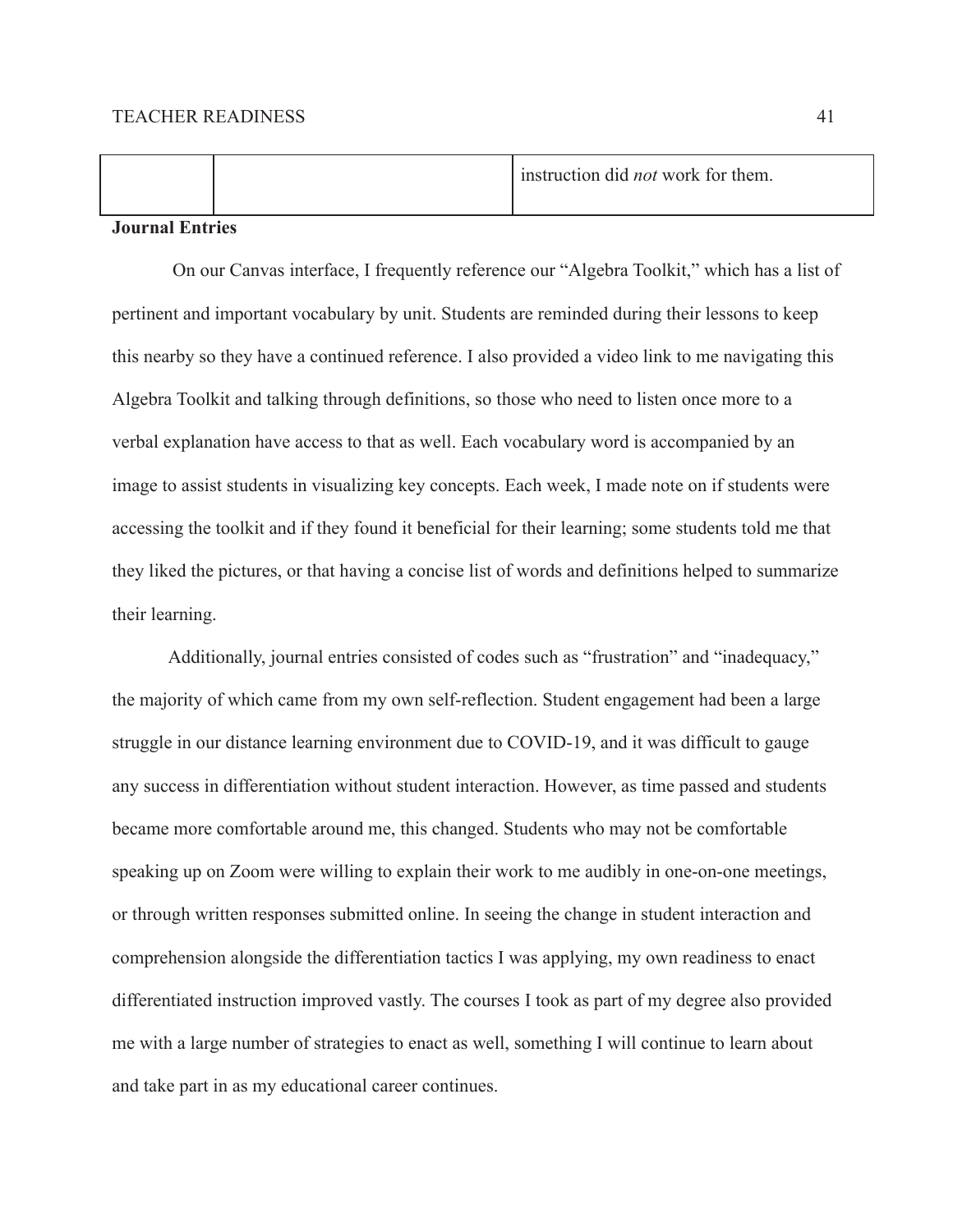# **Lesson Plans**

In coding my lesson plans, frequent emerging themes included "variety" and "vocabulary." Something I consider a major improvement in my readiness to differentiate material for student needs is a continued emphasis on vocabulary; often students need reiteration and re-emphasis on important concepts, so over the course of the data collection period I saw a large improvement in vocabulary incorporation and recapitulation. This also involves incorporating explicit learning targets into my lesson plan materials, with key vocabulary prominently highlighted, and the "Algebra Toolkit."

#### **Figure 1**

*Lesson Plan Vocabulary Excerpt*

| 10   | <b>Independent Application:</b>                                                                                                                                                                                                                                                                                                                                                                                                                                                                                                                                                                                                                                                     | <b>Independent Application:</b>                                                                                                                                               |
|------|-------------------------------------------------------------------------------------------------------------------------------------------------------------------------------------------------------------------------------------------------------------------------------------------------------------------------------------------------------------------------------------------------------------------------------------------------------------------------------------------------------------------------------------------------------------------------------------------------------------------------------------------------------------------------------------|-------------------------------------------------------------------------------------------------------------------------------------------------------------------------------|
| mins |                                                                                                                                                                                                                                                                                                                                                                                                                                                                                                                                                                                                                                                                                     |                                                                                                                                                                               |
|      | Have students think for one minute - what do you<br>think it means for graphs to have no solution? After<br>one minute, have them waterfall their answers in<br>the chat. Look for students who mention something<br>about "no intersection" or how the lines don't cross.<br>If not, reiterate how the solution comes from when<br>the lines intersect. If the lines don't intersect, then<br>they have no solution. Graph two parallel lines, like<br>$y=5x+3$ and $y=5x-2$ . Show how they grow at the<br>same rate and thus never cross, so this system has<br>no solutions. (You can mention how these are<br>"parallel" - this is a term they will hear in geometry<br>more.) | Students should think independently for a moment<br>and then on the count of 3-2-1 put their ideas for<br>what they think it would mean for a system to have<br>no solutions. |

Scanning for "variety" was also important - lesson plans worked to transgress the stagnant nature of assessments, both informal and formal, by allowings students multiple means to demonstrate their learning. There were strong connections between addressing this research question and Question #3, which pertains to inquiry-based instruction. I wanted to promote inquiry and my readiness to incorporate inquiry-based instruction, but not by ignoring the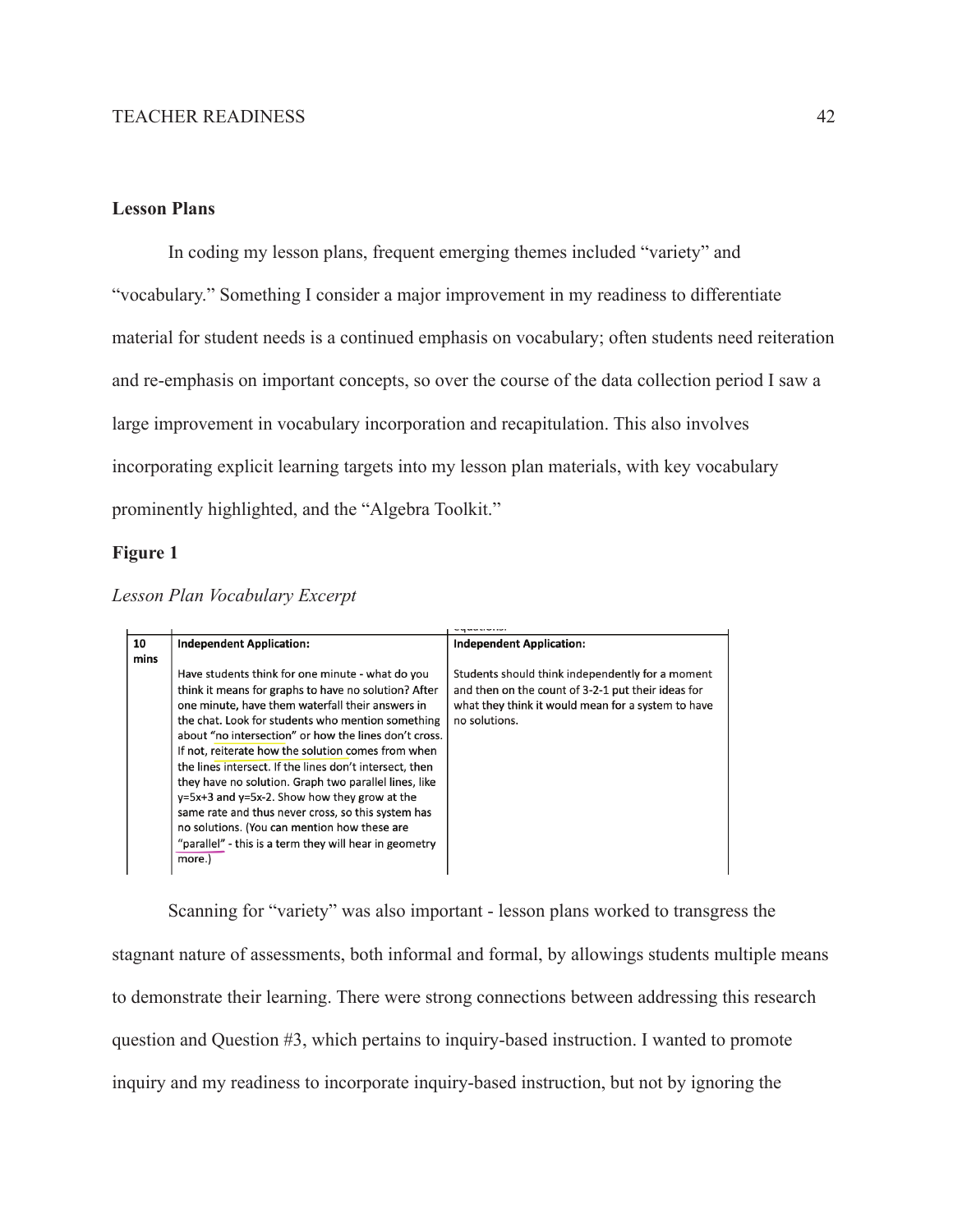students who need guidance and clear structure. This became a fine line to navigate, but in navigating it somewhat successfully through student, parent, and teacher feedback I note that my readiness has greatly improved.

# **Observations**

The observations conducted by my cooperating teacher and university supervisor also provided insight into the effectiveness of my differentiated instruction, as well as more ideas to enact. Both my CT and university supervisor reminded me greatly that in this strange, chaotic year, we are all still learning. In differentiating instruction, they reminded me of things I can do to benefit class instruction as a whole, such as concise vocabulary usage and slowing my rate of speech. These were observations I took to heart; fortunately, I have class recordings of live Zoom sessions, and I was able to watch those back and find areas for improvement in my rate of speech and vocabulary usage. They helped me strengthen my learning targets, incorporate more variety in my assessments, and create assessments and assignments which can be decomposed into smaller assignments for students with 504 or IEP plans which consist of this accommodation. Overall, their feedback was invaluable and instrumental in improving my readiness to differentiate instruction.

#### **Data Analysis: Theme #2**

## **Table 4**

*Data Analysis: Theme #2*

| Code | Description                                                    | Examples                                                         |
|------|----------------------------------------------------------------|------------------------------------------------------------------|
|      | Frustration   Observations:<br>Both my cooperating teacher and | Observations:<br>These observations provided unique insight into |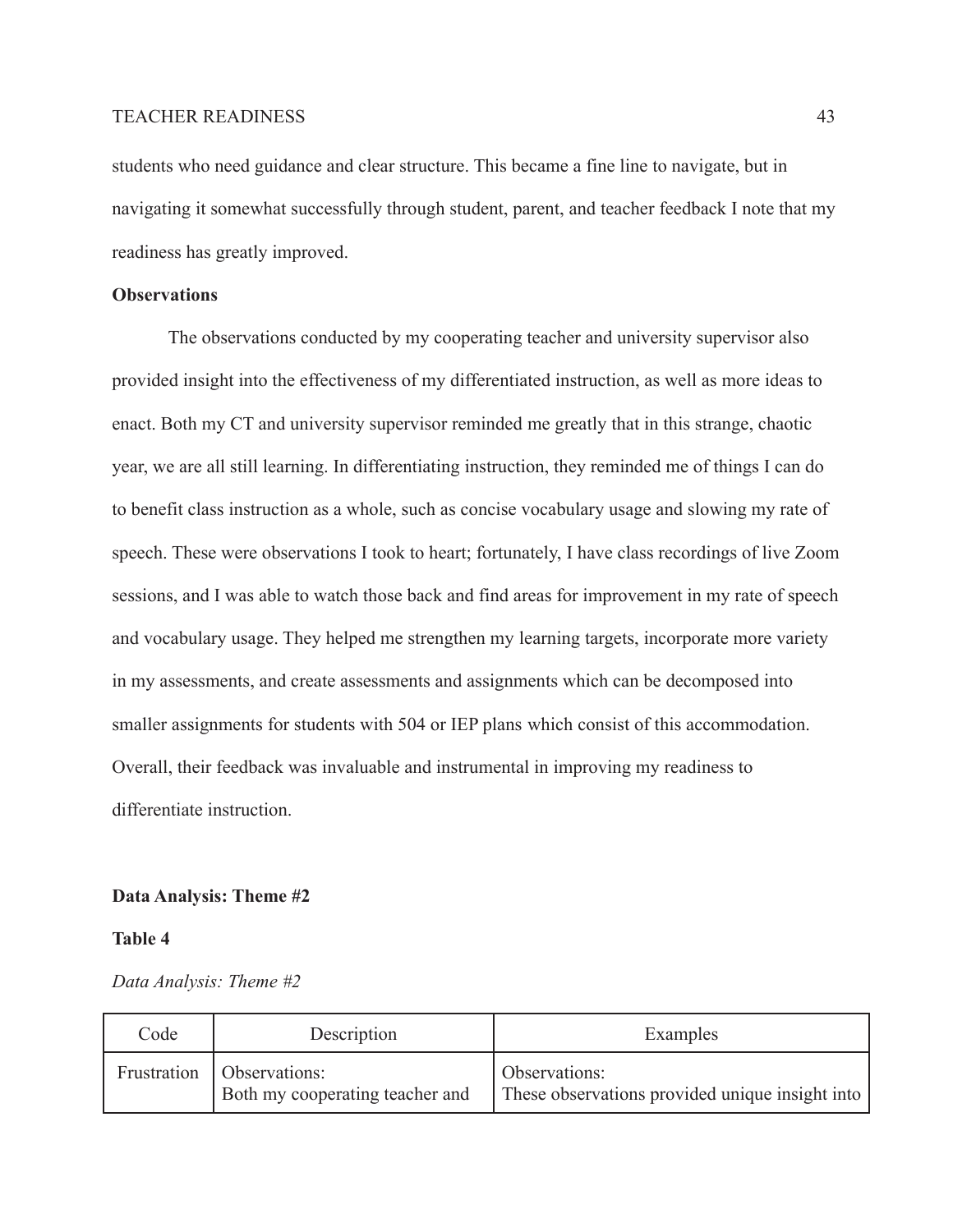| Emotive     | university supervisor provided<br>numerous informal and formal       | my role as a teacher through the lens of another<br>person's perspective. They picked up on        |
|-------------|----------------------------------------------------------------------|----------------------------------------------------------------------------------------------------|
| Inadequacy  | observations over the course of<br>this research. Their feedback was | instances of student engagement and culturally<br>responsive teaching that I overlook or take in   |
| Personality | noted by me in a file, and I made<br>specific notes to when they     | stride. For example, even the kind tone I take<br>with students - something I think of as standard |
| Emotional   | referred to anything in the realm of                                 | and naturally part of my teaching routine, but                                                     |
| Connection  | culturally responsive teaching and                                   | that my observers note is very important.                                                          |
|             | planning for student relationships.                                  |                                                                                                    |
| Tone        |                                                                      | Journal Entries:                                                                                   |
|             | Journal Entries: These journal                                       | These provided strong insight into my mindset                                                      |
|             | entries were compiled weekly,                                        | approaching criticality and my role as a                                                           |
|             | composed of smaller notes from                                       | culturally responsive teacher. There were many                                                     |
|             | daily lessons and activities and a                                   | instances of frustration and inadequacy on my                                                      |
|             | weekly reflection for how I felt the                                 | part expressed in these weekly reflections; but                                                    |
|             | week went overall.                                                   | stronger ties were often built in moments where                                                    |
|             |                                                                      | students expressed their personalities in ways I                                                   |
|             |                                                                      | had not seen before. I began to include more                                                       |
|             |                                                                      | direct references to student interests, with                                                       |
|             |                                                                      | specific cues for when to bring up examples                                                        |
|             |                                                                      | pertinent to their interests or cultural                                                           |
|             |                                                                      | background.                                                                                        |

# **Journal Entries**

Over the course of this research period, my self-assessment of my own teacher readiness greatly grew. These journal entries provided valuable insight into how my confidence increased as I felt more comfortable stepping into the role of an educator. Additionally, my journal entries were often able to bridge the connection between material covered in my own university classes and the courses I was teaching.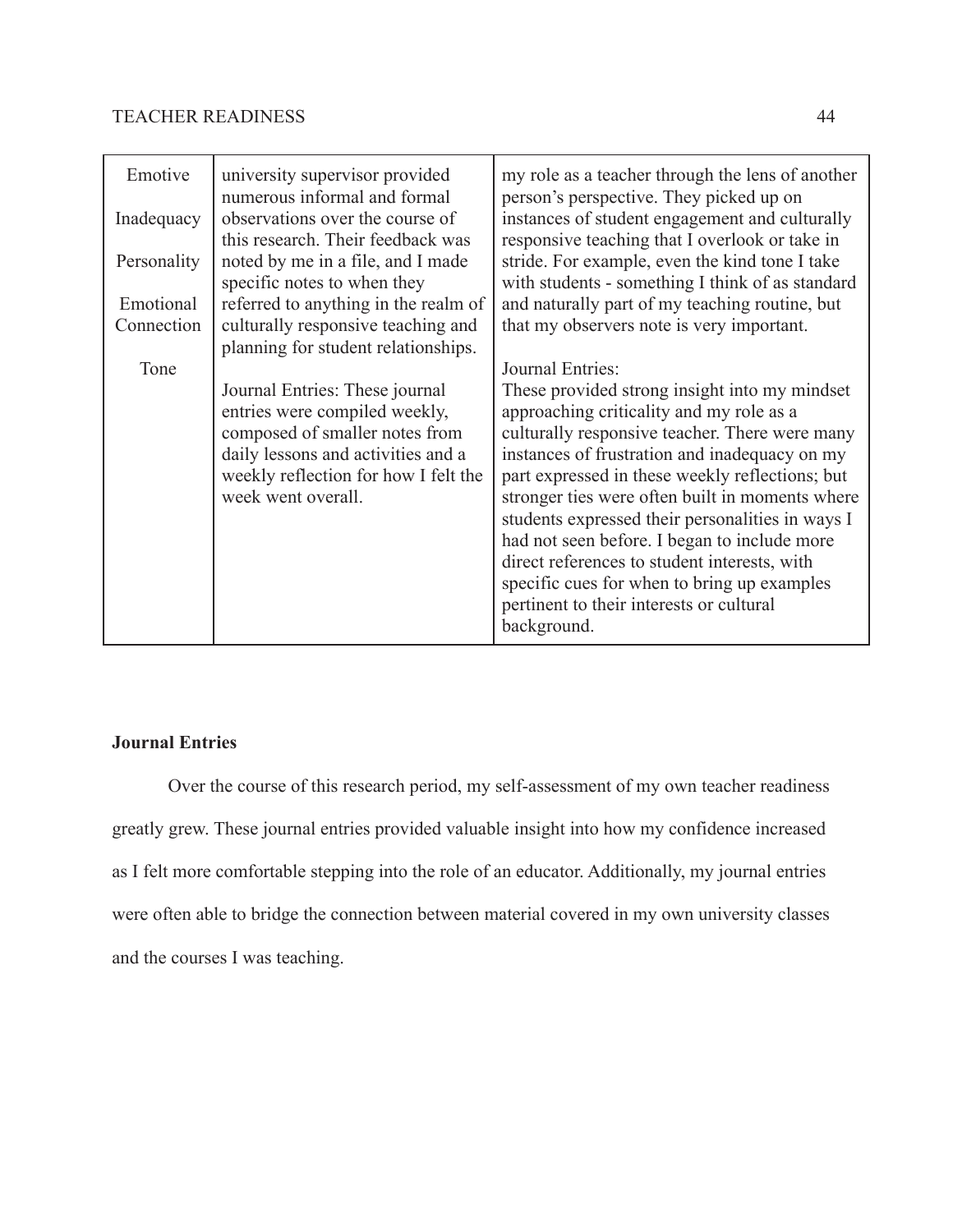# **Figure 2**

*Journal Entry Example*



Frequent codes in my journal entries involved feelings of inadequacy and frustration on my own part, stemming from what I felt was my inability to successfully reach students. Teaching online has been difficult to say the least; I have many students who struggle economically and computer access and reliable internet has been an uphill battle in our e-learning circumstances. Additionally, many come from rural backgrounds with even poorer internet connection, where even Wifi hotspots courtesy of the high school do not function properly. Over the course of the year I was offered insight into their unique cultural backgrounds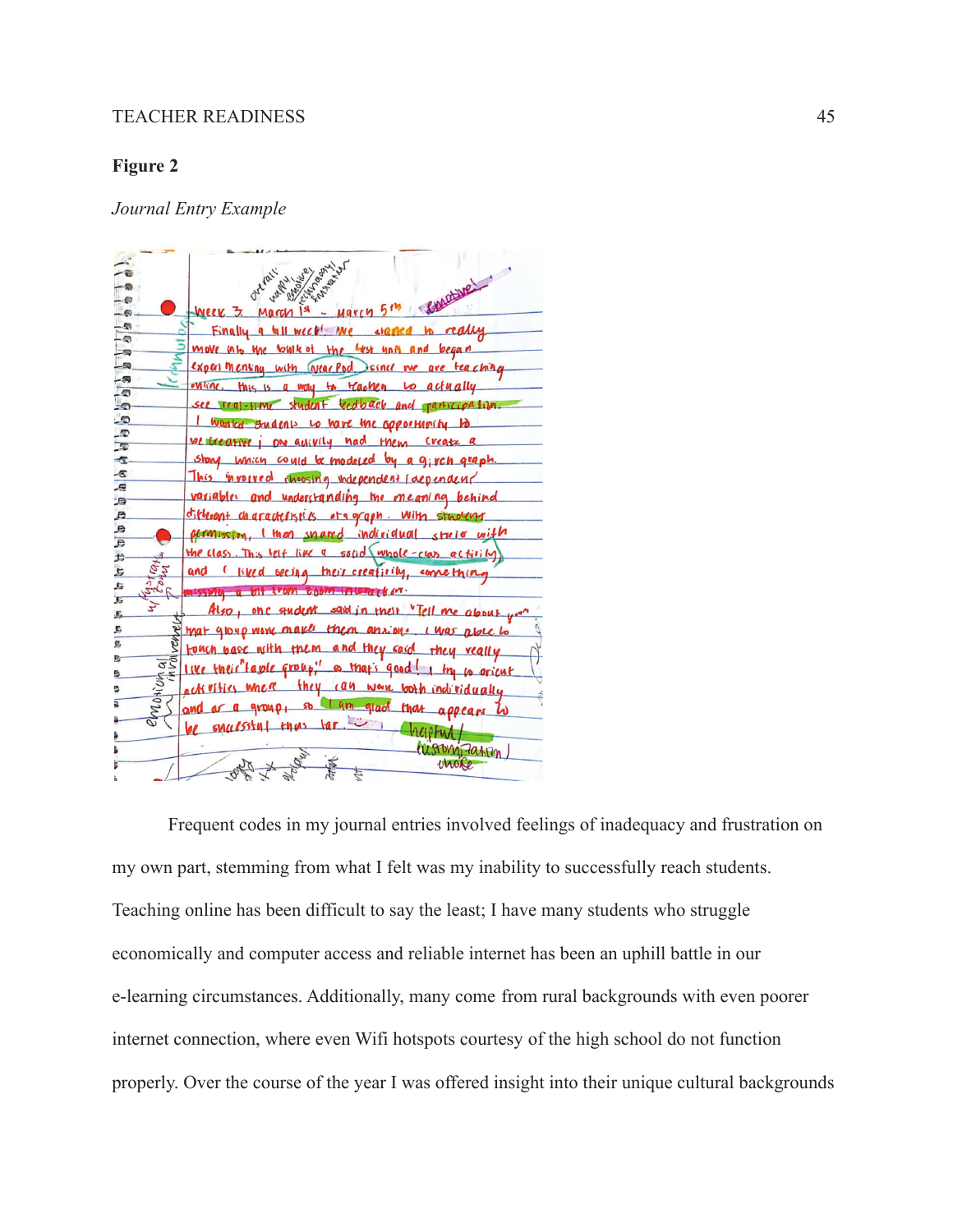and what their families place value in. Several students come from families who place great stock in hard work, but because of this these students saw online school as an opportunity for them to get jobs or help out on their family's farm instead of attending the Live Zoom classes where material was covered. This was information I began to take into consideration over the course of my research period, and it started to steer the conversations I had with students individually as well as the examples and problems I chose to discuss in class and the mathematics that it illustrates.

My journal entries note my struggle to explicitly approach criticality in the classroom. There is not as much opportunity for discourse over Zoom as I believe there would be learning in-person; it felt like much of the mathematics I was teaching was foundational and did not allow for opportunity for self-exploration. That being said, while whole-class discussion did not occur the way I desired, one-on-one conversations were had and the codes in my journal entries afterwards were often "personality" and "emotive." I felt as if I had made connections to students in these individual conversations that allowed us to engage in critical thinking skills I miss when I am doing whole-class discussion on Zoom.

#### **Observations**

An observation was made by a fellow teacher in the department about my ability to guide a conversation with my students; as is common in high schoolers, their thoughts and beliefs are in part largely contributed to by their parents' thoughts and beliefs. When they engage in conversation with their peers, often these opinions come out in casual conversation, and they sometimes need to be reminded to sit back and consider another perspective. This teacher noticed how, when students engaged in a conversation in front of me which could have turned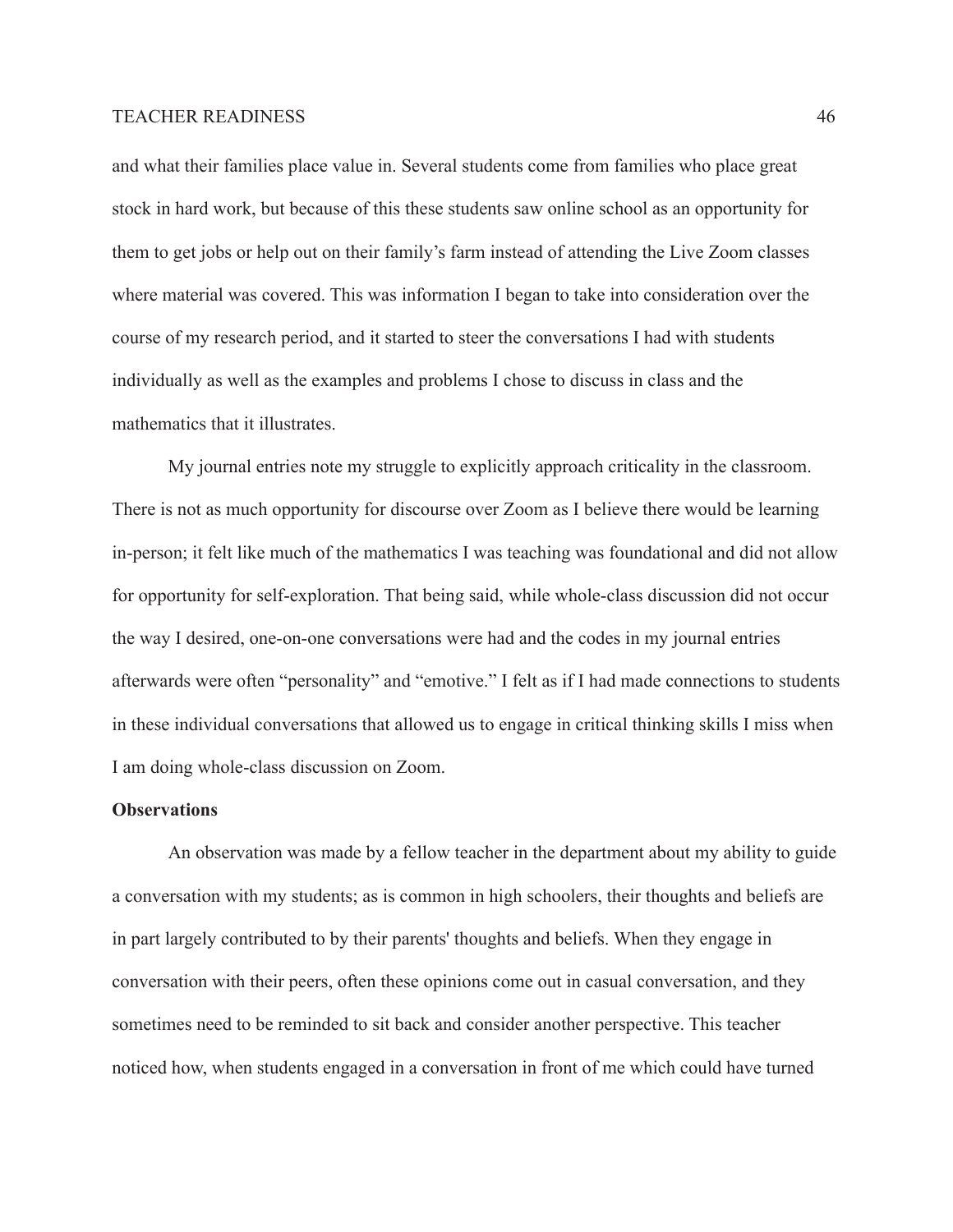into a debate, I stepped in and had them listen to the other to see if we could find a medium; this engaged their criticality in a way outside of the realm of mathematics specifically, and although this observation was not part of a formal observation completed by my CT or supervisor, it is one I made note of and took to heart. As a teacher, there is a large aspect of the content I teach which may not specifically relate to mathematics itself, but rather to overarching human nature as whole; engaging students in communicative and positive discourse encourages their critical thinking in more than one walk of life.

# **CRTSE Scale**

This 50-question survey was instrumental in my self-analysis of my own readiness to approach criticality in my classroom. The CRTSE scale, or Culturally Responsive Teaching Self Efficacy Scale, consisted of fifty self-efficacy questions in which I rate how confident I was to engage in said specific practice on a scale of 0 to 100. Here, 0 means no confidence at all, and 100 means fully confident. Examples of these practices include "... adapt instruction to meet the needs of my students" and "... support the academic learning and social development of students negotiating a new culture." My final score was the average of my 50 answers. Taking it roughly every other week, I took this test six times over the course of my data collection. Each score was as follows:

#### **Table 5**

| Week | Score |
|------|-------|
|      | າາ    |
|      |       |

*Data Analysis: CRTSE Scale*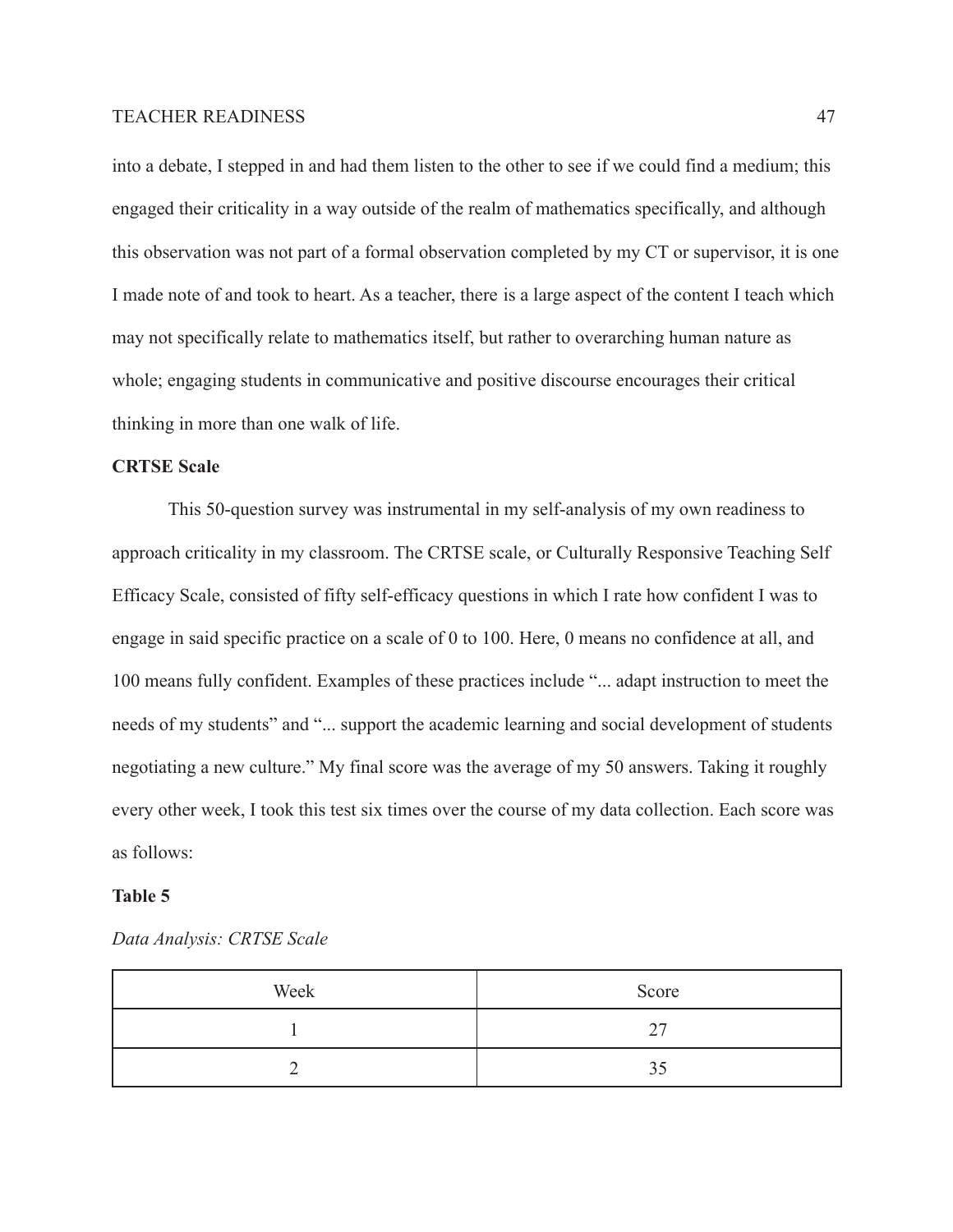| 40 |
|----|
| 68 |
| 73 |
| 80 |

The largest jump in self-scoring occurred between weeks 3 and 4, where parent-teacher conferences fell in-between. These conferences and meeting the parents for the first time was instrumental in my self-readiness to approach the role as a culturally responsive teacher. It opened the window into what the students' lives were like at home, their parents' expectations for them and their academics, and offered insight into their unique cultural backgrounds. It also bridged the gap between me and their parents; moving forward and having dealt with my first one-on-one parent interaction with my cooperating teacher as support, I felt more comfortable reaching out to parents individually afterwards and approaching more personal conversations with my students individually. This is an area where the teacher-education aspect is ever-changing and improving as we learn more about becoming culturally responsive teachers in these changing environments, so I know that while I will never think of myself as truly "ready" to address criticality, I can discern the improvement in my teacher readiness to plan for criticality and approach this topic in my classroom.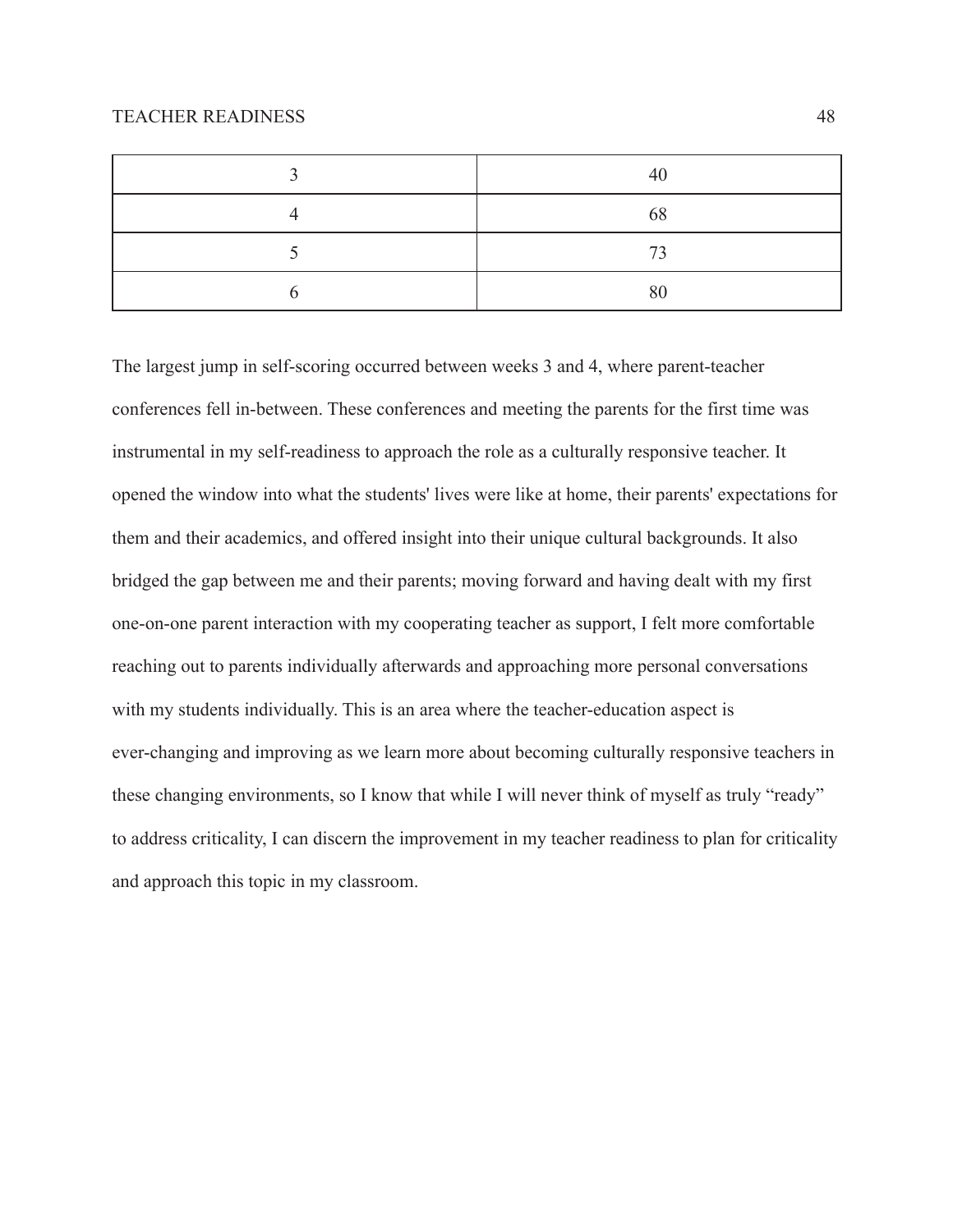# **Data Analysis: Theme #3**

# **Table 6**

# *Data Analysis: Theme #3*

| Code                                                   | Description                                                                                                                                                                                                                                                         | Examples                                                                                                                                                                                                                                                                                                                                                                                                                                                                                                                                                                                                                                                                                                                                                                                                 |
|--------------------------------------------------------|---------------------------------------------------------------------------------------------------------------------------------------------------------------------------------------------------------------------------------------------------------------------|----------------------------------------------------------------------------------------------------------------------------------------------------------------------------------------------------------------------------------------------------------------------------------------------------------------------------------------------------------------------------------------------------------------------------------------------------------------------------------------------------------------------------------------------------------------------------------------------------------------------------------------------------------------------------------------------------------------------------------------------------------------------------------------------------------|
| Time<br>Management<br>Missed<br>opportunity<br>Emotion | Lesson Plans:<br>Lesson plans were completed both<br>informally and formally in the form<br>of the EdTPA template over the<br>course of the data collection period.<br>These were annotated and coded for<br>themes as they relate to inquiry-based<br>instruction. | Lesson Plans:<br>These lesson plans demonstrated an<br>improvement in my ability to plan for<br>and promote inquiry-based instruction.<br>This involves more annotation in how I<br>dictate student work time, the specific<br>problems I choose for them to work on,<br>and the assessments I provide at the end.                                                                                                                                                                                                                                                                                                                                                                                                                                                                                       |
|                                                        | Journal Entries:<br>These journal entries were compiled<br>weekly, composed of smaller notes<br>from daily lessons and activities and<br>a weekly reflection for how I felt the<br>week went overall.                                                               | <b>Journal Entries:</b><br>Journal entries provided insight into my<br>own mindset as I grew in my role as the<br>primary teacher, as well as insight into<br>individual interactions I had with<br>students. This includes notes of specific<br>moments where inquiry occurred, as<br>well as moments which are "missed<br>opportunities" - such as an instance<br>where a student asked a follow-up<br>question, which I answered before<br>moving onto the next topic, but upon<br>reflection realize I could have taken their<br>question (which pertained to<br>connections between mathematics and<br>"real-world" applications such as<br>biology) and pulled up specific<br>examples or incorporated problems<br>which align with these interests for them<br>to work through in the next class. |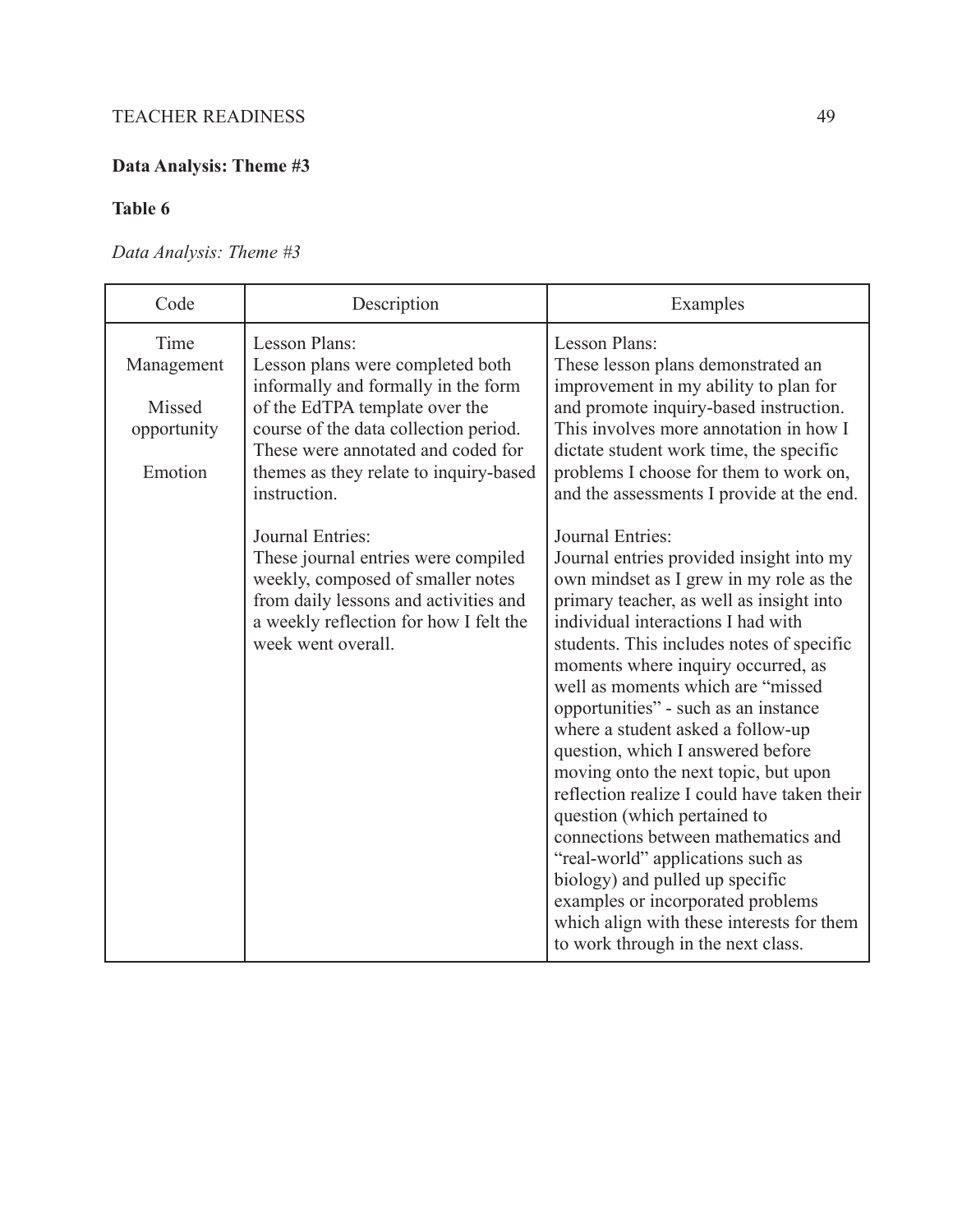# **Journal Entries**

Common codes in my weekly self-reflection journal entries include "time management" and "missed opportunity" - these journal entries also encompass some of the observation notes from my CT and university supervisor, and my reflection on those. They aided me in making note of moments in which I could have taken student input and geared instruction more effectively towards the questions they were asking, as well as maintaining a balance between navigating "off-topic" and making sure to get through the material I needed to get through that day. With online classes due to COVID-19, there was not much flexibility in our class schedule. We already only saw students twice a week on Zoom, which meant these one-hour instruction windows needed to be used effectively to convey required instruction. I also made note of an important code, "emotion", which focused on the punctuation and the emotion of my writing as I reflected over the weeks. Journal entries for weeks I felt were successful in the sense that I was able to navigate the waters between inquiry and core content were peppered with exclamation points and even rudimentary smiley faces sketched in the lines; those I may have deemed as more disheartening weeks were not. These entries were much blunter and succinct, void of drawings to convey my emotions. As I progressed through the weeks, I noted that "smiley faces" became much more frequent, even on days I felt were "unsuccessful" in my attempts to promote inquiry-based instruction. I began to note other forms of interactions such as higher student engagement, individual conversations occurring both on and off Zoom calls, or even submission comments left on assignments turned in through Canvas. In this sense, my teacher-readiness to incorporate inquiry-based instruction greatly improved as I became more comfortable gearing conversations and lessons towards incorporating student choice and interests.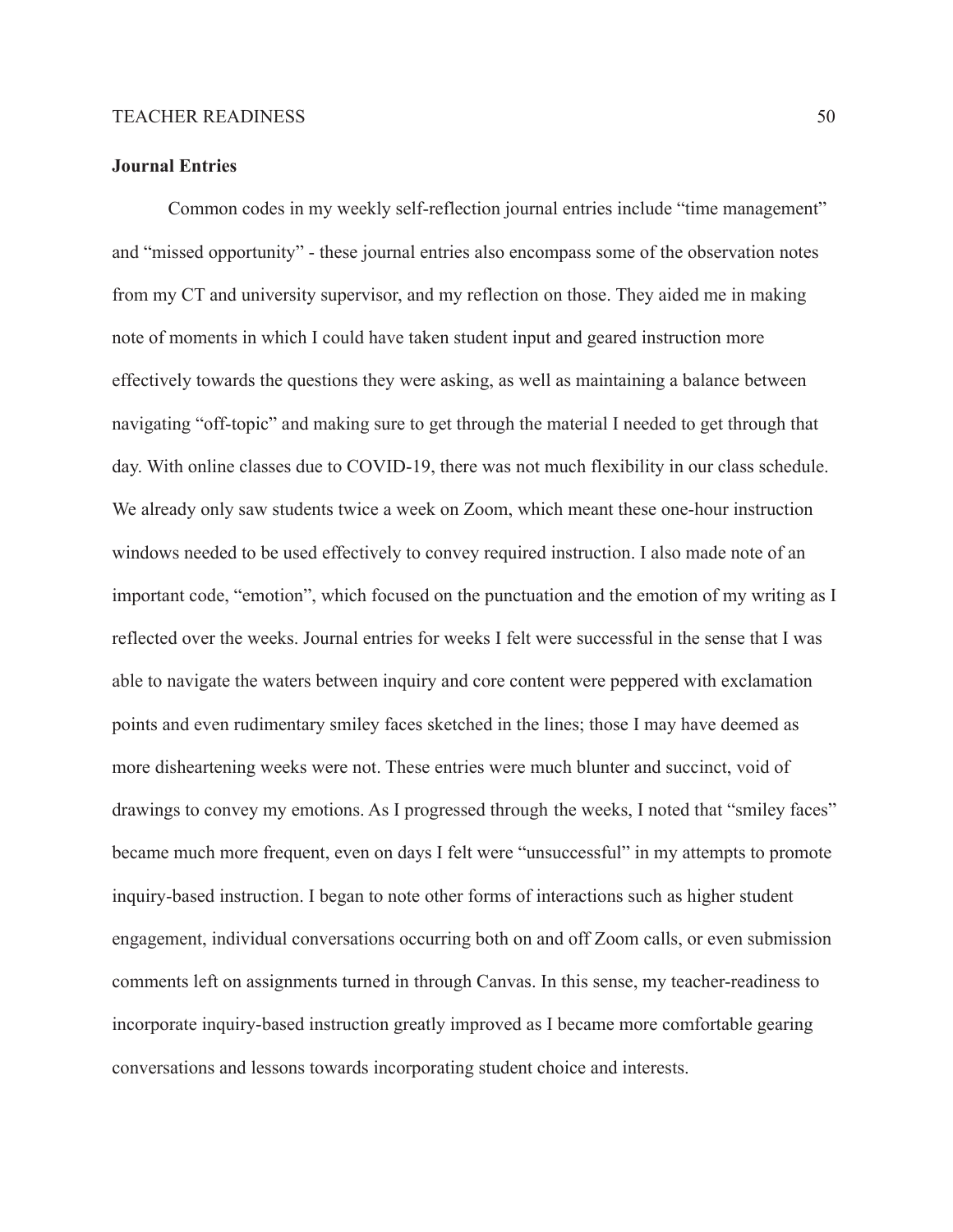Additionally, as I reflected through the weeks with these journal entries I could see how at times inquiry-based learning provided a sense of frustration in some students, namely those on IEP plans. These students on special education plans often succeed in a structured setting with clear outlines and plans, as well as succinct and explicit instructions and requirements, per the instructional assistants who work with them one-on-one outside of my instruction. Allowing them the sense of "freedom" and self-exploration the inquiry-based instruction I was gearing towards did not benefit these students the way I wanted to. This led to a strong connection between this research question and research question #1, which pertains to differentiated instruction. The inquiry-based instruction needed to also be differentiated to allow more flexibility and opportunity for some, and more rigidity and clarity for those who thrive in that environment. This led to a fine line to be drawn between effectively incorporating inquiry-based instruction in my classroom while maintaining structure for those who need it.

# **Lesson Plans**

By the end of my data collection period, my lessons began having built-in "flex" time. This allowed me the opportunity to have an extra problem or concept lined up if needed to fill the time, but in the event that student questioning led us to another tangent, I also had the time to address this question or curiosity. This prevented me from losing track of time or going over on time as I had done so in my earlier lessons, while still making sure I got through all key material needed for the lesson that day. In reviewing my lesson plans over the course of this time period, I can note that there is a marked improvement in inquiry-based instruction in my class, especially within the confines of Zoom.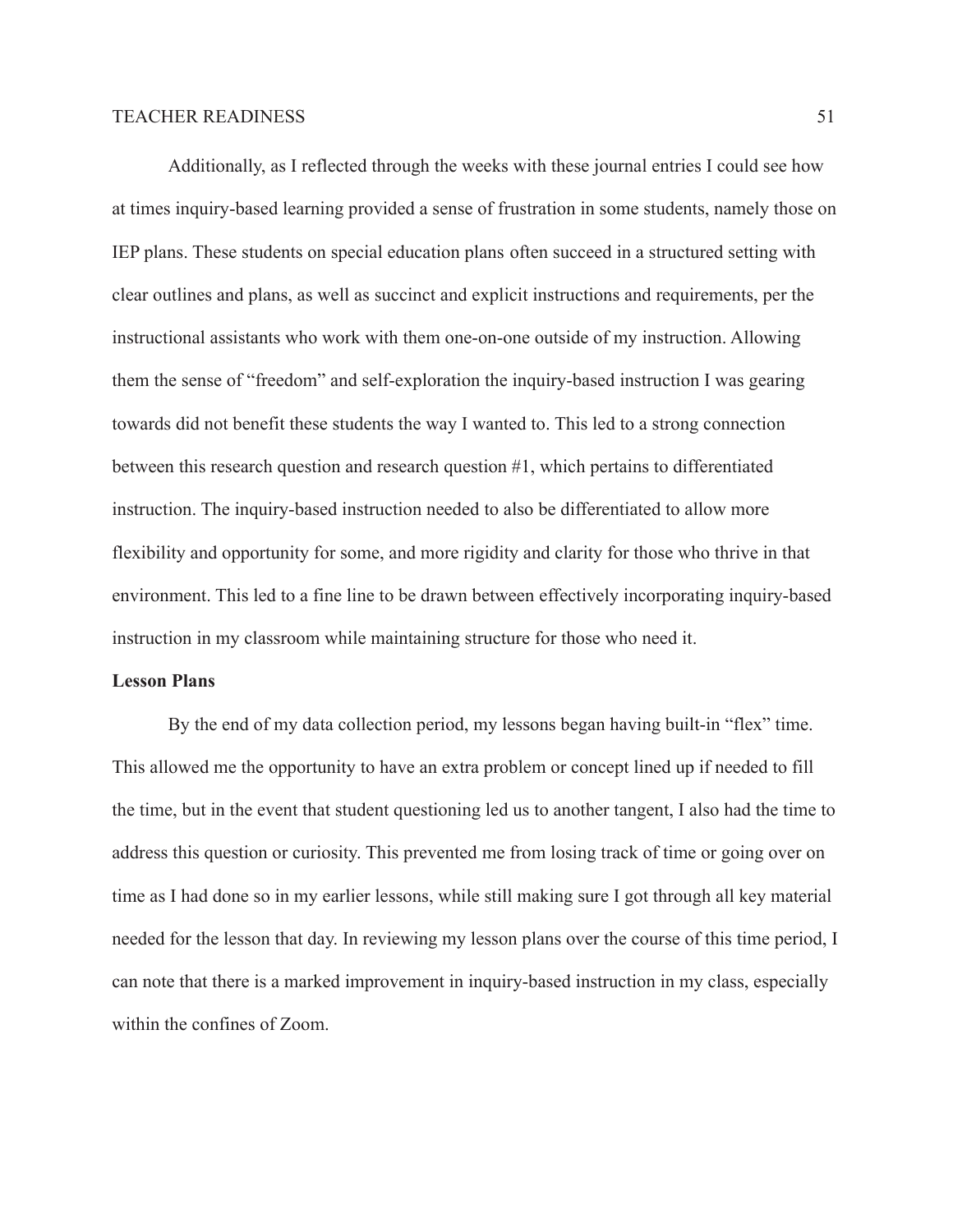## **Observations**

My cooperating teacher and university supervisor provided valuable feedback in my attempts to center my classroom in inquiry. My university supervisor also advised me after one observation to enhance my students' learning with more incorporation of student choice as well. This could be as simple as allowing students to pick two of three questions to complete in a test; I can see how inquiry-based learning and student choice can often go hand in hand. Again, their feedback and observation notes provided me with insight in balancing inquiry with structure for my students who thrive in a more rigorous environment, and how to incorporate both to address all student needs.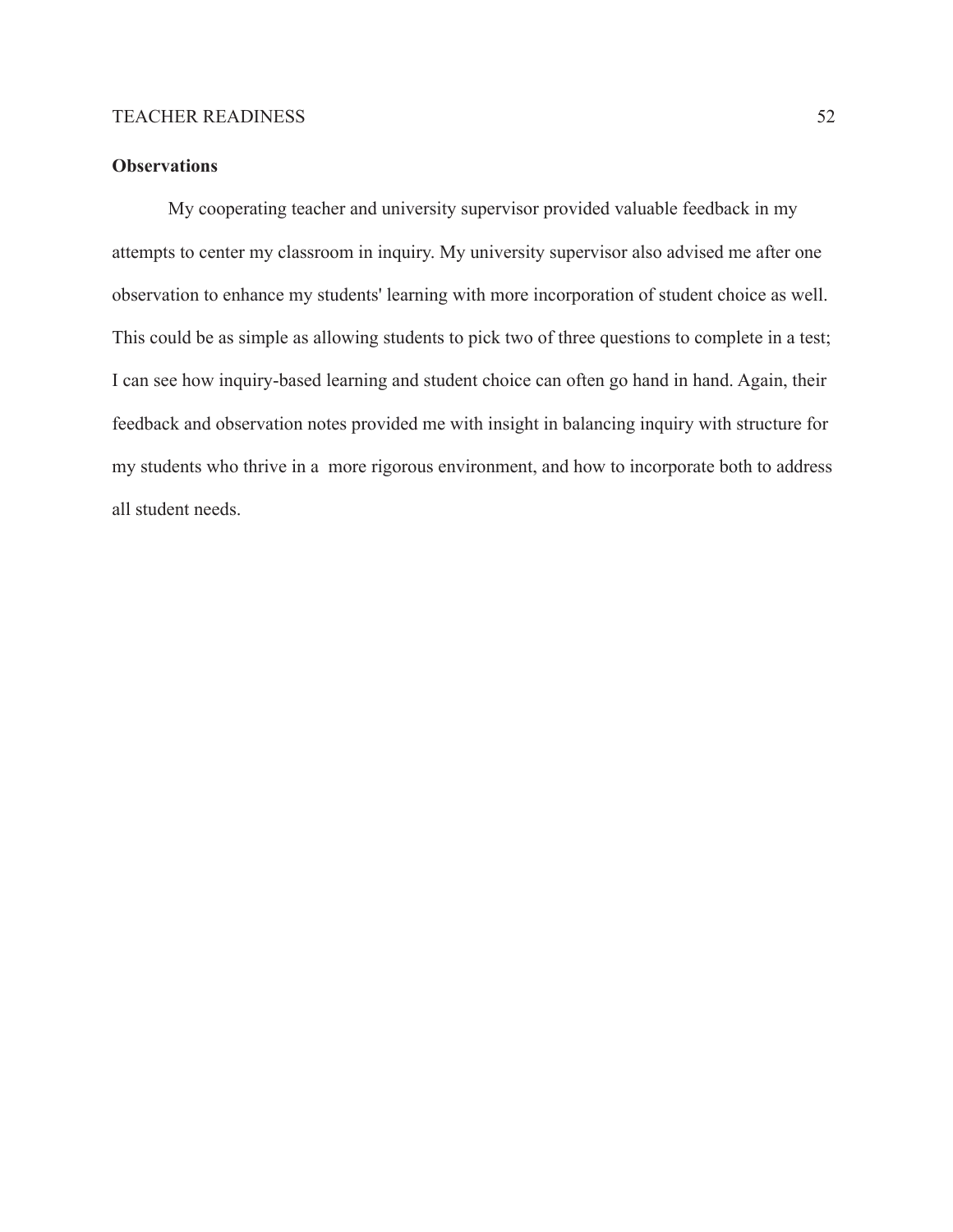## CHAPTER FIVE

# **CONCLUSIONS AND SIGNIFICANCE**

# **Overview**

The purpose of this action research project was to analyze my own teaching as it pertains to the INTASC standards I will adhere to and within the context of my classroom. Self-reflection, which goes hand in hand with self-criticism, is a vital instrument in teacher success. The ability to analyze my work and recognize strengths, weaknesses, and overall areas of improvement benefits me, my fellow teachers, and my students. Building relationships and establishing trust with my students and fellow teachers involves analyzing the areas in which I have and will fall short, and the ways in which I can continue to better myself in the ever-changing educational environment. All three of my research questions pertained to teacher readiness, and the ways in which I can prepare myself to approach a myriad of topics in an educational setting. To recapitulate, these research questions were:

- 1. How have I grown in my readiness to incorporate differentiated instruction and address the needs of students with diverse learning strengths?
- 2. How have I grown in my readiness and self-efficacy in planning for criticality in my classroom?
- 3. How have I increased my teacher-readiness to deliver inquiry-based instruction as opposed to direct instruction?

Teacher readiness is something difficult to quantify but is analyzable through the lens of a teacher seeking to improve their instruction. It has a strong relationship with confidence and self-efficacy as an instructor, and allows space for continual growth. These questions work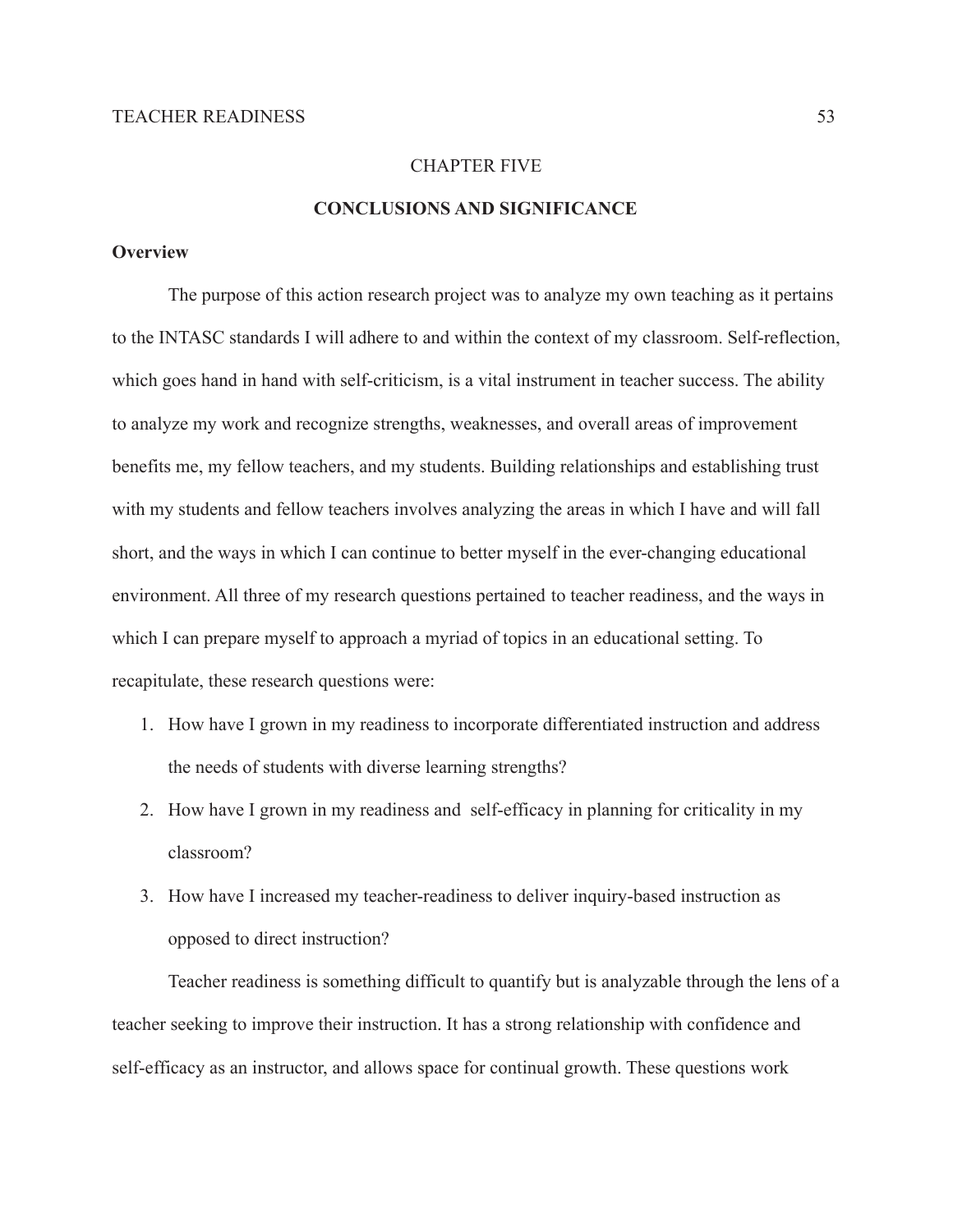independently as well as have sufficient overlap between the two that I was able to analyze all three while coming to a central conclusion about the ways in which my readiness has improved to approach the three concepts individually as well as my readiness to step into the role of a teacher overall.

Chapter 1 of this research project allowed me to discuss my own philosophy of education, which sets a strong foundation for my research goals and the questions I was asking about self-reflection as a teacher. Chapter 2 contained my literature review which assisted me in guiding my improvement and developing my teaching goals by reading the work and theories others had completed. Chapter 3 consisted of my research methods and research questions, and in chapter 4 I presented a discussion and analysis of my findings. This final chapter, Chapter 5, will pertain to the conclusions I can draw from my research and the significance of these conclusions.

### **Discussion**

This action research project allowed me to purposefully analyze and answer my questions as they relate to all three of my research questions. I was able to see improvement in all three themes/goals, and am also able to see the large potential for improvement in future work to support my students and build relationships.

For my first research question as it related to differentiated instruction, I became more and more confident in my ability to incorporate differentiation and more knowledgeable of the variety of strategies that are out there. Differentiation became a standard part of my lesson plan, and I was able to introduce scaffolds for other students as I became acquainted with them and the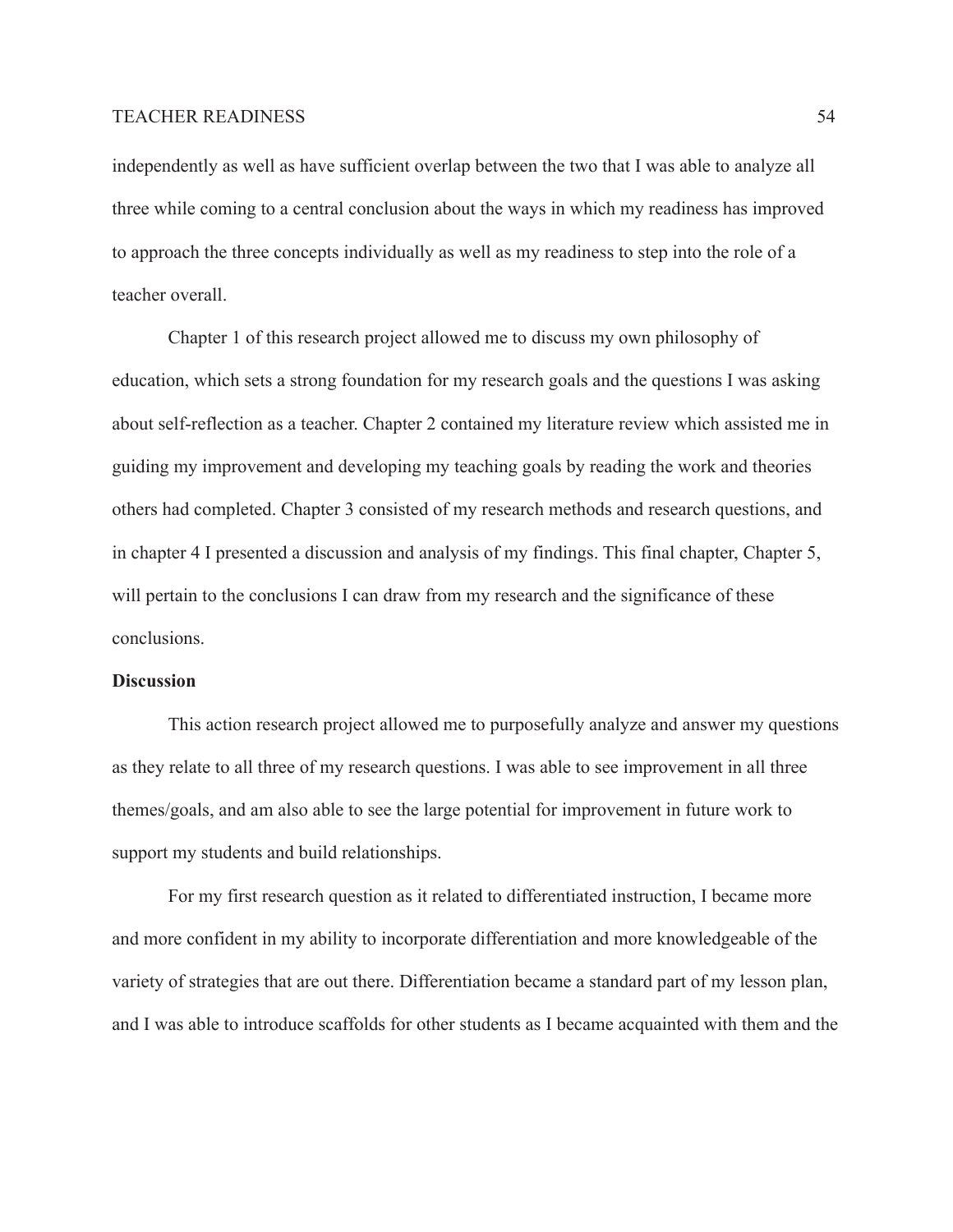ways in which they succeed. I made decisions in my lesson plans and activities that I felt would assist both individual students and the class as a whole.

My second research question pertained to criticality in the classroom, and my role as a culturally responsive teacher. This was the area in which I did see notable improvement, but that I still feel I have so much more to learn and improve in. The research helped me greatly, as well as strategies and techniques provided to me by my own courses, but in many ways my focus was pulled more towards differentiation and inquiry-based learning more than towards criticality. That being said, I began working harder to incorporate student interests and backgrounds into the classroom as the time passed, which also played a hand in inquiry-based instruction.

Lastly, my third research question was centered around inquiry-based instruction. This was an area where I noticed large improvements in my own readiness, especially in the battle to stray from direct instruction. In the online learning environment, direct instruction was easy to make the go-to form of classroom engagement and instruction; throughout my data collection period, I found myself making noticeable efforts to stray from this and promote inquiry and curiosity in the classroom.

In reviewing my previous four chapters, and in particular my philosophy of education, I can see the ways in which this has changed and stayed the same. I still firmly believe that a teacher is a lifelong learner, and that we will grow together, both individually and as a whole. While I continue to place an emphasis on inquiry, I also recognize now the importance of a balance between pure-inquiry and curiosity driven learning and also a structured classroom. Many students benefit from still maintaining a sense of structure in the material and in their learning, but it is still very important to allow them to explore topics on their own, under the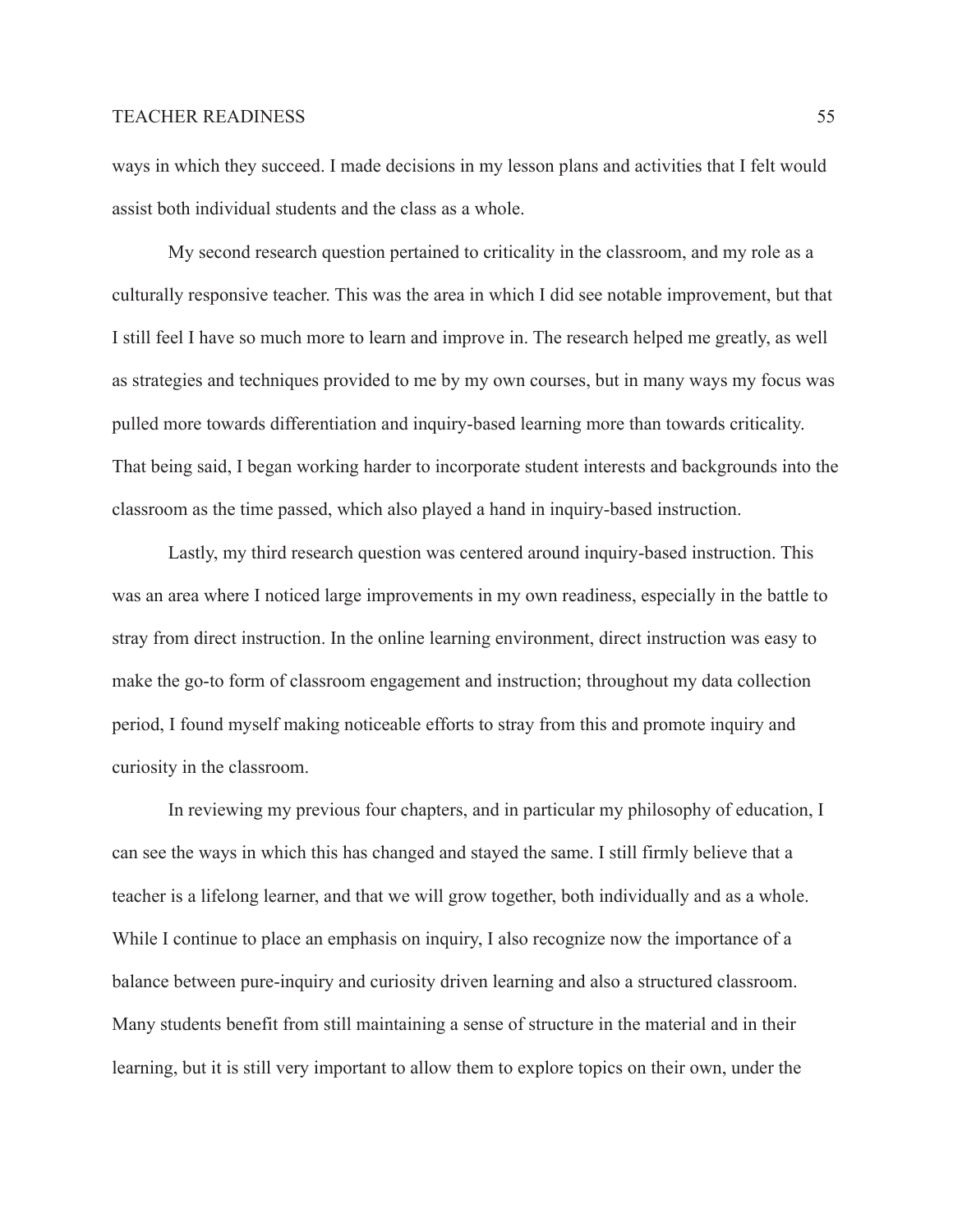umbrella of our class curriculum. It is also important to note the age of my students and that they are primarily freshmen and still growing and trying to maintain a solid footing in the high school world, so a sense of rigor is still important as they continue establishing their own identities.

The literature review was very beneficial for me as I began exploring ways in which I could conduct research in my own classroom, and being able to read about the things other teachers had implemented was incredibly helpful. Reflecting back, I wish I had looked at more mathematics-specific content, although at times it was difficult to find journals for this. Still, general education classroom material was still very informative as I was able to apply these ideas to the structure of my own classroom. One difficulty stemmed from our environment this year; teaching online due to COVID-19 and unprecedented times is a much different classroom setting than those described in the journals and articles I read. I hope the work that I have done and my peers have done this year will benefit teachers and teachers in training to come.

Overall, the process of action research was interesting and different. Coming from a mathematics background, I am primarily used to quantitative data. Having the opportunity to analyze the opposite side of that coin, qualitative data, was eye-opening. The entire process was very self-reflective and allowed me to see who I am as a teacher, as a student, and as a person.

#### **Implications and Recommendations**

In all, my readiness improved substantially over the course of the semester. This was in large part due to establishing student relationships and my own confidence as a classroom teacher; these two things contributed greatly to my readiness to approach all three research areas. The overarching theme of all three themes, however, and something I consider to be a pillar of teacher readiness was adaptability. Being able to adapt and be flexible in my lesson plans,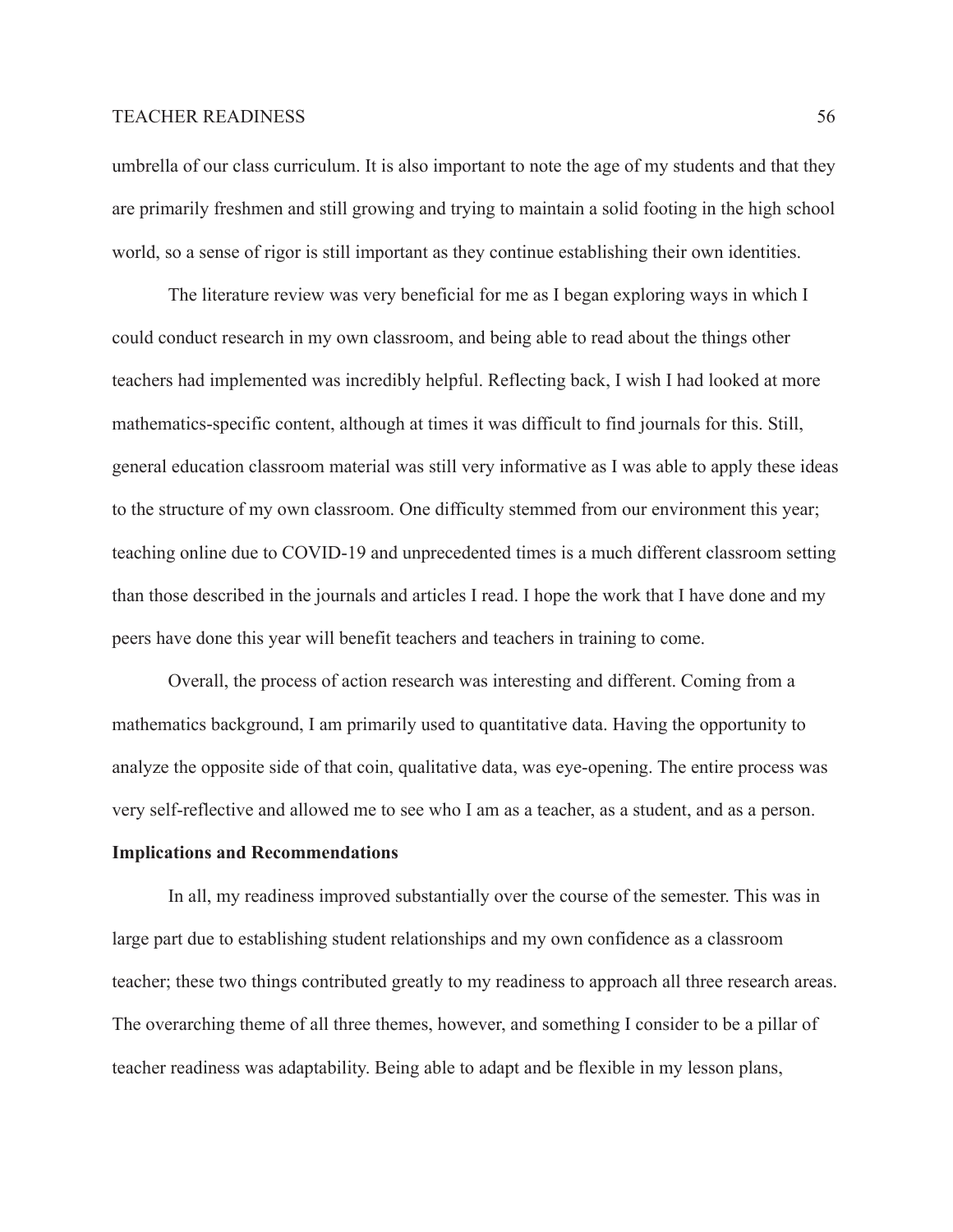conversations, live Zoom sessions, and even weekly schedule was crucial in enhancing student learning. Although I do not believe that there will ever be a time in which I am truly, through and through, *ready* for everything the students and life can toss my way, there is a certain degree to which I can establish my own ability to adapt to changing circumstances. In this tumultuous year, where COVID-19 and climate factors disrupted learning and daily life in general, adaptability was essential.

#### **Limitations**

Conducting action research within the confines of this school year was difficult. Although the time period was several months for data collection, I only met with students personally twice a week. My journal entries provided insight into the interactions happening with students outside of this synchronous learning time, but there were still gaps in what I was able to pull from student interactions and class participation. Stress levels ran high for both faculty and students; already fighting within the confines of online learning, we had to deal with multiple unforeseen circumstances such as an ice storm which knocked out power for many students and teachers. Still, my lesson plans, journal entries, observations, and overall self-reflection show the progression of my own readiness in approaching differentiation, criticality, and inquiry-based instruction in my classroom. There is always room for more improvement and upwards ability, but I am proud of the work completed.

#### **Conclusion**

During the course of this action research project, I have learned so much about my students, education, and also myself. Stepping into the role of a primary teacher has been stressful, to say the least, but it has also been invaluably rewarding in the lessons it has taught me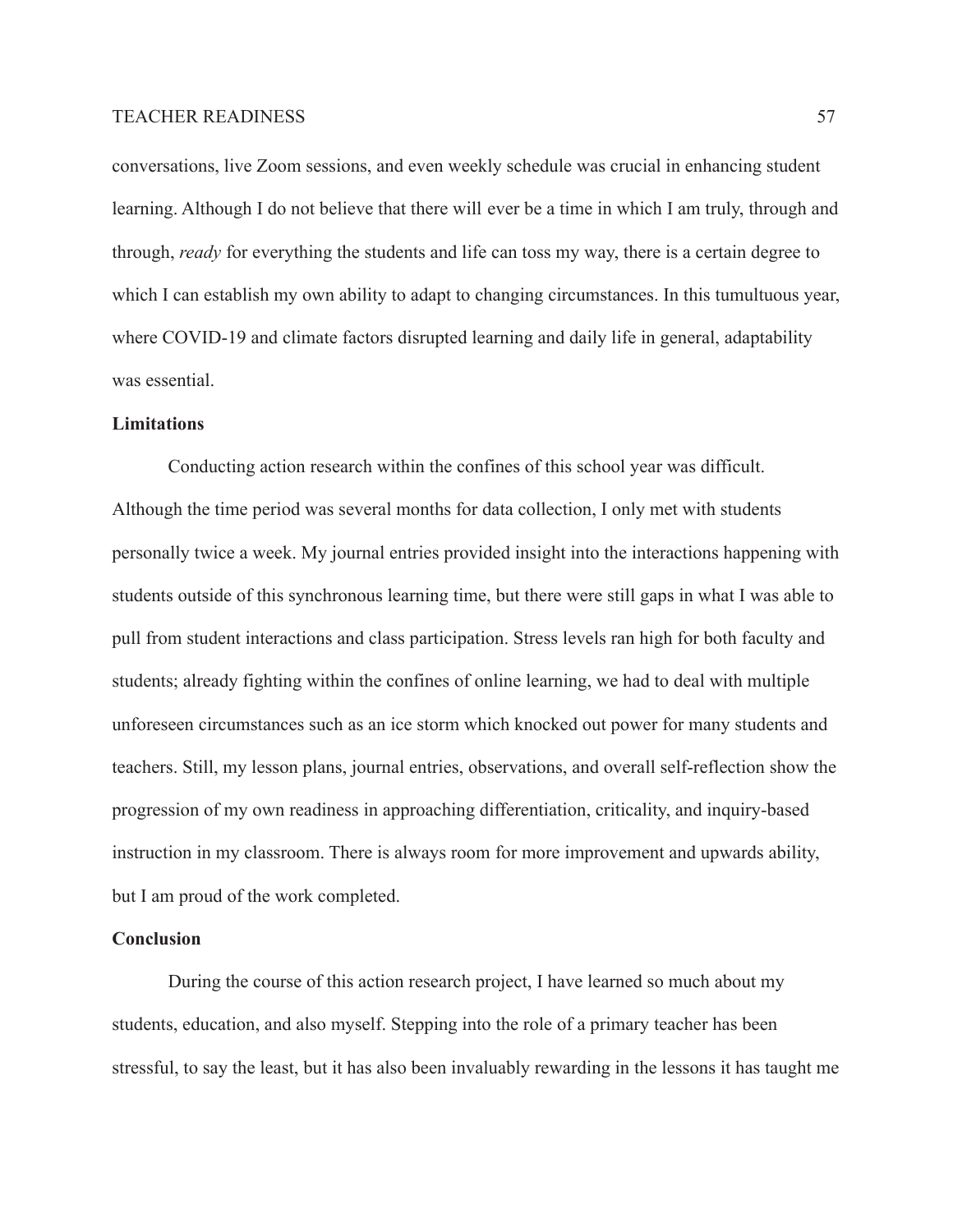and the ways in which my confidence has grown. All three of my research questions were related to readiness to tackle certain topics as I am fighting to feel any sort of "readiness" to teach and fulfill the role my students expect and deserve of me. I do not believe there is ever a point in a teachers career where they are officially "done" learning or growing; as stated in my philosophy of education, a teacher is a lifelong student themself. Readiness or preparedness has no maximum, no ceiling to stop our growth - as we become rooted in the educational system and in the lives of our students, it is important we continue striving to better ourselves. The process of continued self-reflection opened my eyes to my strengths and weaknesses, as well as grew my appreciation for the work I have done and the interactions I am fortunate to have with my students on a daily basis. I am incredibly grateful for this experience and am eager to continue my personal growth in the coming years.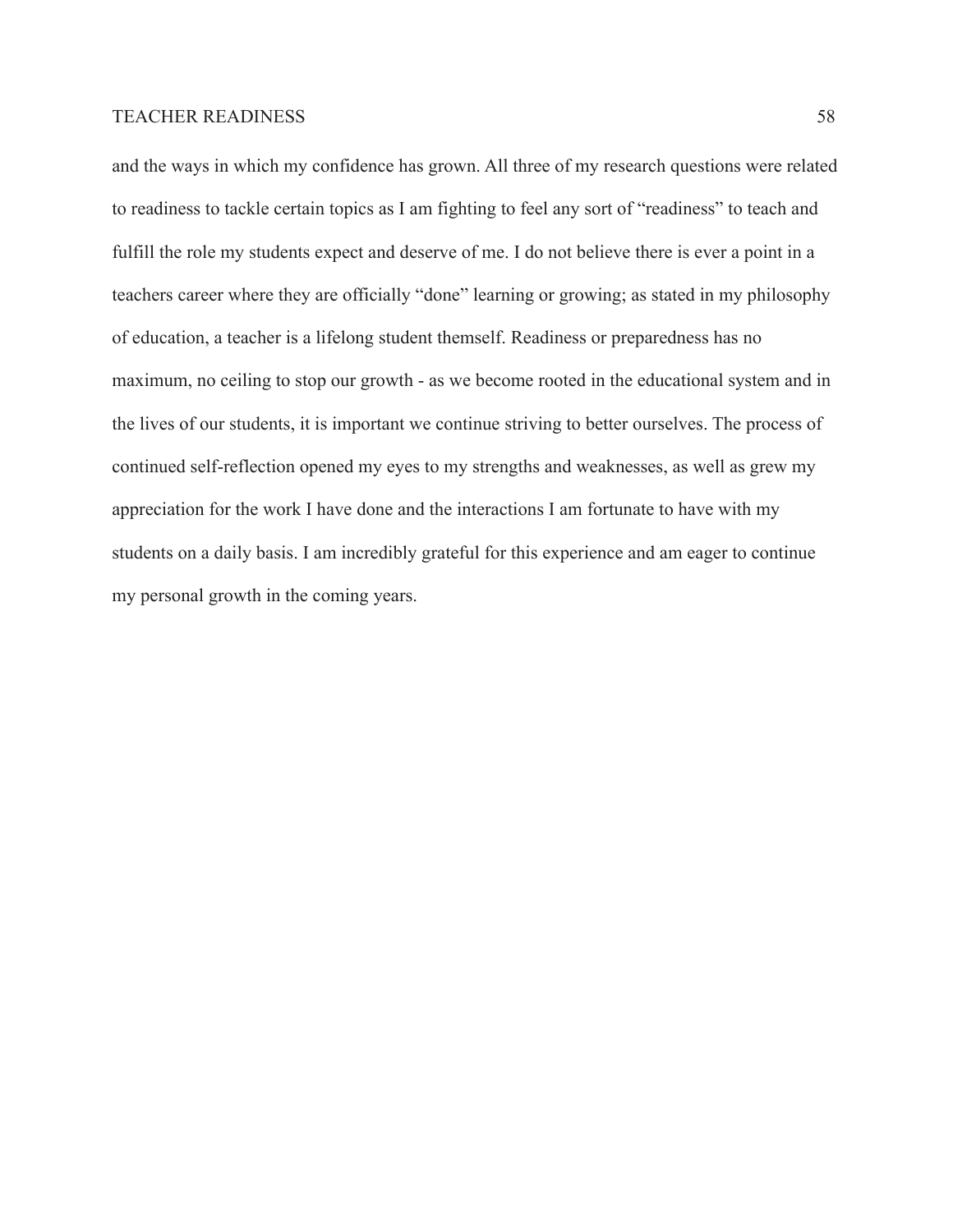#### REFERENCES

- Bergeson, K., & Beschorner, B. (2020). Modeling and Scaffolding the Technology Integration Planning Cycle for Pre-Service Teachers: A Case Study. *International Journal of Education in Mathematics, Science and Technology*, *8*(4), 330-341. 10.1007/s10857-011-9198-4
- Bonner, E., & Adams, T. (2011). Culturally responsive teaching in the context of mathematics: a grounded theory case study. *Journal of Mathematics Teacher Education*, *15*(1), 25-38. 10.1007/s10857-011-9198-4
- Braun, V., & Clarke, V. (2006). Using thematic analysis in psychology. *Qualitative research in psychology*, *3*(2), 77-101.
- Brower, R,., Woods, C., Jones, T., Park, T., Hu, S,. Tandberg, D., Nix, A., Rahming, S., & Martindale, S. (2018). Scaffolding Mathematics Remediation for Academically At-Risk Students Following Developmental Education Reform in Florida, Community *College Journal of Research and Practice*, 42:2, 112-128, DOI: 10.1080/10668926.2017.1279089
- Chen, C., & Cheng-Chih, W. (2018). Students' behavioral intention to use and achievements in ICT-Integrated mathematics remedial instruction: Case study of a calculus course. *Computers & Education*, *145*. 10.1016/j.compedu.2019.103740
- Fine, A., Amemiya, J., & Wang, M. (2019). Students' behavioral intention to use and achievements in ICT-Integrated mathematics remedial instruction: Case study of a calculus course. *Trust and Discipline: Adolescents' Institutional and Teacher Trust Predict Classroom Behavioral Engagement following Teacher Discipline*, *91*(2), 661-678.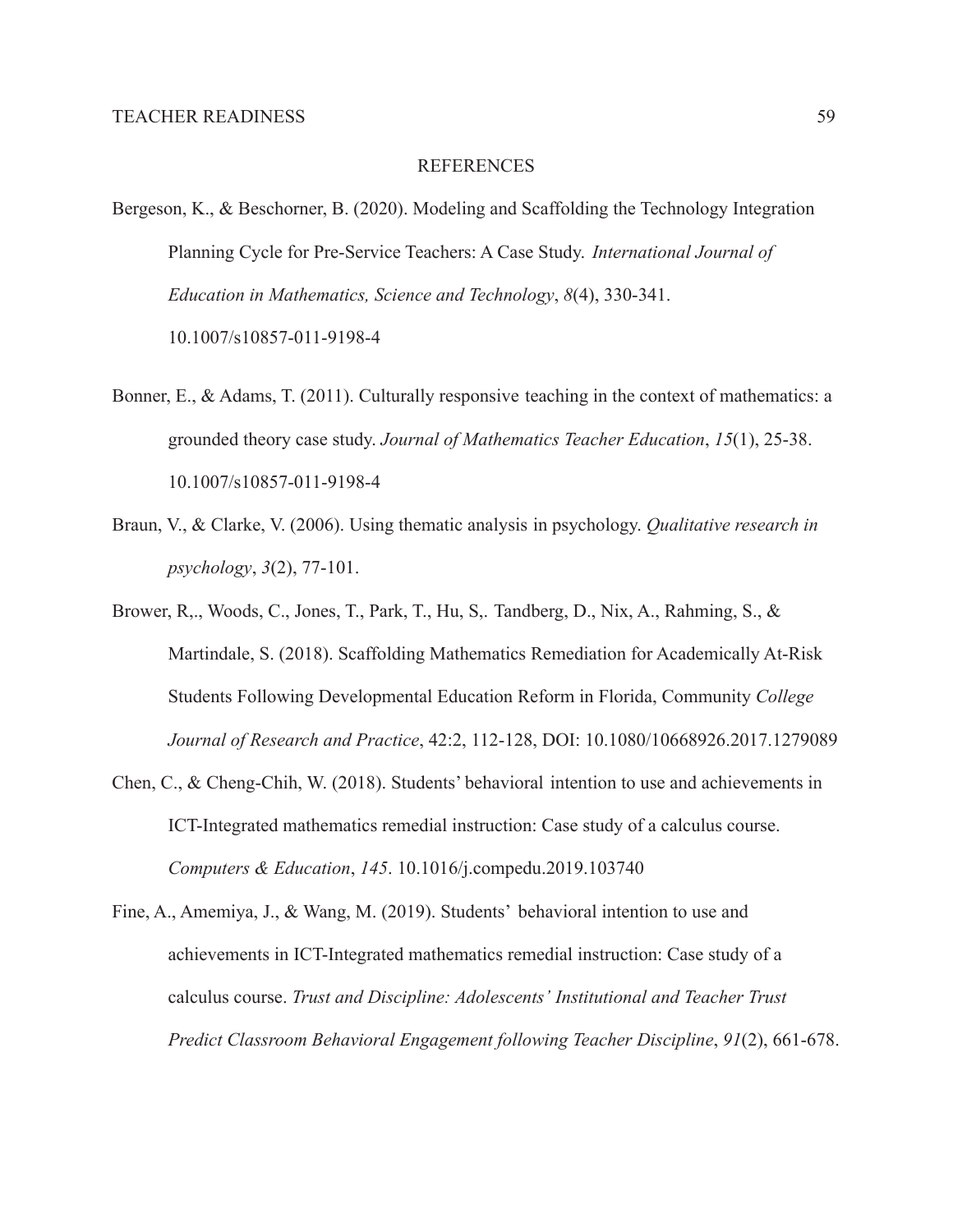- Galaviz, S. & Peralta, C. (2019). Inquiry‐Based Science in a Fifth‐Grade Multilingual Classroom: The Zero Waste Day Project. *The Reading Teacher, 73*(2), 247-255. 10.1002/trtr.1851
- Gould, M. (2008). Teacher as Researcher: A Paradigm for Professional Development. *Kappa Delta Pi, 45*(1).

Johnson, A. (2012). A Short Guide to Action Research. *Allen and Bacon, 4*.

- Jorgenson, R. (2003). Grouping by Ability: A Self-Fulfilling Prophecy? *Australian Mathematics Teacher*. https://research-repository.griffith.edu.au/bitstream/handle/10072/7675/22263\_1.pdf?seq uence=1
- Kring, M. (2019). STUDY EXAMINES BENEFITS OF TEACHING MATH IN CULTURALLY RESPONSIVE WAYS. (2019). *States News Service*.
- Opitz, E., Freesemann, O., Prediger, S., Matull, I., & Hubmann, S. (2016). Remediation for Students With Mathematics Difficulties: An Intervention Study in Middle Schools. *International Journal of Education in Mathematics, Science and Technology*, *50*(6), 724-736. 10.1177/0022219416668323
- Portes, P., Gonzalez Canché, M., Boada, D., & Whatley, M. (2017). Early Evaluation Findings From the Instructional Conversation Study: Culturally Responsive Teaching Outcomes for Diverse Learners in Elementary School. *American Educational Research Journal* , *55*(3), 488-531. 10.3102/0002831217741089
- Preisman, K. (2007). Don't Be Afraid! Take Action to Improve Your Educational Practices. *Kappa Delta Pi Record, 43*(3), 102-103.